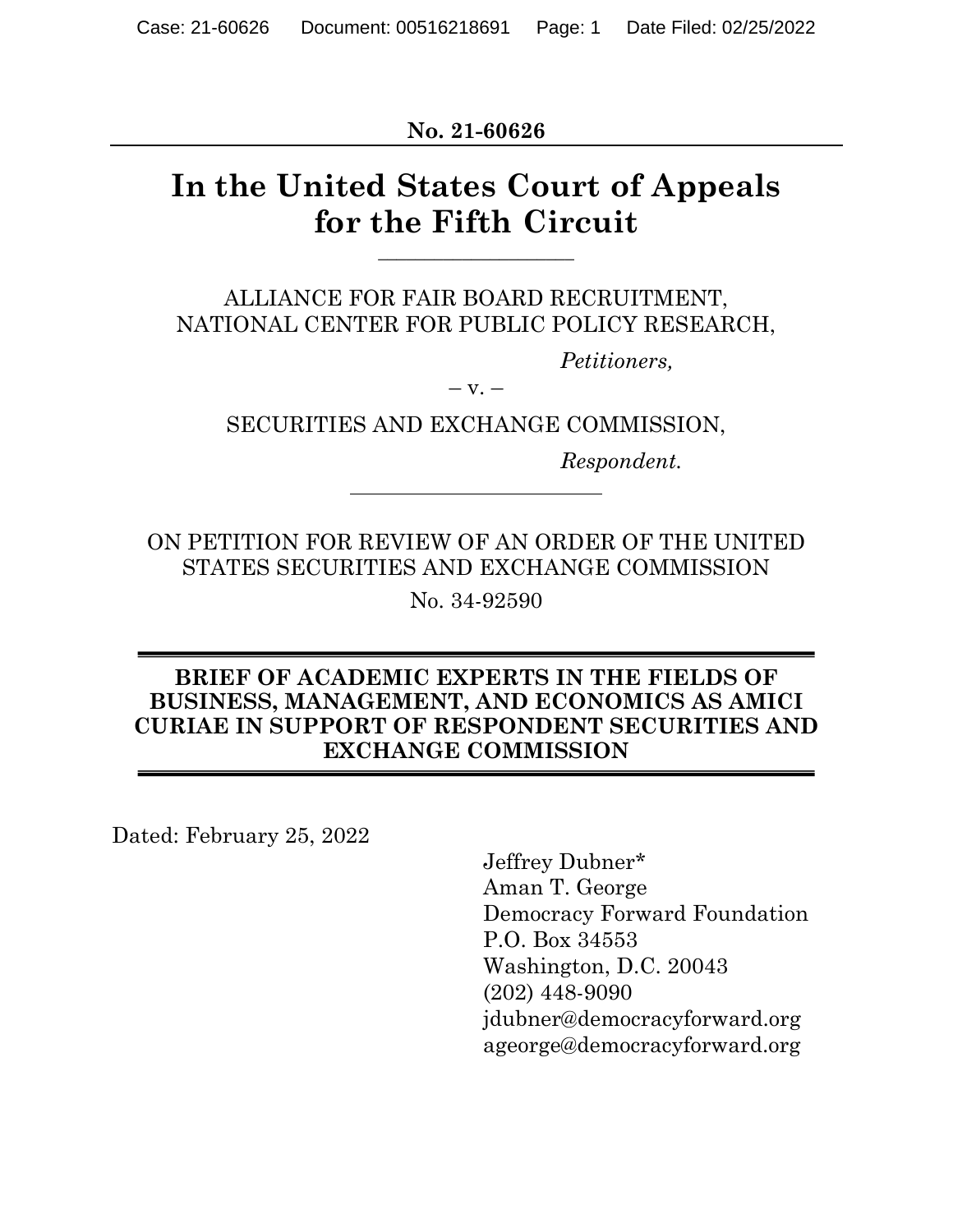Peter C. Renn Lambda Legal Defense and Education Fund, Inc. 4221 Wilshire Blvd., Suite 280 Los Angeles, CA 90010 (213) 382-7600 prenn@lambdalegal.org

Karen L. Loewy Lambda Legal Defense and Education Fund, Inc. 1776 K Street NW, 8th Floor Washington, D.C. 20006 (202) 809-8585 kloewy@lambdalegal.org

\**Counsel of Record*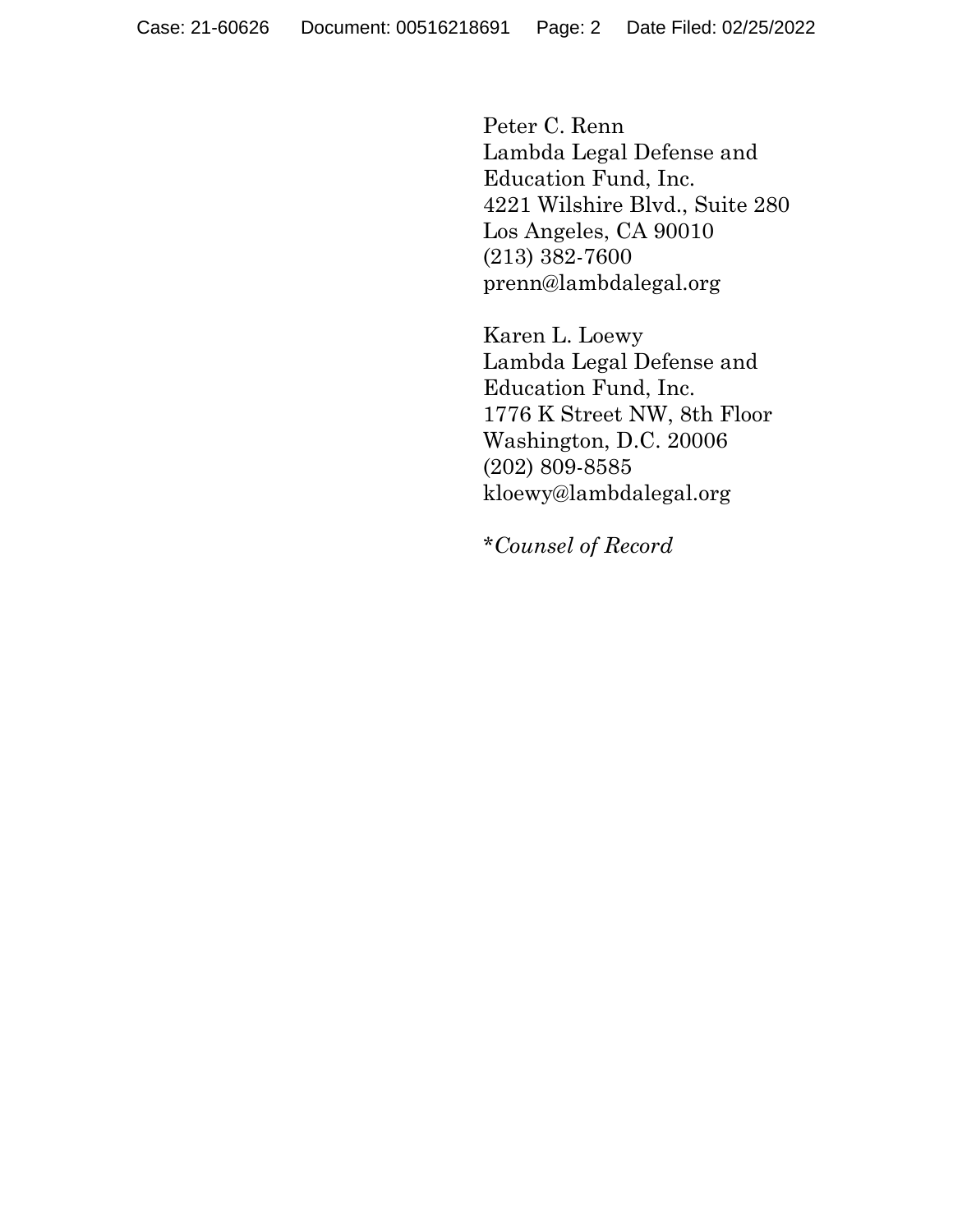#### **CERTIFICATE OF INTERESTED PERSONS**

The undersigned counsel of record certifies that the following

listed persons and entities as described in the fourth sentence of Rule

28.2.1 have an interest in the outcome of this case. These

representations are made in order that the judges of this court may

evaluate possible disqualification or recusal.

#### *Petitioners*

Alliance for Fair Board Recruitment National Center for Public Policy Research

#### *Counsel for Petitioners*

Jonathan Berry, Boyden Gray & Associates R. Trent McCotter, Boyden Gray & Assciates Margaret A. Little, New Civil Liberties Alliance Aditya Dynar, New Civil Liberties Alliance Sheng Tao Li

#### *Respondent*

U.S. Securities and Exchange Commission

#### *Counsel for Respondent*

Daniel Matro, U.S. Securities and Exchange Commission Vanessa Ann Countryman, U.S. Securities and Exchange Commission Tracey A. Hardin, U.S. Securities and Exchange Commission John Robert Rady, U.S. Securities and Exchange Commission

#### *Intervenor*

Nasdaq Stock Market, L.L.C.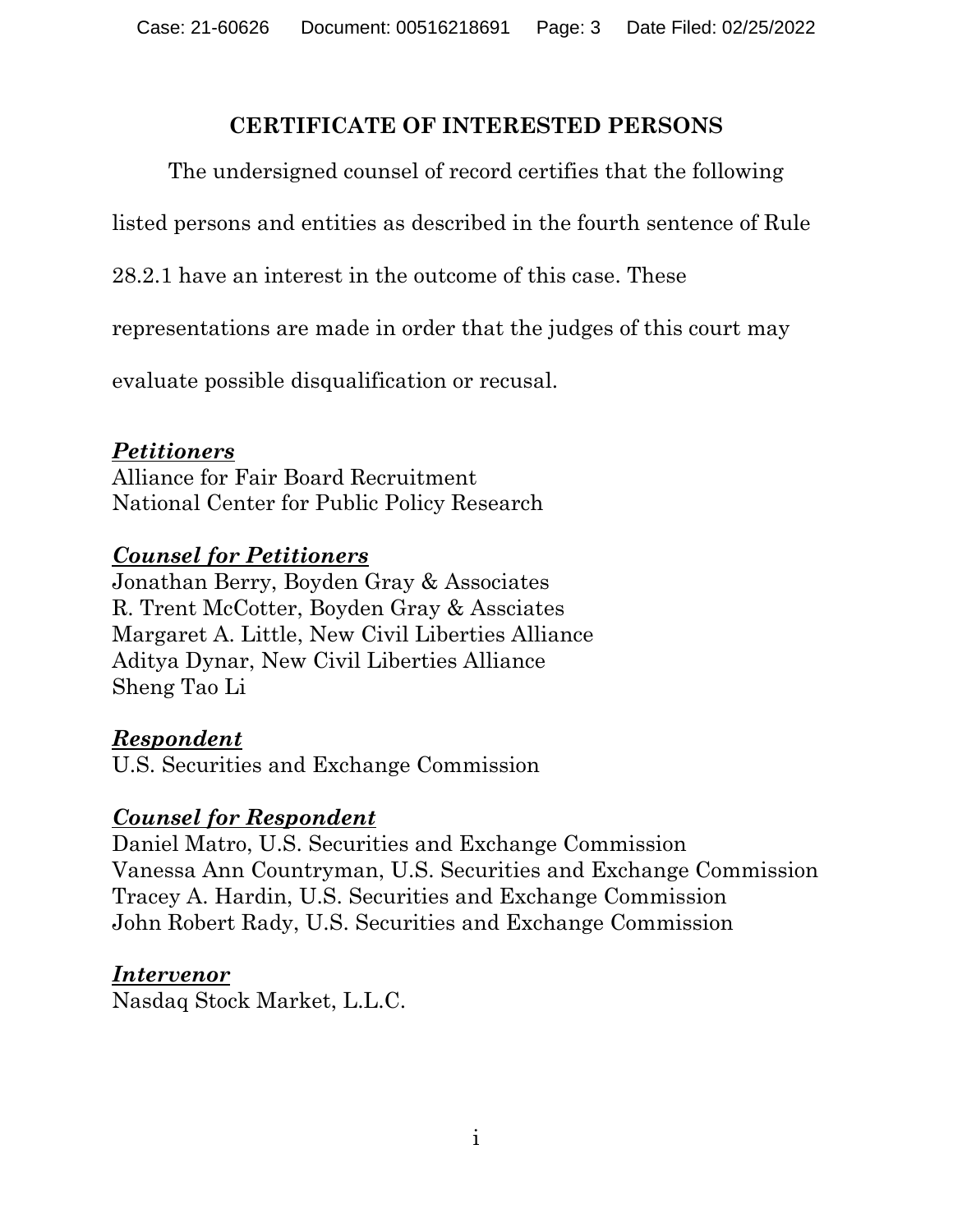# *Counsel for Intervenor*

Allyson Newton Ho, Gibson, Dunn & Crutcher, L.L.P. Seth D. Berlin, Ballard Spahr, L.L.P. Bradley G. Hubbard, Gibson, Dunn & Crutcher, L.L.P. Stephen J. Kastenberg, Ballard Spahr, L.L.P. Paul Lanieri, III, Ballard Spahr, L.L.P. Paulette Miniter, Gibson, Dunn & Crutcher, L.L.P. Joanne Pedone, Nasdaq Incorporated Amalia Elizabeth Reiss, Gibson, Dunn & Crutcher, L.L.P. Amir Cameron Tayrani, Gibson, Dunn & Crutcher, L.L.P. John Yetter, Nasdaq, Incorporated John Zecca, Nasdaq, Incorporated

# *State Amici Curiae in Support of Petitioners*

State of Arizona, State of Alabama, State of Alaska, State of Arkansas, State of Florida, State of Indiana, State of Kansas, State of Kentucky, State of Louisiana, State of Mississippi, State of Missouri, State of Montana, State of Nebraska, State of Oklahoma, State of South Carolina, State of Texas, State of Utah

# *Counsel for State Amici*

Drew C. Ensign Joseph A. Kanefield Brunn W. Roysden III Wilson C. Freeman James Robers

# *Amici Curiae Nonpartisan Group of Academics and Petitioners in the Field of Corporate Governance\* in Support of Respondent*

\*Full list of Nonpartisan Group of Academics and Practitioners in the Field of Corporate Governance listed in the appendix.

### *Counsel for Nonpartisan Group of Academics and Petitioners in the Field of Corporate Governance*

Marc Wolinsky, Wachtell, Lipton, Rosen & Katz Elaine P. Golin, Wachtell, Lipton, Rosen & Katz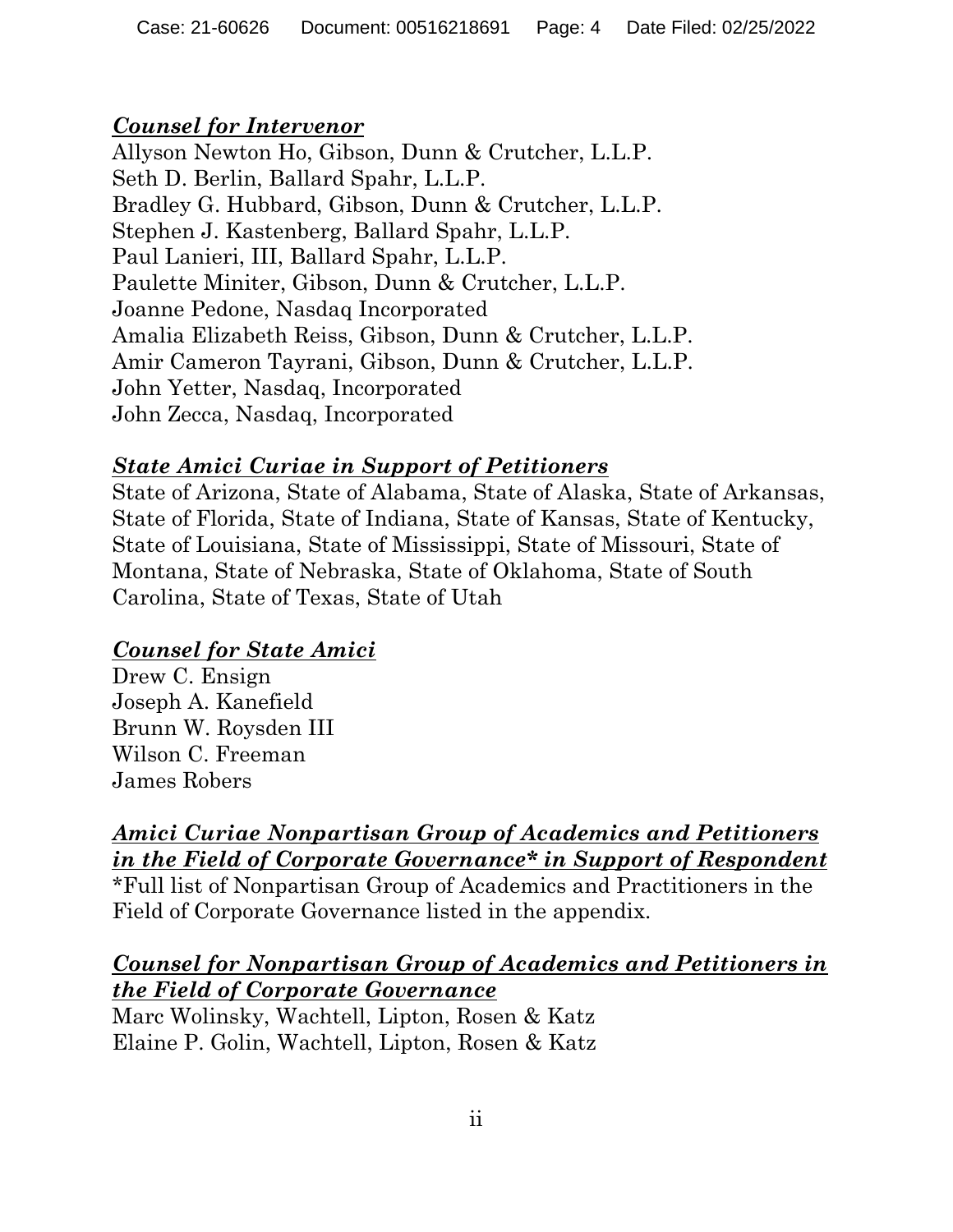### *Counsel for Nonpartisan Group of Academics and Petitioners in the Field of Corporate Governance, cont'd*

Carrie M. Reilly, Wachtell, Lipton, Rosen & Katz Kevin S. Schwartz, Wachtell, Lipton, Rosen & Katz Jeohn Salone Favors, Wachtell, Lipton, Rosen & Katz Getzel Berger, Wachtell, Lipton, Rosen & Katz

# *Amici Curiae Investors and Investment Advisers in Support of Respondent*

Council of Institutional Investors Investment Adviser Association Northern Trust Investments, Incorporated Ariel Investments, L.L.C. Boston Trust Walden Company Lord, Abett & Company, L.L.C. Gaingels, Incorporated Robert F. Kennedy Center for Justice & Human Rights

### *Counsel for Amici Curiae Investors and Investment Advisers*

Neal S. Manne, Susman Godfrey L.L.P. Seven M. Shepard, Susman Godfrey L.L.P. Arun Subramanian, Susman Godfrey L.L.P.

# *Amicus Curiae Financial Industry Regulatory Authority, Inc. in Support of Respondent*

### *Counsel for Amicus Curiae Financial Industry Regulatory Authority, Inc.*

Aaron Streett, Baker Botts L.L.P. Elisabeth Butler, Baker Botts L.L.P.

# *Amici Curiae Ad Hoc Coalition of Nasdaq-Listed Companies in Support of Respondent*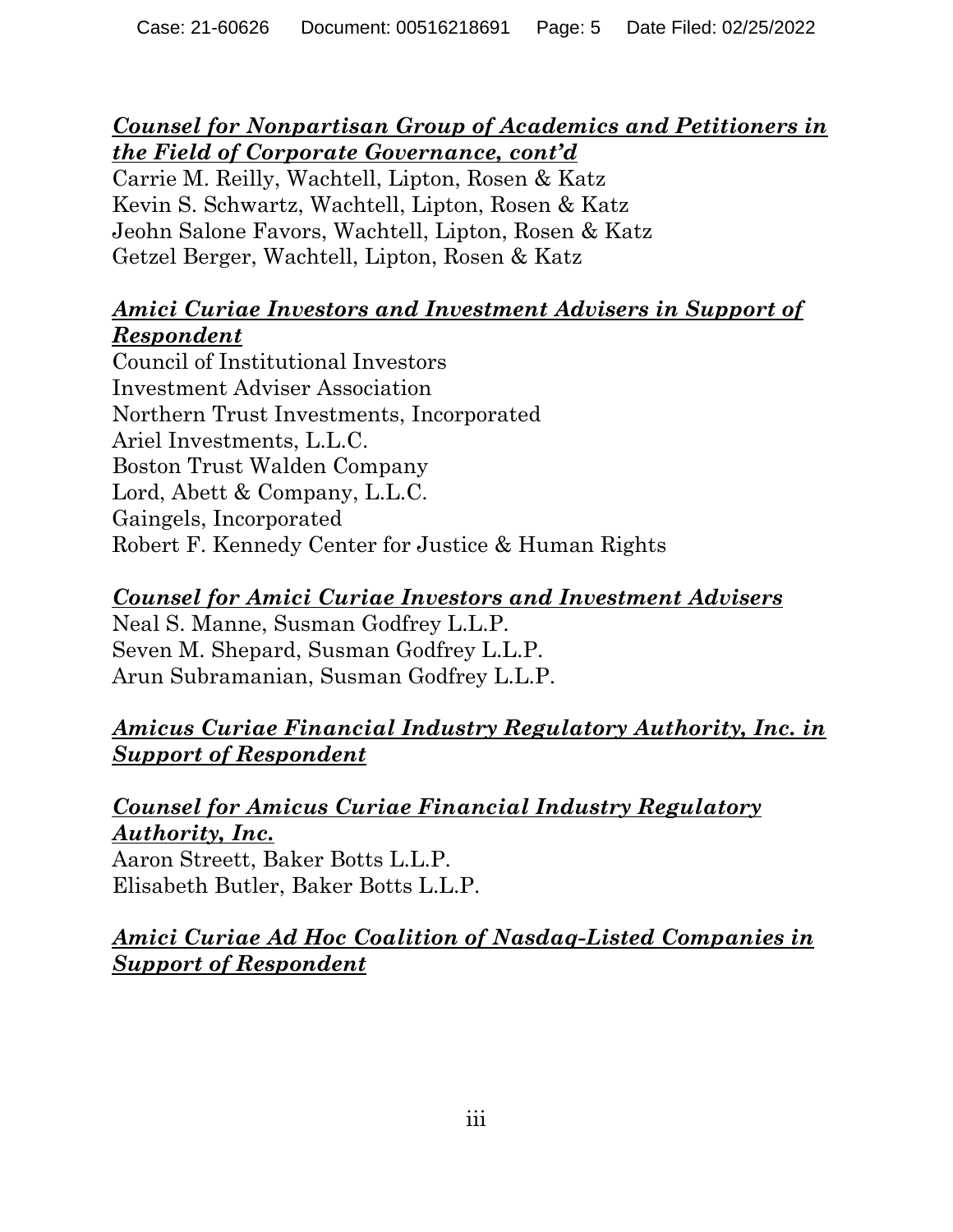### *Counsel for Amici Curiae Ad Hoc Coalition of Nasdaq-Listed Companies*

Pratik Shah, Akin Gump Strauss Hauer & Feld LLP Juliana DeVries, Akin Gump Strauss Hauer & Feld LLP

# *Amici Curiae Academic Experts in the Fields of Business, Management, and Economics in Support of Respondent*

Gennaro Bernile Douglas Cumming Daniel P. Forbes Aida Sijamic Wahid Scott E. Yonker K.J. Martijn Cremers Amy Hillman Frances J. Milliken Quinetta M. Roberson

### *Counsel for Amici Curiae Academic Experts in the Fields of Business, Management and Economics*

Jeffrey Dubner, Democracy Forward Foundation Aman T. George, Democracy Forward Foundation Peter C. Renn, Lambda Legal Defense and Education Fund, Inc. Karen L. Loewy, Lambda Legal Defense and Education Fund, Inc.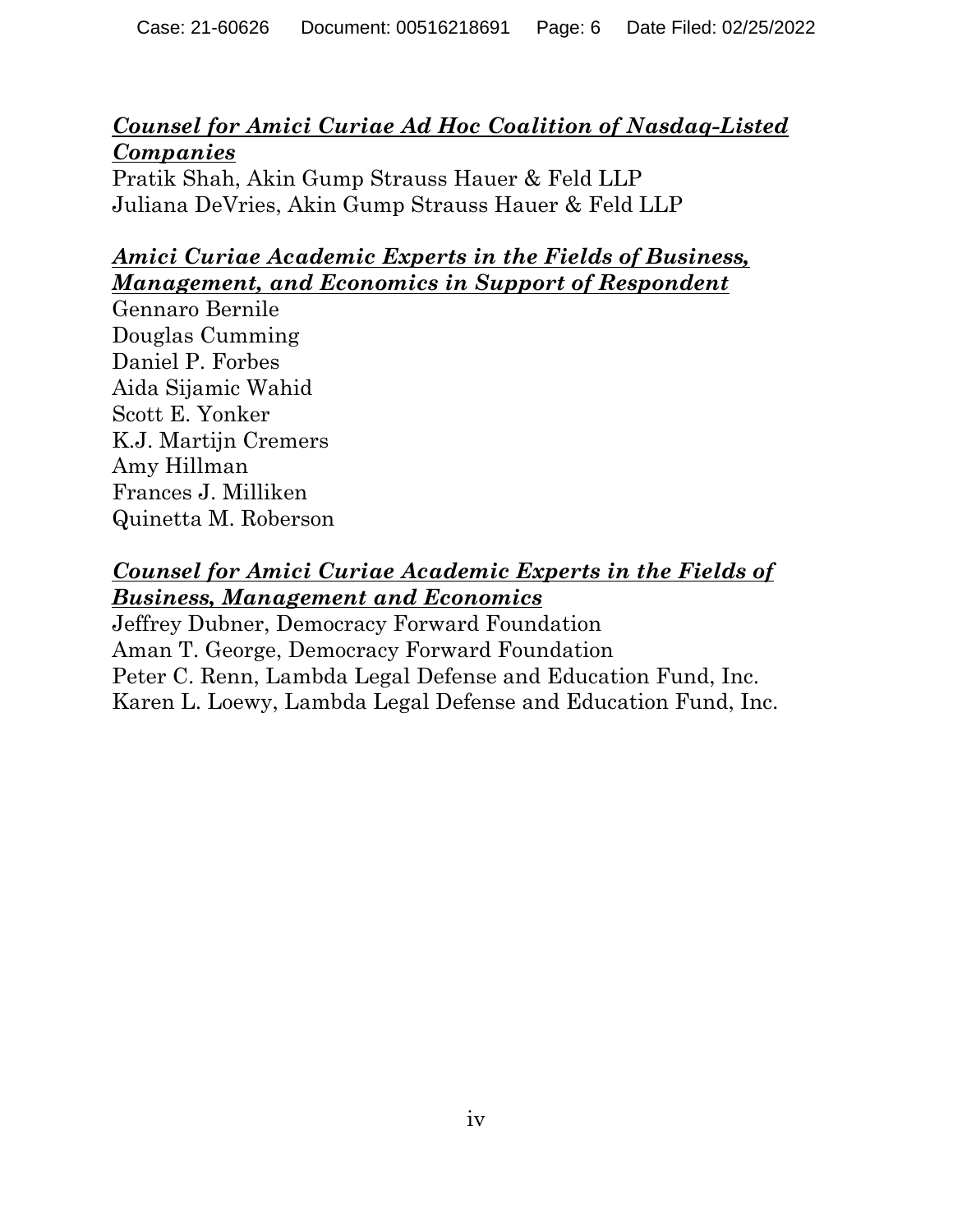Dated: February 25, 2022 Respectfully submitted,

*/s/ Jeffrey Dubner*

Jeffrey Dubner Aman T. George Democracy Forward Foundation P.O. Box 34553 Washington, D.C. 20043 (202) 448-9090

Peter C. Renn Lambda Legal Defense and Education Fund, Inc. 4221 Wilshire Blvd., Suite 280 Los Angeles, CA 90010 (213) 382-7600

Karen L. Loewy Lambda Legal Defense and Education Fund, Inc. 1776 K Street NW, 8th Floor Washington, D.C. 20006 (202) 809-8585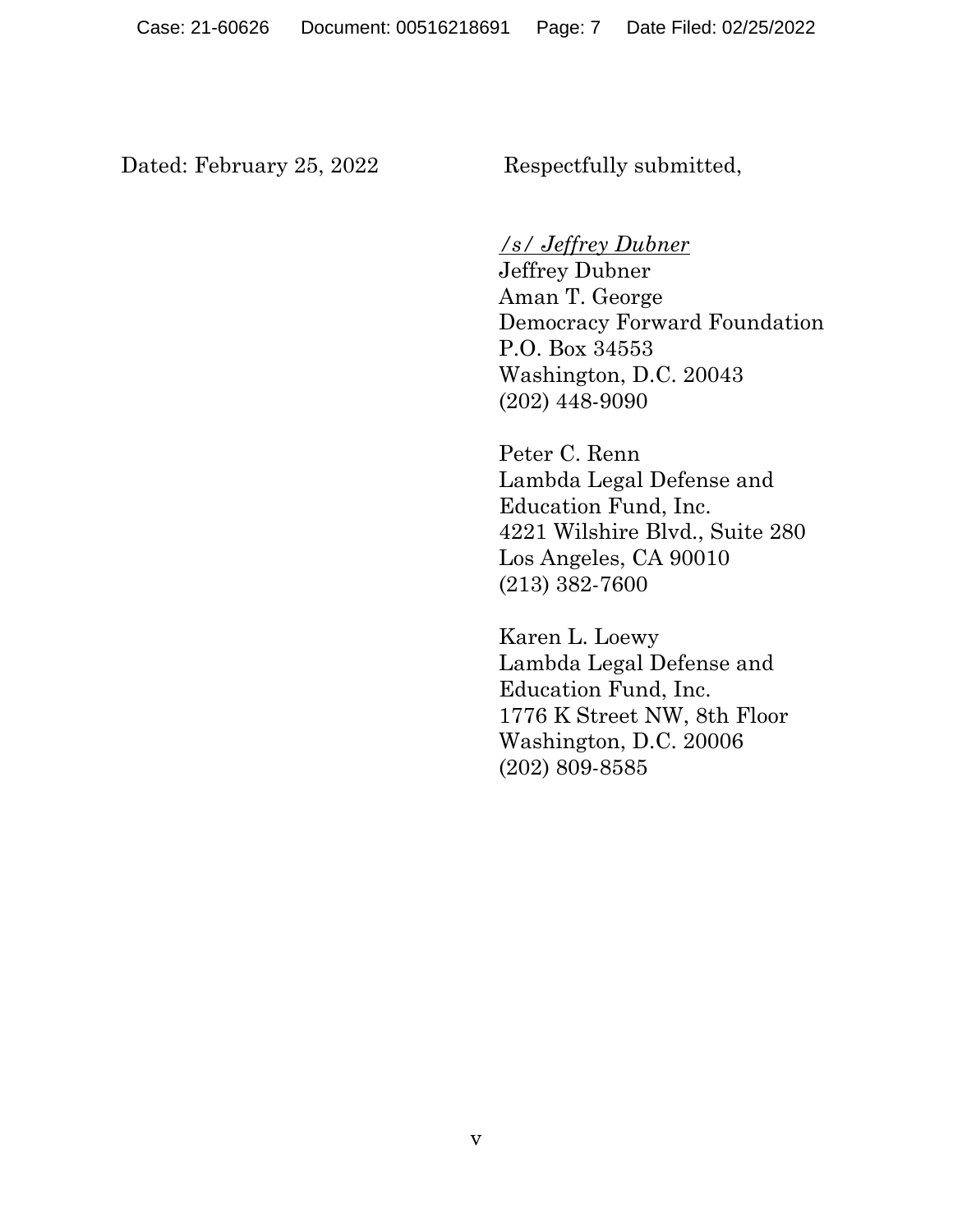# **Table of Contents**

|      | STATEMENT REGARDING PARTIES' CONSENT3                                                                                      |
|------|----------------------------------------------------------------------------------------------------------------------------|
|      |                                                                                                                            |
| Ι.   | Substantial record evidence supports a link between diversity                                                              |
| П.   | Substantial record evidence supports a link between diversity                                                              |
| III. | The Nasdaq Proposal has the added benefit of facilitating<br>transparency and further rigorous study of board dynamics and |
| IV.  | Further evidence continues to emerge since the Nasdaq<br>Proposal, reinforcing the positive links between diversity and    |
|      |                                                                                                                            |
|      |                                                                                                                            |
|      |                                                                                                                            |
|      |                                                                                                                            |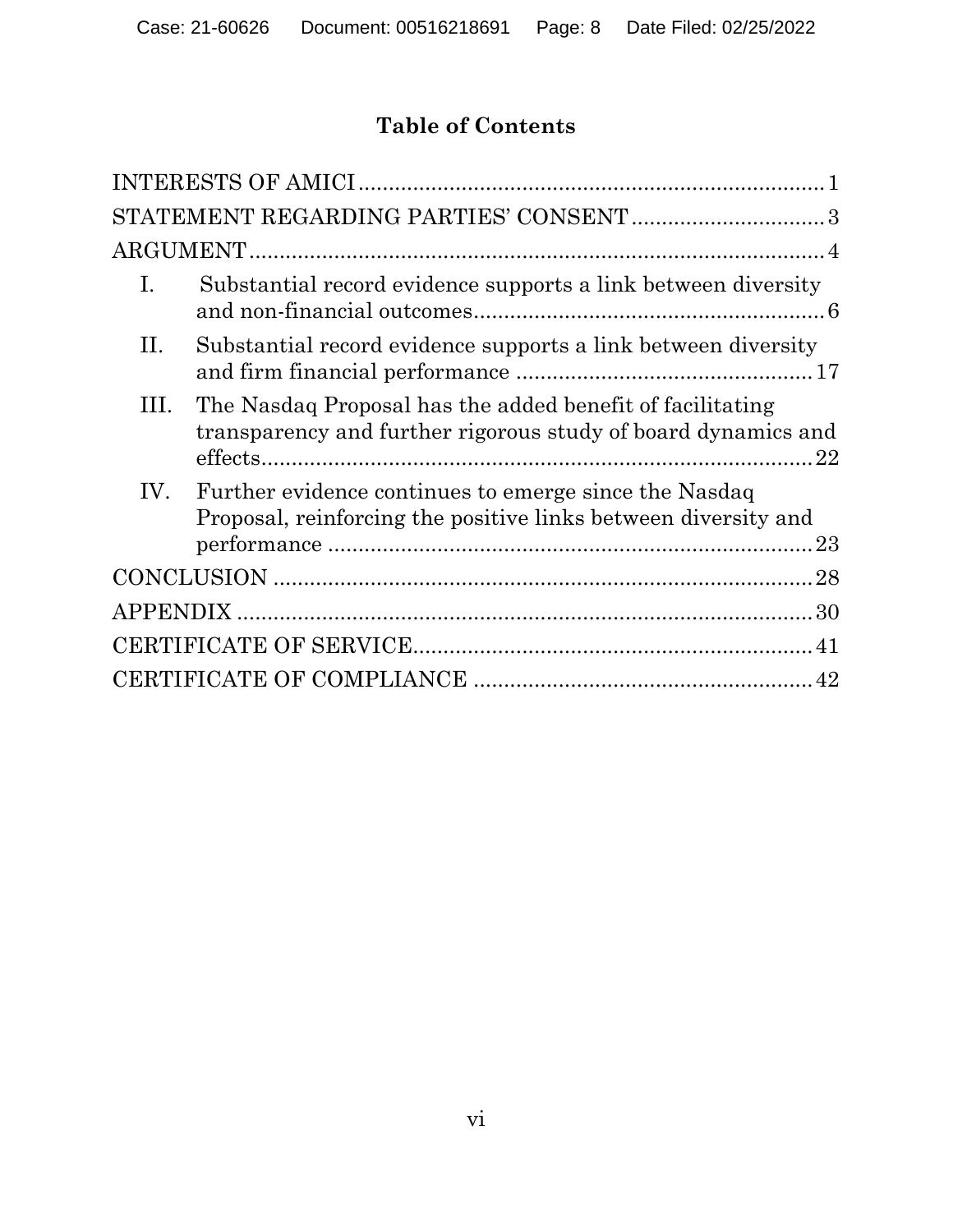# **TABLE OF AUTHORITIES**

# **Page(s)**

### **Statutes**

# **Regulatory Materials**

| Notice of Filing of Proposed Rule Change to Adopt Listing<br>Rules Related to Board Diversity, 85 Fed. Reg. 80,472                                                                                                                                                                                                     |
|------------------------------------------------------------------------------------------------------------------------------------------------------------------------------------------------------------------------------------------------------------------------------------------------------------------------|
| Order Approving Proposed Rule Changes Related to Board<br>Diversity and to Offer Certain Listed Companies Access<br>to a Complimentary Board Recruiting Service, SEC                                                                                                                                                   |
| <b>Other Authorities</b>                                                                                                                                                                                                                                                                                               |
| David Abad et al., Does gender diversity on corporate boards<br><i>reduce information asymmetry in equity markets?</i> 20 Bus.                                                                                                                                                                                         |
| Lawrence J. Abbott et al., Female Board Presence and the<br><i>Likelihood of Financial Restatement</i> , 26 Acct. Horizons                                                                                                                                                                                             |
| Kenneth R. Ahern & Amy K. Dittmar, The Changing of the<br><b>Boards: The Impact of Firm Valuation of Mandated</b>                                                                                                                                                                                                      |
| Mary Akimoto et al., <i>Board Diversity and Effectiveness in</i><br>FTSE 350 Companies, London Bus. Sch. Leadership Ins.,<br>SQW, and Fin. Reporting Council (July 2021), <i>available at</i><br>https://www.london.edu/-/media/images/leadership-<br>institute-refresh/frc-board-diversity-and-effectiveness-in-<br>9 |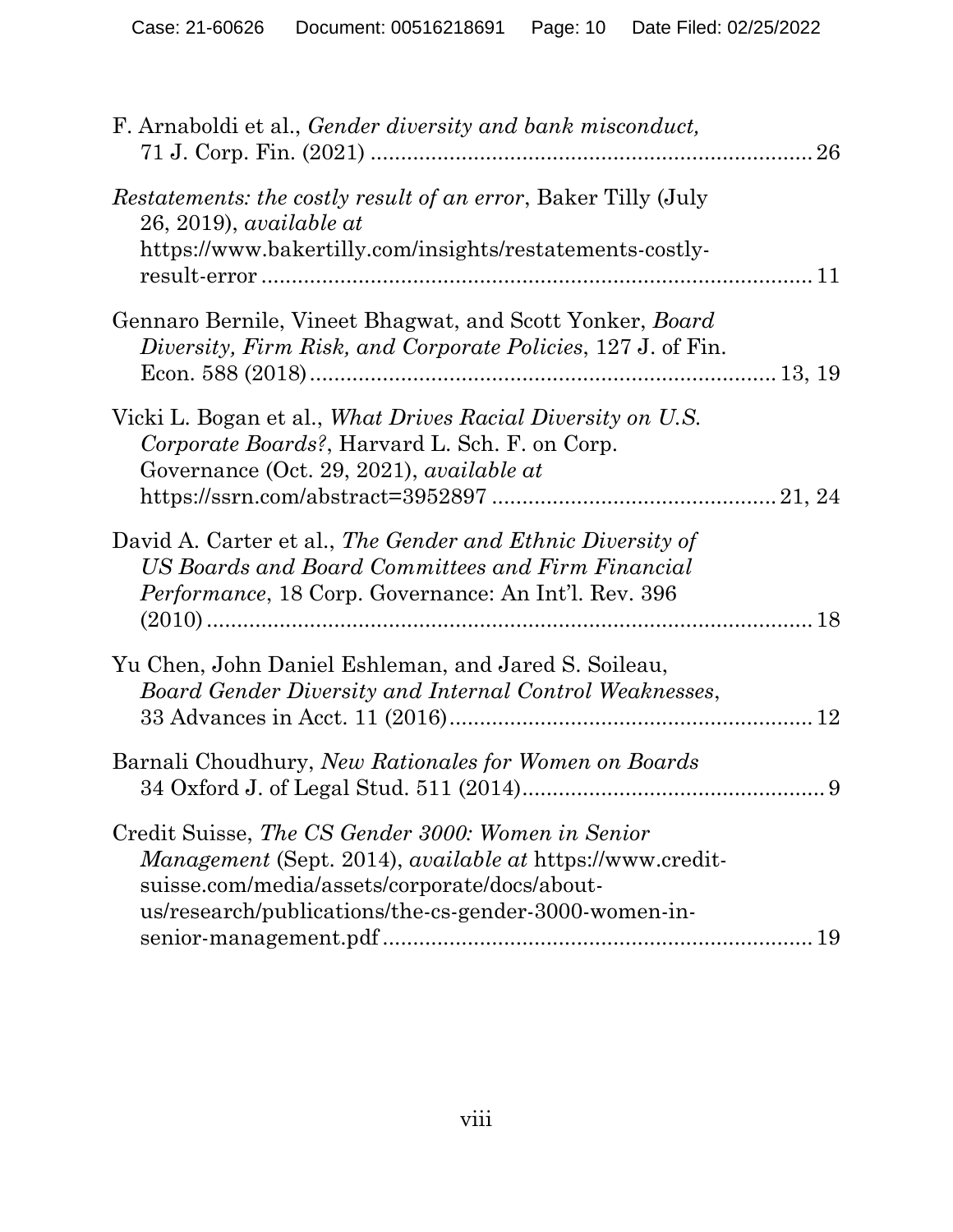| Credit Suisse ESG Rsch., <i>LGBT</i> : The value of diversity (Apr.<br>15, 2016), <i>available at</i> https://research-doc.credit-<br>suisse.com/docView?language=ENG&source=emfromsend<br>link&format=PDF&document_id=807075590&extdocid=8<br>07075590_1_eng_pdf&serialid=evu4wNcHexx7kusNLaZQ<br>$phUkT9naxi1PvptZQvPjr1k%3d$ |    |
|---------------------------------------------------------------------------------------------------------------------------------------------------------------------------------------------------------------------------------------------------------------------------------------------------------------------------------|----|
| Douglas Cumming et al., Gender Diversity and Securities                                                                                                                                                                                                                                                                         |    |
| Lawrence A. Cunningham, Lessons from Quality<br><b>Shareholders on Corporate Governance Practice, Research</b><br>and Scholarship, 5 Geo. Wash. Bus. & Fin. L. Rev. 1                                                                                                                                                           |    |
| Meggin Thwing Eastman et al., The tipping point: Women on<br>boards and financial performance, MSCI (Dec. 2016),<br><i>available at</i><br>https://www.msci.com/documents/%2010199/fd1f8228-                                                                                                                                    |    |
| Larry Fauver et al., <i>Board Reforms and Firm Value</i> :                                                                                                                                                                                                                                                                      |    |
| FCLTGlobal, The Long-term Habits of a Highly Effective<br>Corporate Board (Mar. 2019), available at<br>https://www.fcltglobal.org/wp-content/uploads/long-term-                                                                                                                                                                 |    |
| Brian Feinstein at al., <i>Board Diversity Matters: An</i><br><i>Empirical Assessment of Community Lending at Federal</i><br>Reserve-Regulated Banks (Jan. 5, 2022), available at<br>https://papers.ssrn.com/sol3/papers.cfm?abstract_id=4000                                                                                   | 24 |
| Daniel P. Forbes & Frances J. Milliken, Cognition and<br>Corporate Governance: Understanding Boards of Directors<br>as Strategic Decision-Making Groups, 24 Acad. of Mgmt.                                                                                                                                                      |    |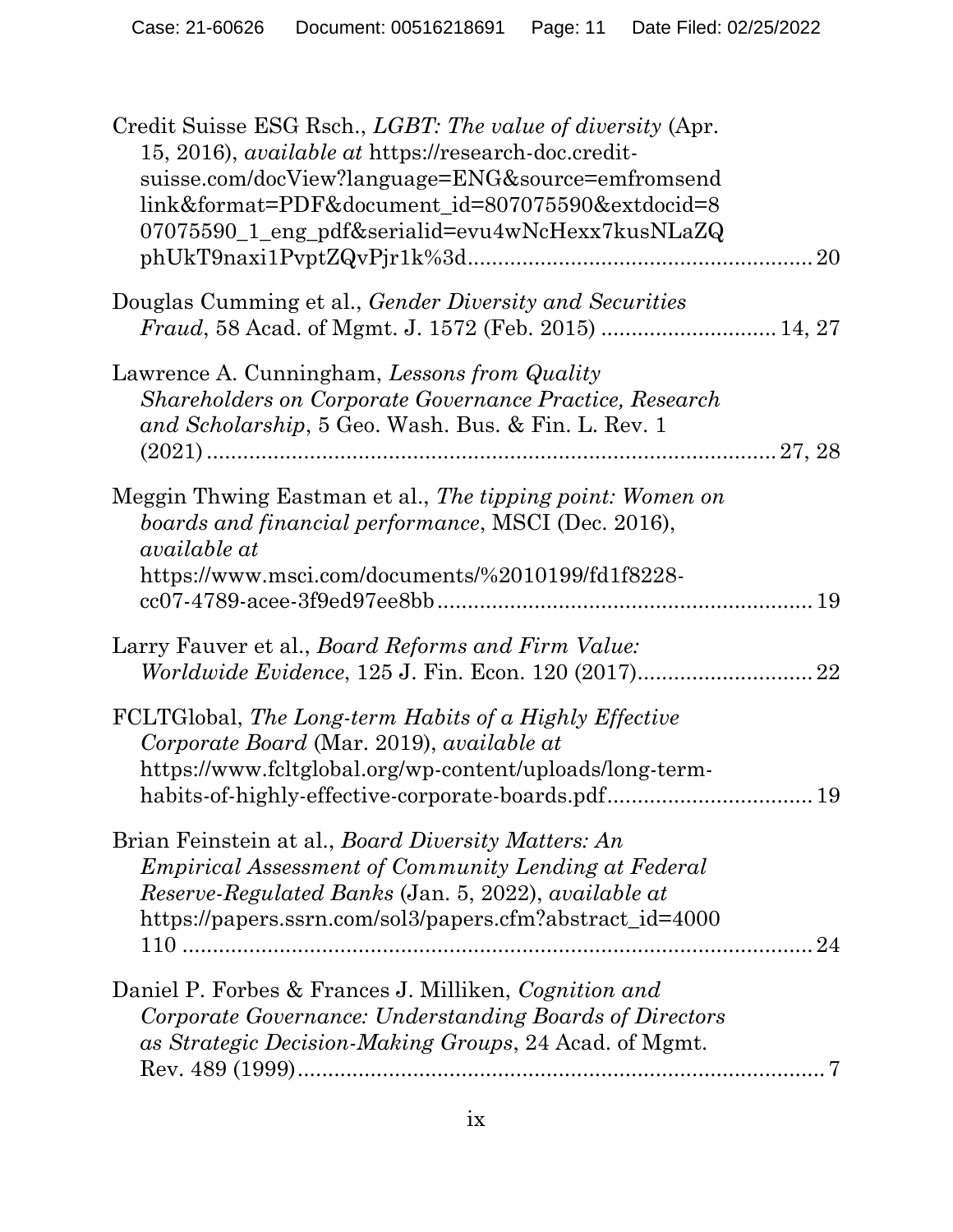| John Gillespie & David Zweig, BOOKS: The Failure of<br>Corporate Boards and the Price We All Pay, Bus. Ethics<br>(Jan. 18, 2010), available at https://business-                                                      |    |
|-----------------------------------------------------------------------------------------------------------------------------------------------------------------------------------------------------------------------|----|
| Ferdinand A. Gul et al., Does board gender diversity improve<br><i>the informativeness of stock prices?</i> 51 J. of Acct. & Econ.                                                                                    |    |
| Verlin B. Hinsz et al., The Emerging Conceptualization of                                                                                                                                                             |    |
| Vivian Hunt et al., <i>Diversity Matters</i> , McKinsey & Company<br>$(Feb. 2, 2015)$ , available at<br>https://www.mckinsey.com/insights/organization/~/media/                                                       |    |
| Mohammad Hashemi Joo et al., Securities litigation risk and                                                                                                                                                           |    |
| Olga Kuzmina & Valentina Melentyeva, Gender diversity in<br>corporate boards: Evidence from quota-implied<br>discontinuities (Dec. 6, 2021), available at<br>https://papers.ssrn.com/sol3/papers.cfm?abstract_id=3976 | 26 |
| Luis L. Martins & Wonbin Sohn, How does diversity affect<br>team cognitive processes? Understanding the cognitive<br>pathways underlying the diversity dividend in teams, 16                                          |    |
| Diversity wins: How inclusion matters, McKinsey & Co. 13<br>(May 19, 2020), <i>available at</i><br>https://www.mckinsey.com/featured-insights/diversity-                                                              |    |
| Corinne Post & Kris Byron, Women on Boards and Firm<br>Financial Performance: A Meta Analysis, 58 Acad. of                                                                                                            |    |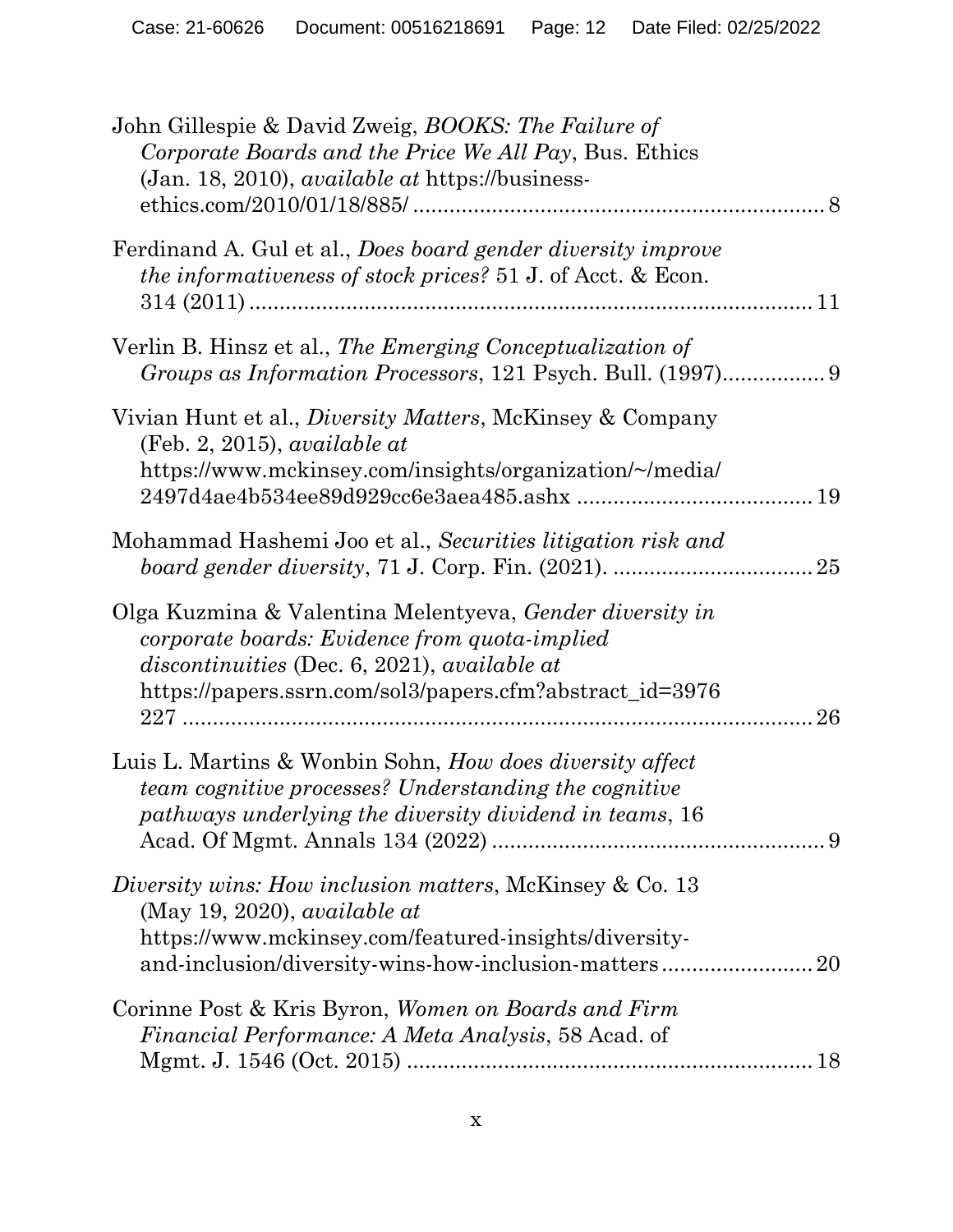| María Consuelo Pucheta-Martínez et al., Corporate<br>governance, female directors and quality of financial<br><i>information</i> , 25 Bus. Ethics: A European Rev. 363 (Oct.                                                                                                           |  |
|----------------------------------------------------------------------------------------------------------------------------------------------------------------------------------------------------------------------------------------------------------------------------------------|--|
|                                                                                                                                                                                                                                                                                        |  |
| Edward B. Rock, <i>Shareholder Eugenics in the Public</i>                                                                                                                                                                                                                              |  |
|                                                                                                                                                                                                                                                                                        |  |
| Jeffrey A. Sonnenfeld, <i>What Makes Great Boards Great</i> , 80                                                                                                                                                                                                                       |  |
| Jason M. Thomas and Megan Starr, <i>Global Insights: From</i><br><i>Impact Investing to Investing for Impact</i> , The Carlyle<br>Group (Feb. 24, 2020), <i>available at</i><br>https://www.carlyle.com/sites/default/files/2020-<br>02/From%20Impact%20Investing%20to%20Investing%20f |  |
|                                                                                                                                                                                                                                                                                        |  |
| Aida Sijamic Wahid, The Effects and the Mechanisms of<br>Board Gender Diversity: Evidence from Financial                                                                                                                                                                               |  |
| <i>Manipulation</i> , 159 J. of Bus. Ethics 705 (Oct. 2019) 10, 11, 13                                                                                                                                                                                                                 |  |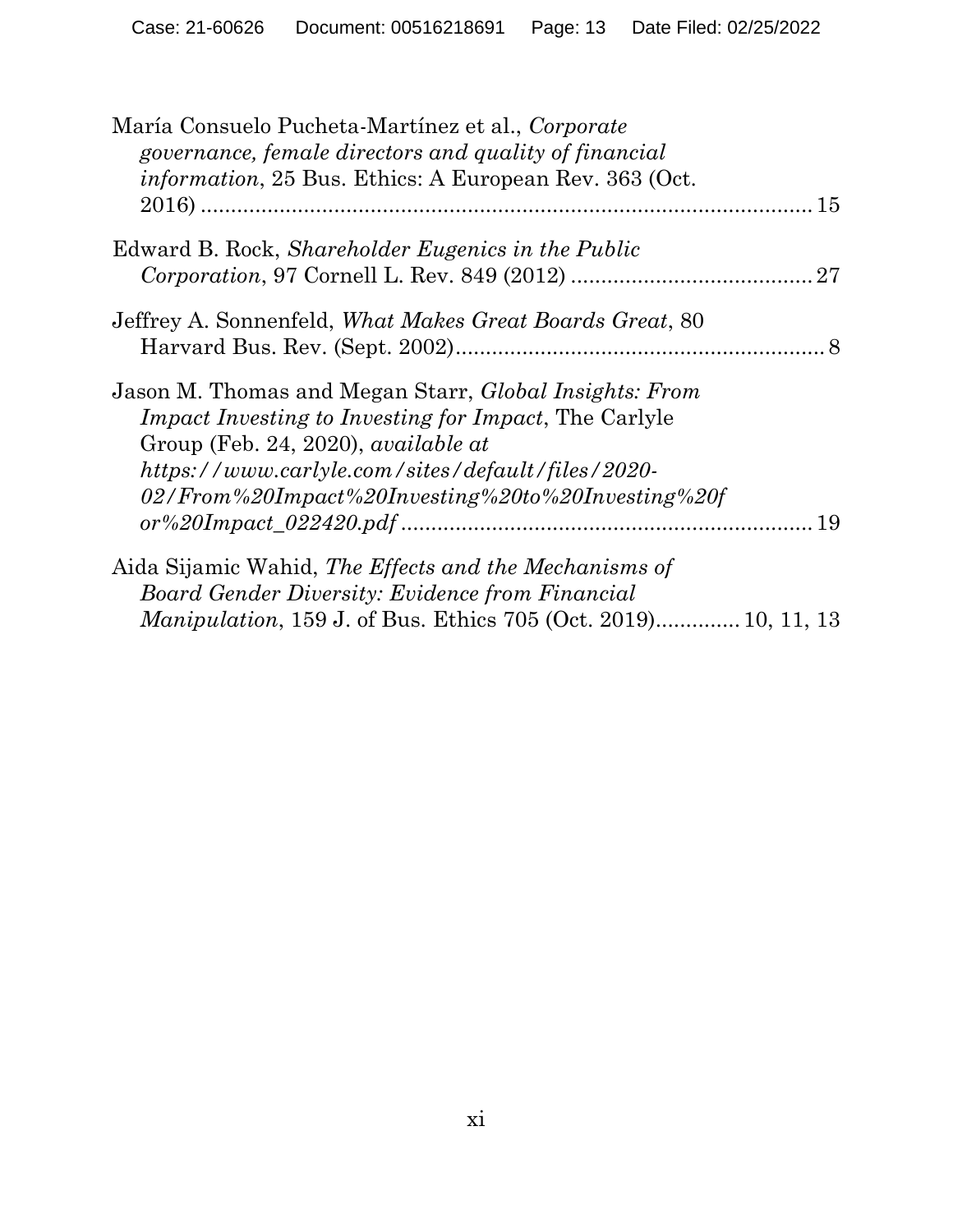#### **INTERESTS OF AMICI<sup>1</sup>**

Proposed Amici Curiae Gennaro Bernile,<sup>2</sup> Douglas Cumming,<sup>3</sup> Daniel P. Forbes,<sup>4</sup> Aida Sijamic Wahid,<sup>5</sup> and Scott E. Yonker,<sup>6</sup> joined by K.J. Martijn Cremers,<sup>7</sup> Amy Hillman,<sup>8</sup> Frances J. Milliken,<sup>9</sup> and Quinetta M. Roberson,<sup>10</sup> (collectively, "Amici"), are academic experts in business, management, and economics, with particular expertise in

<sup>4</sup> Associate Professor of Strategic Management & Entrepreneurship at the University of Minnesota, Carlson School of Management

<sup>5</sup> Associate Professor of Accounting at the University of Toronto Department of Management

<sup>6</sup> Associate Professor of Finance at the Cornell SC Johnson College of Business

<sup>7</sup> Bernard J. Hank Professor of Finance, University of Notre Dame Mendoza College of Business

<sup>8</sup> Former Dean, Rusty Lyon Chair of Strategy, Arizona State University, and ASU Foundation Professor.

<sup>9</sup> Professor of Management at the New York University Leonard N. Stern School of Business

<sup>10</sup> John A. Hannah Distinguished Professor in Management and Psychology at the Michigan State University Eli Broad College of Business and College of Social Science

<sup>1</sup> No party's counsel authored this brief in whole or in part, no party or party's counsel contributed money intended to fund this brief, and no person other than Amici, their members, and their counsel contributed money to fund this brief.

<sup>2</sup> Associate Professor at the University of Miami Herbert School of Business Administration

<sup>3</sup> DeSantis Distinguished Professor of Finance and Entrepreneurship at the Florida Atlantic University College of Business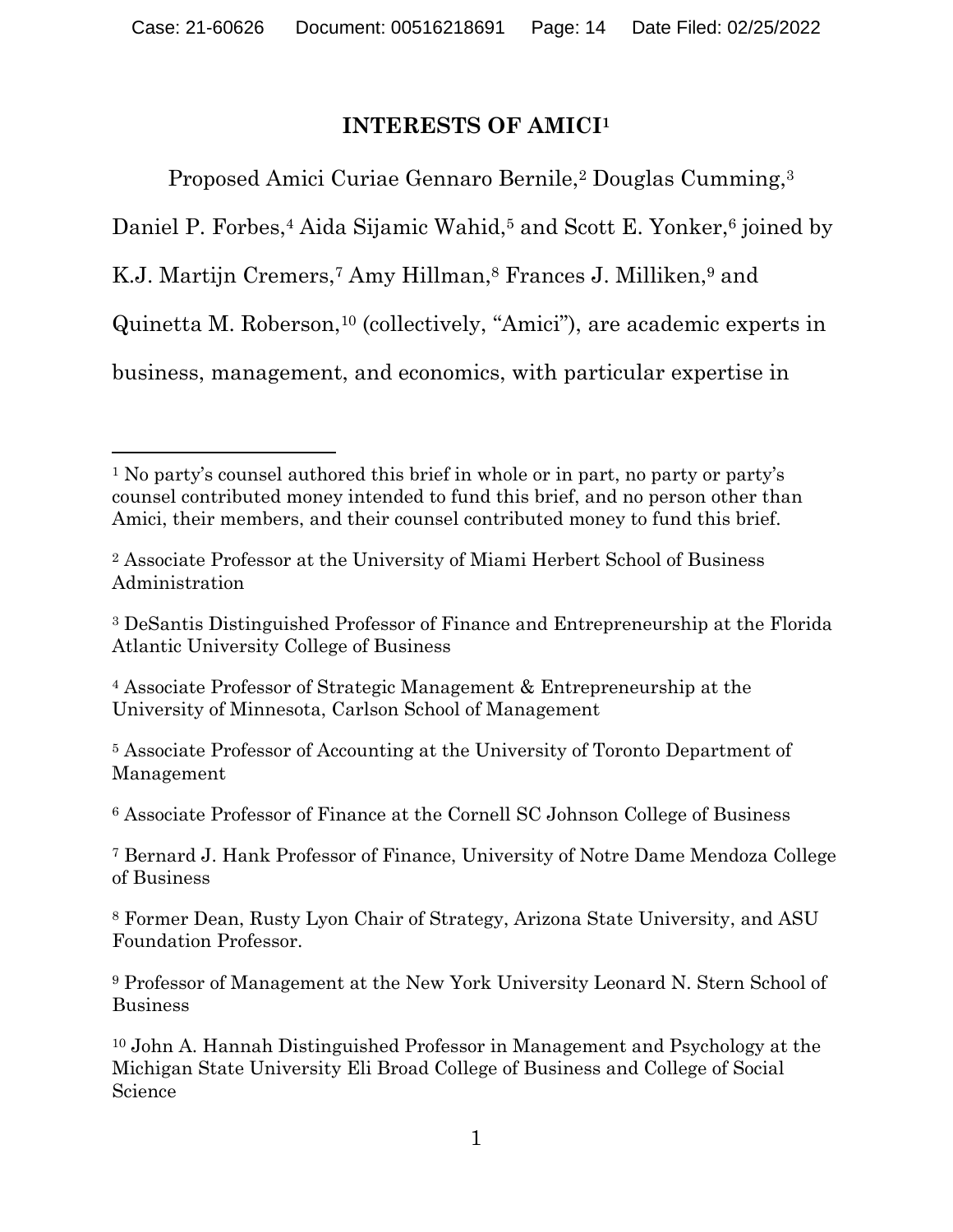studying the role of corporate board diversity in company performance. Amici's written works are frequently cited in their field, including, as detailed further below, in the record underlying the Nasdaq Proposal, Notice of Filing of Proposed Rule Change to Adopt Listing Rules Related to Board Diversity, 85 Fed. Reg. 80,472 (Dec. 11, 2020) ("Nasdaq Proposal"), and the SEC's order approving it, Order Approving Proposed Rule Changes Related to Board Diversity and to Offer Certain Listed Companies Access to a Complimentary Board Recruiting Service, SEC Release No. 34-92590 at 35 (Aug. 6, 2021) ("SEC Order").

The Petitioners in this case have argued that the SEC's approval of the Nasdaq Proposal must be vacated because the proffered benefits of the Nasdaq Proposal were not supported by substantial evidence in the record. *See* AFBR Br. at 54–63; NCPPR Br. at 47–49.

Given Amici's expertise in studying the role of board diversity in company performance, they are particularly well-positioned to synthesize and explain the state of the empirical research relating to the Nasdaq Proposal to inform this Court's evaluation of the evidence underpinning the Proposal and the SEC's decision to approve it.

2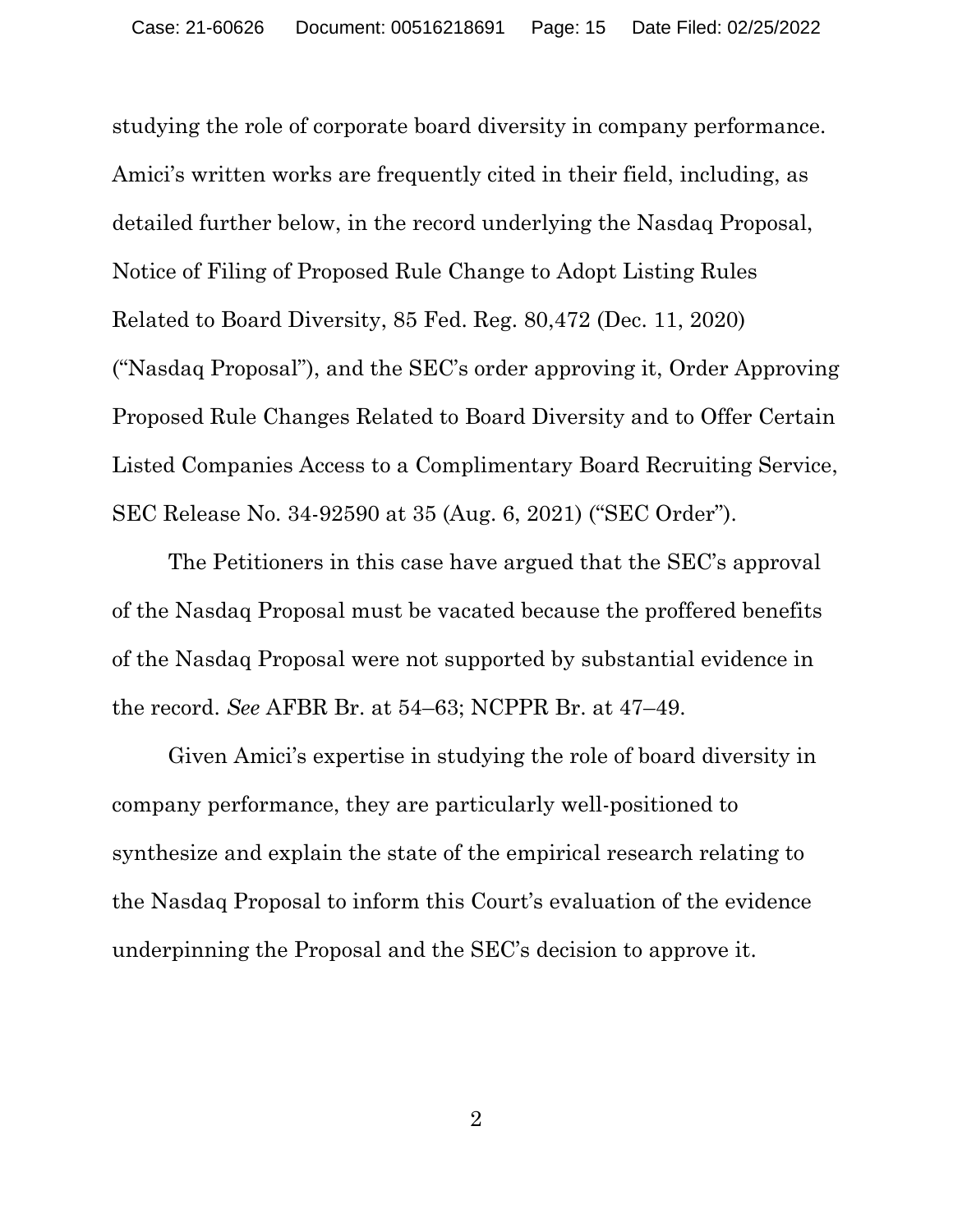### **STATEMENT REGARDING PARTIES' CONSENT**

Pursuant to Rule 29(a)(2) of the Federal Rules of Appellate Procedure, on February 22, 2022, counsel for Amici conferred with counsel for Petitioners AFPB and NCPPR, counsel for Respondent, and counsel for Intervenor Nasdaq, and all parties consented to the filing of this brief.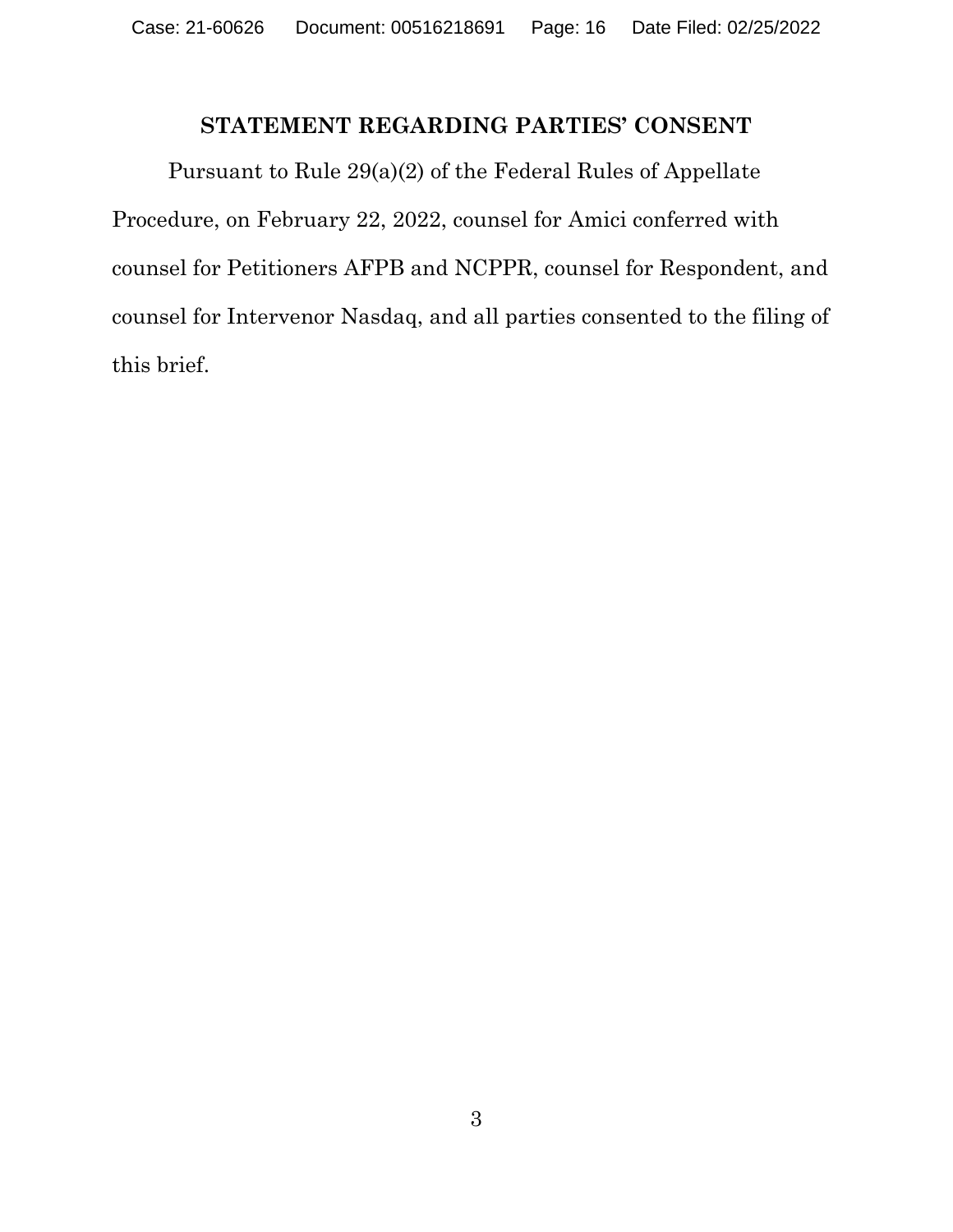#### **ARGUMENT**

Amici come before this Court to explain the state of empirical research related to Nasdaq's proposal to require disclosure and explanation to the public by companies whose governing boards do not meet certain diversity targets.

Based on their deep familiarity with the literature surrounding diversity and corporate board performance, including both their own work and that of other peers in the field, Amici believe the Petitioners in this case mischaracterize the administrative record and the body of work on board diversity in stating that the Nasdaq Proposal contained "no substantial evidence to support the ultimate goal (diverse boards)." *See*, *e.g.*, AFBR Br. at 60.

On the contrary, ample evidence supports Nasdaq's statement that "there is a compelling body of credible research on the association between economic performance and board diversity." Nasdaq Proposal, 85 Fed. Reg. at 80,477. While the SEC ultimately chose to emphasize the disclosure benefits of the Rule when approving it, rather than its expected effects on corporate performance, <sup>11</sup> Amici write separately to

<sup>11</sup> *See* SEC Order at 35 (Aug. 6, 2021) (approving the Proposal "[i]n light of the disclosure benefits that [it] would provide").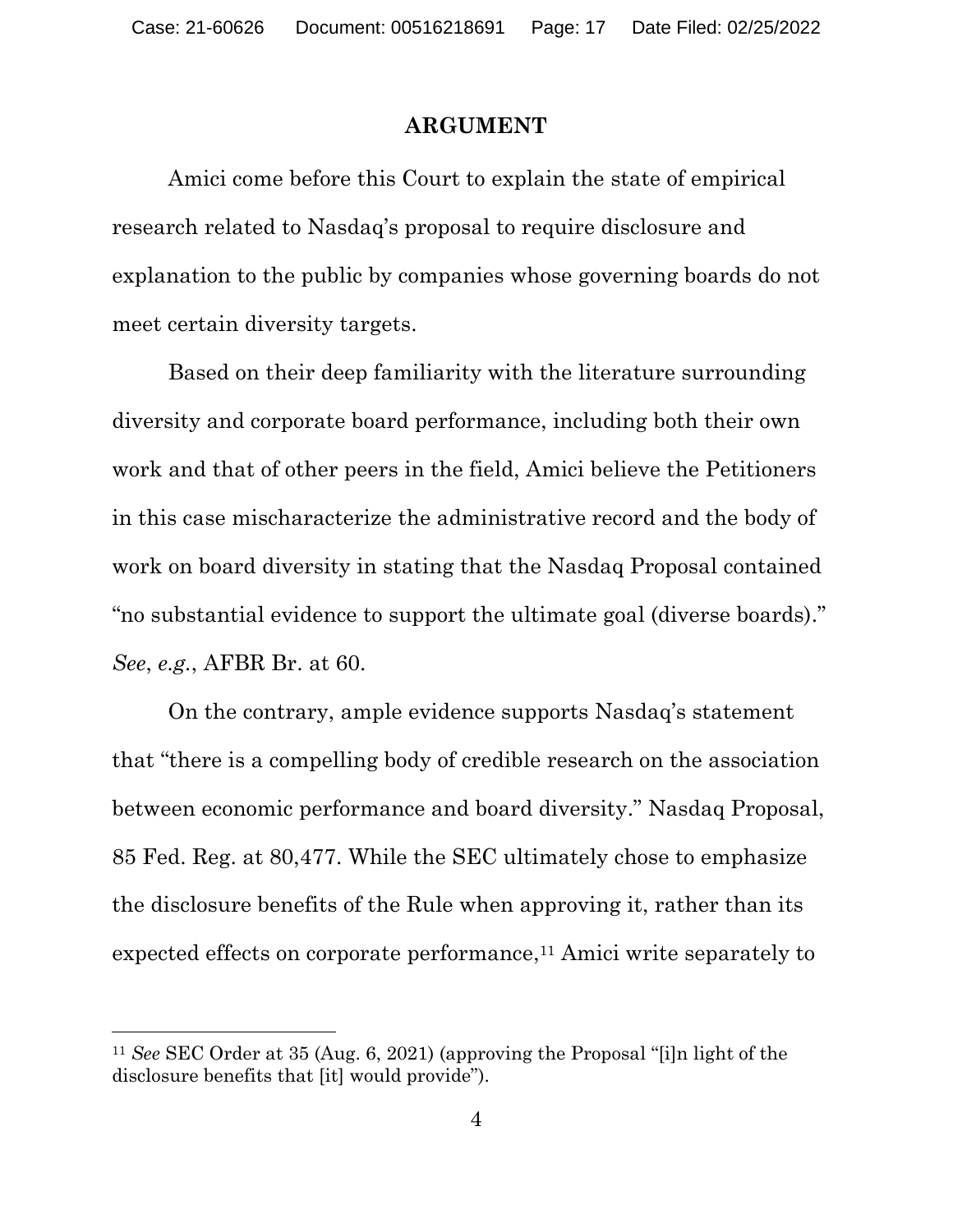explain that the body of evidence Nasdaq and the SEC considered in evaluating the links between board diversity and corporate performance would be independently sufficient to uphold the Proposal, and therefore also sufficient to uphold the SEC's conclusion that the Proposal would provide investors information relevant to the pursuit of the Exchange Act's goals. *See* SEC Br. at 27–28 (arguing that the investor protection goals of the Exchange Act may be furthered by information disclosure even if the judgments investors make aren't conclusively supported by a consensus of empirical research). Put differently, if the evidence is sufficient to warrant Nasdaq's belief that board diversity would likely improve corporate performance, it is necessarily the case that the evidence is sufficient to conclude that disclosure of board diversity metrics would likely be relevant information for investors.

As Amici discuss below, a large body of high-quality evidence in the record supports a link between board diversity and a variety of corporate performance outcomes, such as risk, innovation, and shareholder protection. Several studies in the record also support a link between board diversity and narrower indicators of firm financial performance. The record further supports the SEC's conclusion that the

5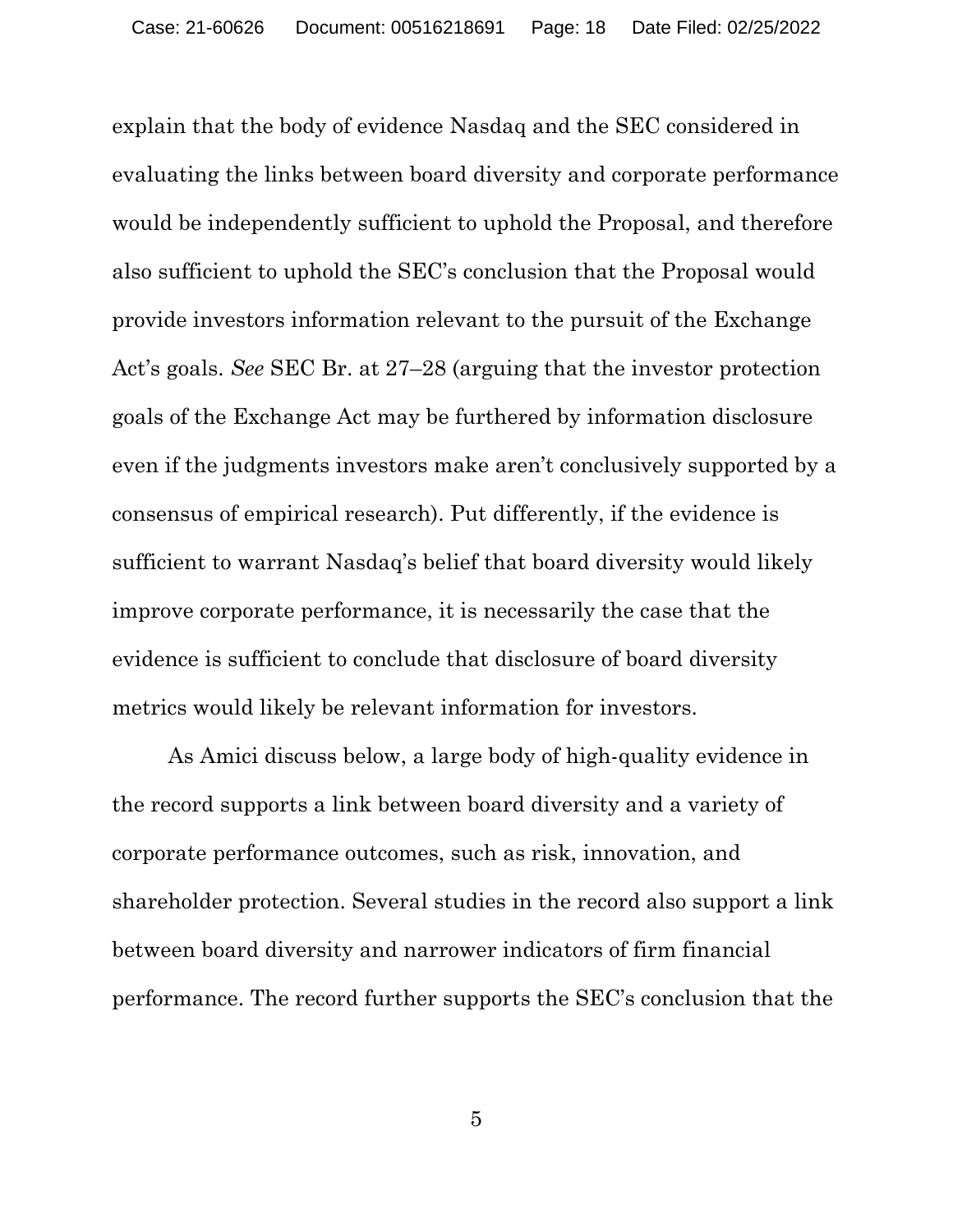transparency benefits of the Proposal, independent of the effects on corporate performance, will be substantial.

Finally, because experts in this field continue to study the link between diversity and board performance, Amici wish to highlight additional studies published since the SEC's Decision, which reinforce Nasdaq's conclusion.

The sum total of the academic literature in this space is sufficient to support the Nasdaq Proposal as advancing the goals of the Exchange Act, by being designed to "prevent fraudulent and manipulative acts and practices," "promote just and equitable principles of trade," "remove impediments to and perfect the mechanism of a free and open market," and "protect investors and the public interest." 15 U.S.C. § 78f(b)(5).

#### **I. Substantial record evidence supports a link between diversity and non-financial outcomes**

Nasdaq presented, and the SEC captured in the record, substantial evidence of a link between board diversity and corporate performance. This link is a key focus of academic literature, producing a variety of studies attempting to understand and explain it. Collectively, this body of work has produced a substantial number of rigorous, highquality, peer-reviewed studies, finding a positive association between diversity on companies' corporate boards and the performance of those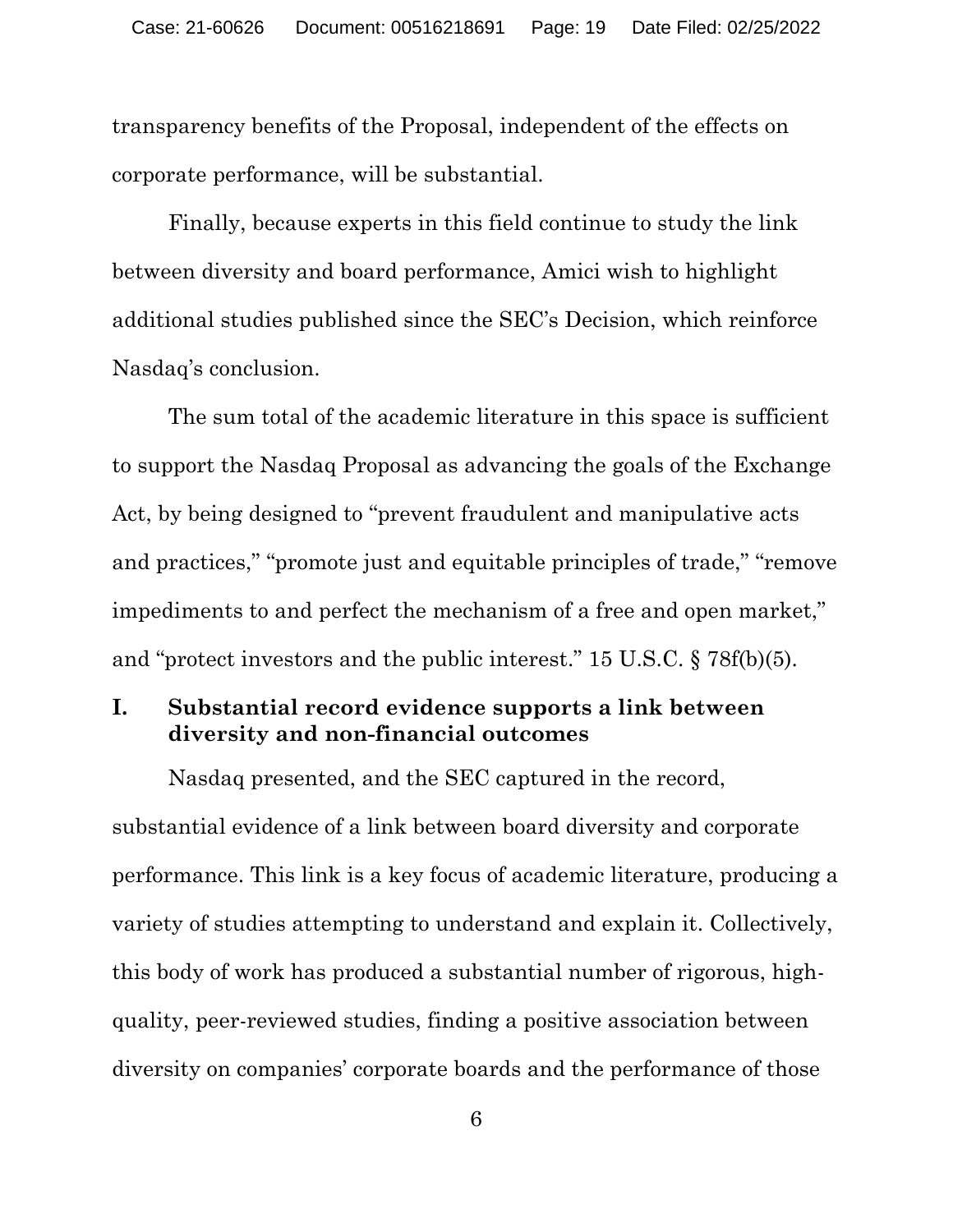companies on various axes of corporate governance and performance such as risk, innovation, and shareholder protection. Far from there being "no substantial evidence" to support a link between board diversity and the goals of the Exchange Act, *see* AFBR Br. at 62, the research evidence that diversity on corporate boards promotes stronger corporate governance and shareholder protection is very strong.

At its core, the link between board diversity and corporate decision-making is based on the unique role that boards of directors play in the governance process. Unlike senior managers, they do not implement strategic decisions or run the firm on a day-to-day basis. Rather, as Amici Professor Forbes and Professor Milliken have described, boards are "episodic" and "interdependent" groups that "face complex, multifaceted tasks related to strategic-issue processing."<sup>12</sup> Accordingly, "the effectiveness of boards is likely to depend heavily on social-psychological processes, particularly those pertaining to group

<sup>12</sup> Daniel P. Forbes & Frances J. Milliken, *Cognition and Corporate Governance: Understanding Boards of Directors as Strategic Decision-Making Groups*, 24 Acad. of Mgmt. Rev. 489, 491–92 (1999) (cited in Nasdaq Proposal, 85 Fed. Reg. at 80,479).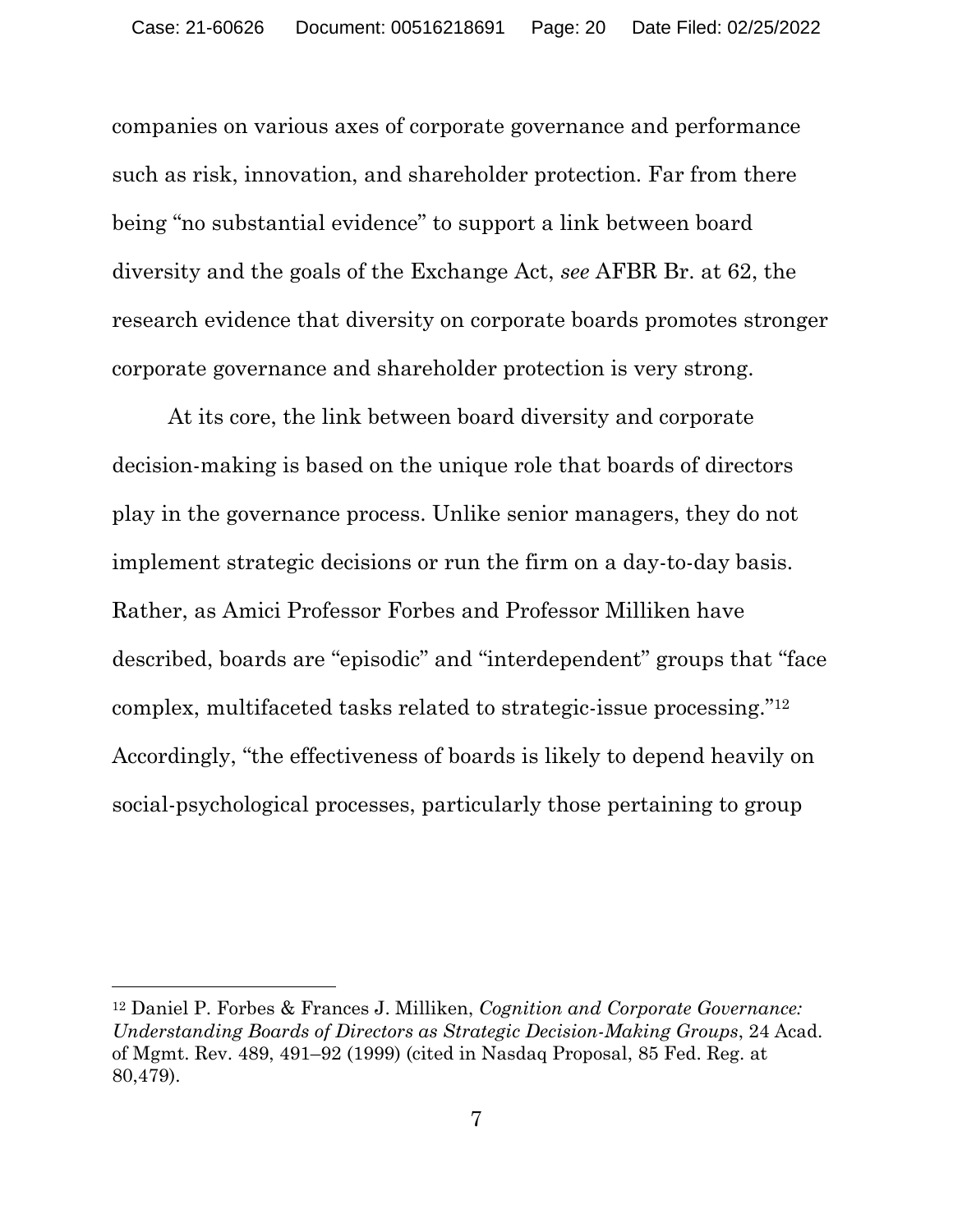participation and interaction, the exchange of information, and critical discussion."<sup>13</sup>

When those group participation dynamics are lacking or unhealthy, boards become less effective contributors to firm governance. <sup>14</sup> Indeed, it is now widely accepted among experts in corporate governance that "groupthink" (the tendency of many directors to refrain from surfacing viewpoints that conflict with those of their colleagues) on corporate boards presents an acute and altogether too common danger to modern firms.<sup>15</sup>

The boards of contemporary corporations also oversee firms that employ highly diverse workforces, sell their products and services to a diverse array of customers and customer segments, and often operate across multiple national and institutional environments. Social psychological research strongly suggests that boards will be better able

<sup>13</sup> *Id.* at 492.

<sup>14</sup> One widely cited quote from Harvard Business School Professor Myles Mace in 1971 dismissed boards altogether as "ornaments on the corporate Christmas tree" based on the widespread perception at the time that boards tended to be overly docile leaders. *See*, *e.g.*, John Gillespie & David Zweig, *BOOKS: The Failure of Corporate Boards and the Price We All Pay*, Bus. Ethics (Jan. 18, 2010), *available at* https://business-ethics.com/2010/01/18/885/.

<sup>15</sup> *See*, *e.g.*, Jeffrey A. Sonnenfeld, *What Makes Great Boards Great*, 80 Harvard Bus. Rev. 106, 106-13 (Sept. 2002).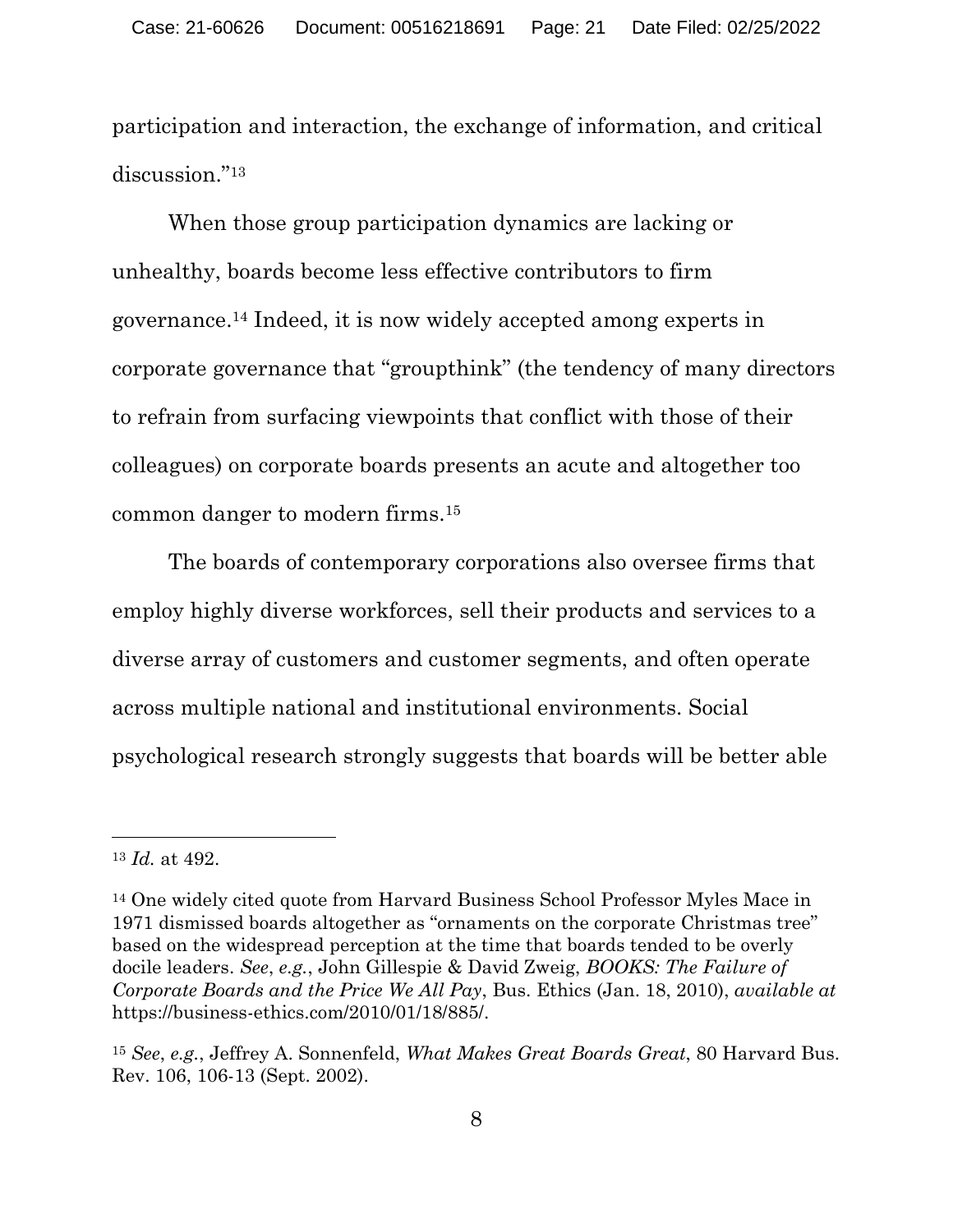to process strategic issues on behalf of firms facing such challenges when they themselves possess a diverse range of cognitive resources (e.g., information, experiences, and knowledge) and cognitive structures (e.g., beliefs and perspectives).<sup>16</sup>

Modern corporate governance theory thus posits an economic rationale for gender diversity on corporate boards that focuses on the contributions that women directors make to board discussions and acknowledges that directors often influence firm performance in a "complex and indirect manner."<sup>17</sup> Indeed, Amici's interactions with business leaders in the course of their research and teaching, along with recent research conducted by scholars at the London Business School,<sup>18</sup>

<sup>16</sup> *See*, *e.g.*, Luis L. Martins & Wonbin Sohn, *How does diversity affect team cognitive processes? Understanding the cognitive pathways underlying the diversity dividend in teams*, 16 Acad. Of Mgmt. Annals 134, 137-161 (2022) (reviewing the literature on groups as information processors with a focus on the ways that diverse views add information, knowledge, and varied perspectives to teams to enhance their group cognitive capabilities); Verlin B. Hinsz et al., *The Emerging Conceptualization of Groups as Information Processors*, 121 Psych. Bull. 43, 54 (1997) (noting that minority views in a diverse group lead members to view situations and issues from multiple perspectives).

<sup>17</sup> *See* Barnali Choudhury, *New Rationales for Women on Boards*, 34 Oxford J. of Legal Stud. 511, 513, 523 (2014).

<sup>18</sup> Mary Akimoto et al., *Board Diversity and Effectiveness in FTSE 350 Companies*, London Bus. Sch. Leadership Ins., SQW, and Fin. Reporting Council 1, 27–41 (July 2021), *available at* https://www.london.edu/-/media/images/leadership-instituterefresh/frc-board-diversity-and-effectiveness-in-ftse-350-companies.pdf.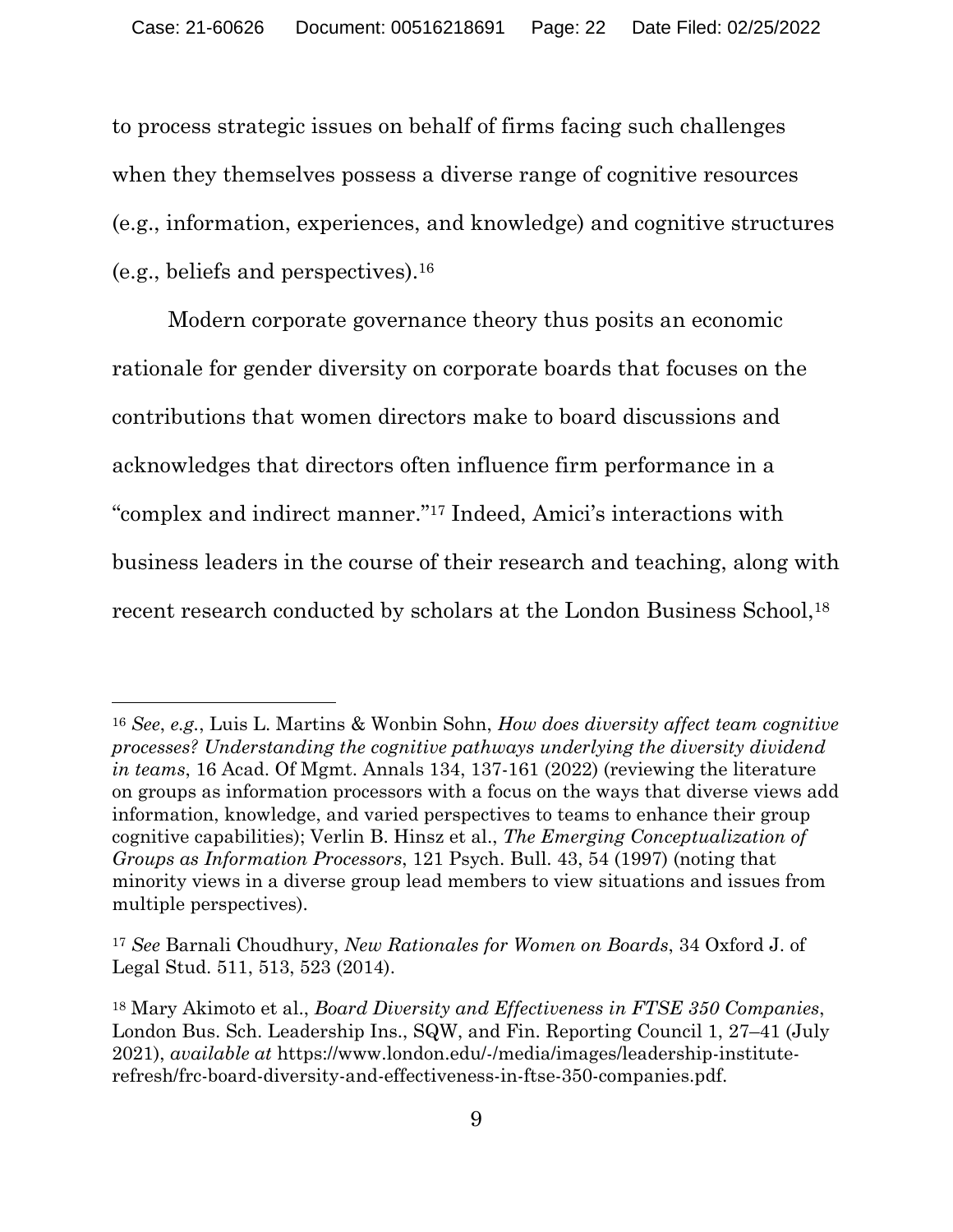suggests a widespread belief among directors that diverse boards are valuable for their capacity to improve the range of information and perspectives boards bring to their work.<sup>19</sup>

These links between diversity and corporate decision-making have been explored in a variety of empirical studies that support the notion that diversity of the types encouraged by the Nasdaq Proposal would likely advance corporate governance and shareholder protection.

A recent study of over 6,000 U.S. firms between 2000 and 2010 by Amicus Professor Wahid explored whether gender diversity on corporate boards affects the quality of a firm's financial reporting and the likelihood of financial misconduct.<sup>20</sup> Professor Wahid studied corporate financial restatements,<sup>21</sup> "the ultimate ex-post indication of a

<sup>19</sup> Significantly, the SEC received a substantial body of comments from the business community emphasizing their belief that diversity on boards of the type encouraged by the Nasdaq Proposal would improve board decision-making, corporate governance, risk mitigation, innovation, investor protection, investor confidence, and corporate culture. *See* SEC Order at 29–30, collecting comments from the Carlyle Group, Goldman Sachs, Mercy Investment Services, Inc., Miller/Howard Investments, International Corporate Governance Network, the Association of Asian-American Investment Managers, AllianceBernstein L.P., Capital Research and Management Company, Lord Abbett, and Hispanic Chamber of Commerce.

<sup>20</sup> Aida Sijamic Wahid, *The Effects and the Mechanisms of Board Gender Diversity: Evidence from Financial Manipulation*, 159 J. of Bus. Ethics 705, 705 (Oct. 2019) (cited in Nasdaq Proposal, 85 Fed. Reg. at 80,478).

<sup>21</sup> A restatement is a re-issuance of a company's financial statement to correct a material error in what was previously disclosed, often the result of accounting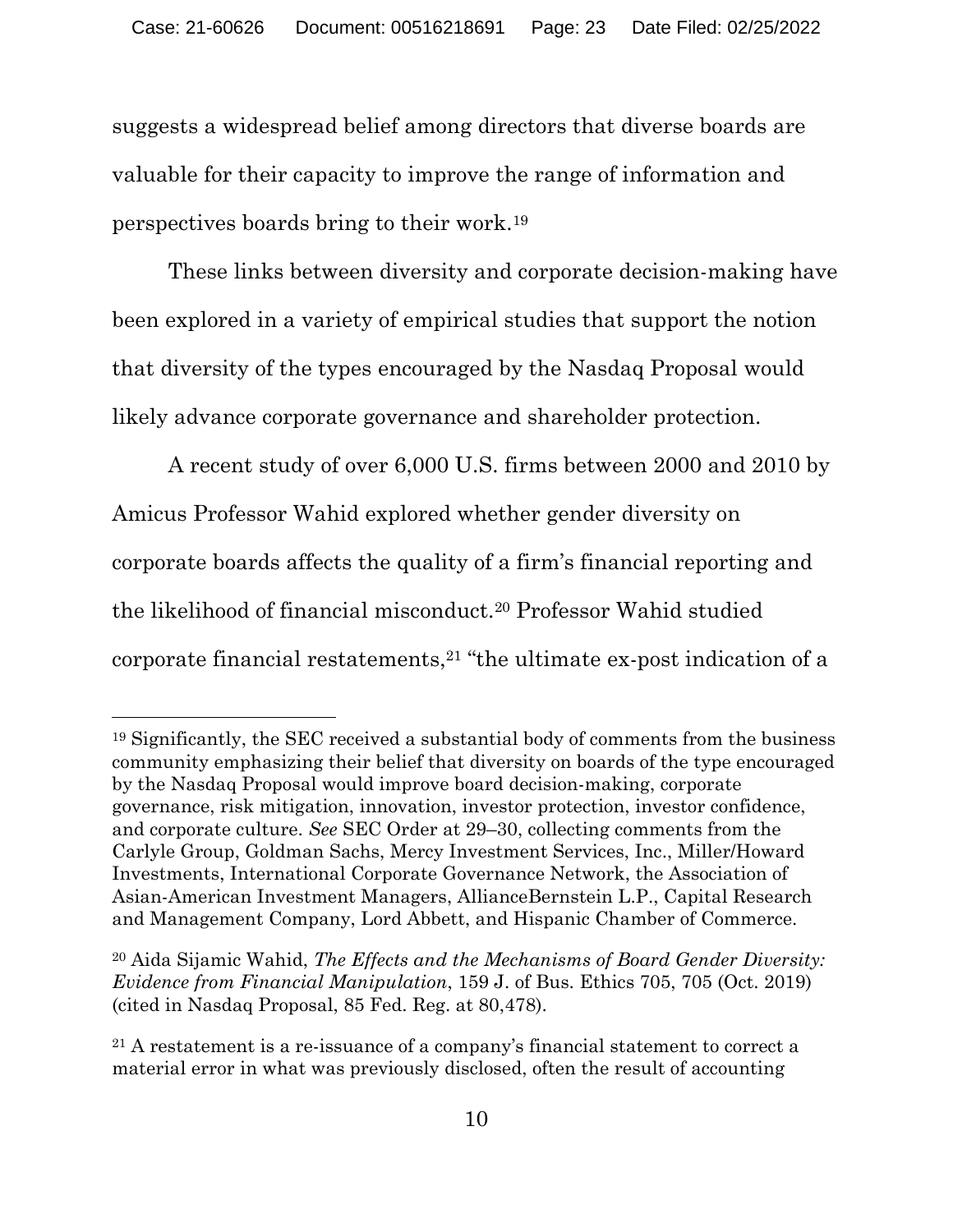poor financial reporting process and willful financial misconduct."<sup>22</sup> The study found that "boards with female directors have fewer restatements" and specifically "fewer irregularity-type restatements, which tend to be indicative of financial manipulation," and found that these improved outcomes were likely the result of beneficial changes to group decision-making dynamics resulting from diverse boards, rather than any hypothetical differences between male and female directors (such as differences in qualification or effort).<sup>23</sup>

In another study, a group of professors analyzed a sample of 7,597 U.S. company firm-years to assess whether gender-diverse boards (defined as those which include at least one woman, similar to the Nasdaq Proposal) improve transparency.<sup>24</sup> This study found "a positive link between gender diversity in the corporate board and stock price informativeness"—that is, gender-diverse firms are more likely to

mistakes, noncompliance with generally accepted accounting principles, fraud, misrepresentation, or clerical errors. *See Restatements: the costly result of an error*, Baker Tilly, July 26, 2019, *available at* https://www.bakertilly.com/insights/restatements-costly-result-error.

<sup>22</sup> Wahid, *supra* note 20, at 8.

<sup>23</sup> *Id.* at 23.

<sup>24</sup> Ferdinand A. Gul et al., *Does board gender diversity improve the informativeness of stock prices?* 51 J. of Acct. & Econ. 314, 314 (2011) (cited in Nasdaq Proposal, 85 Fed. Reg. at 80,478).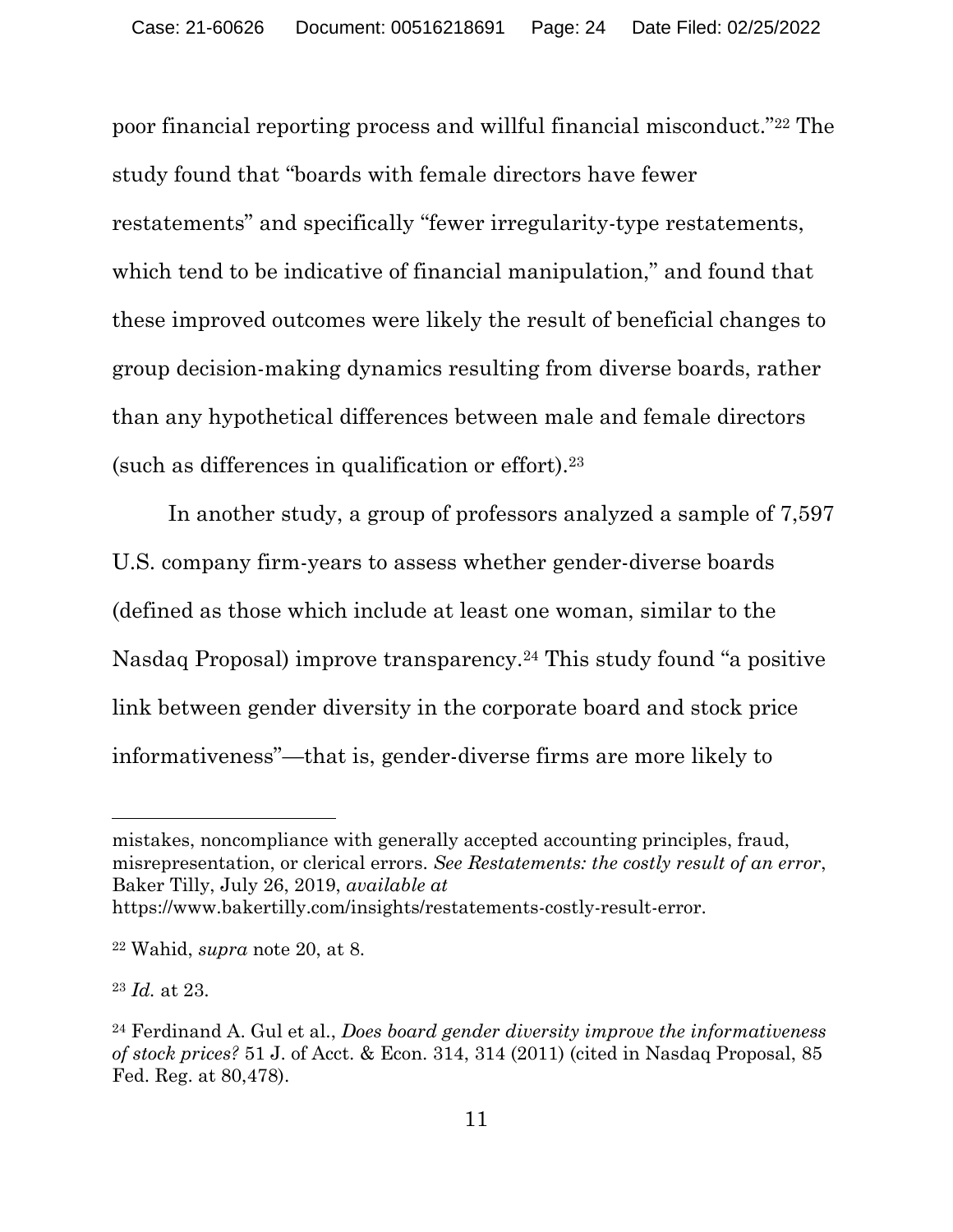collect and disclose robust information about their performance to prospective investors. 25

Another paper studied audit reports under Section 404 of the Sarbanes-Oxley Act of 2002, Pub. L. 107-204, *codified at* 15 U.S.C. § 7262, which mandates auditor evaluations of the quality of companies' internal controls over financial reporting.<sup>26</sup> Weak controls can "lead to poor financial reporting quality, less efficient investments, and insider trading." <sup>27</sup> The authors found that across more than 4,000 firm-years observed between 2004 and 2013, "firms with a greater presence of female board members [were] less likely to report having weak internal controls."<sup>28</sup>

In a recent study co-authored by Amici Curiae Professors Bernile and Yonker, the authors analyzed U.S. firms in the S&P 1500 index from 1996 to 2014 and found, among other things, "strong and consistent support for the notion that greater board diversity *causes*

<sup>25</sup> *Id.* at 336.

<sup>26</sup> Yu Chen, John Daniel Eshleman, and Jared S. Soileau, *Board Gender Diversity and Internal Control Weaknesses*, 33 Advances in Acct., incorporating Advances in Int'l Acct. 11 (2016) (cited in Nasdaq Proposal, 85 Fed. Reg. at 80,478).

<sup>27</sup> *Id.* at 12.

<sup>28</sup> *Id.* at 15, 18.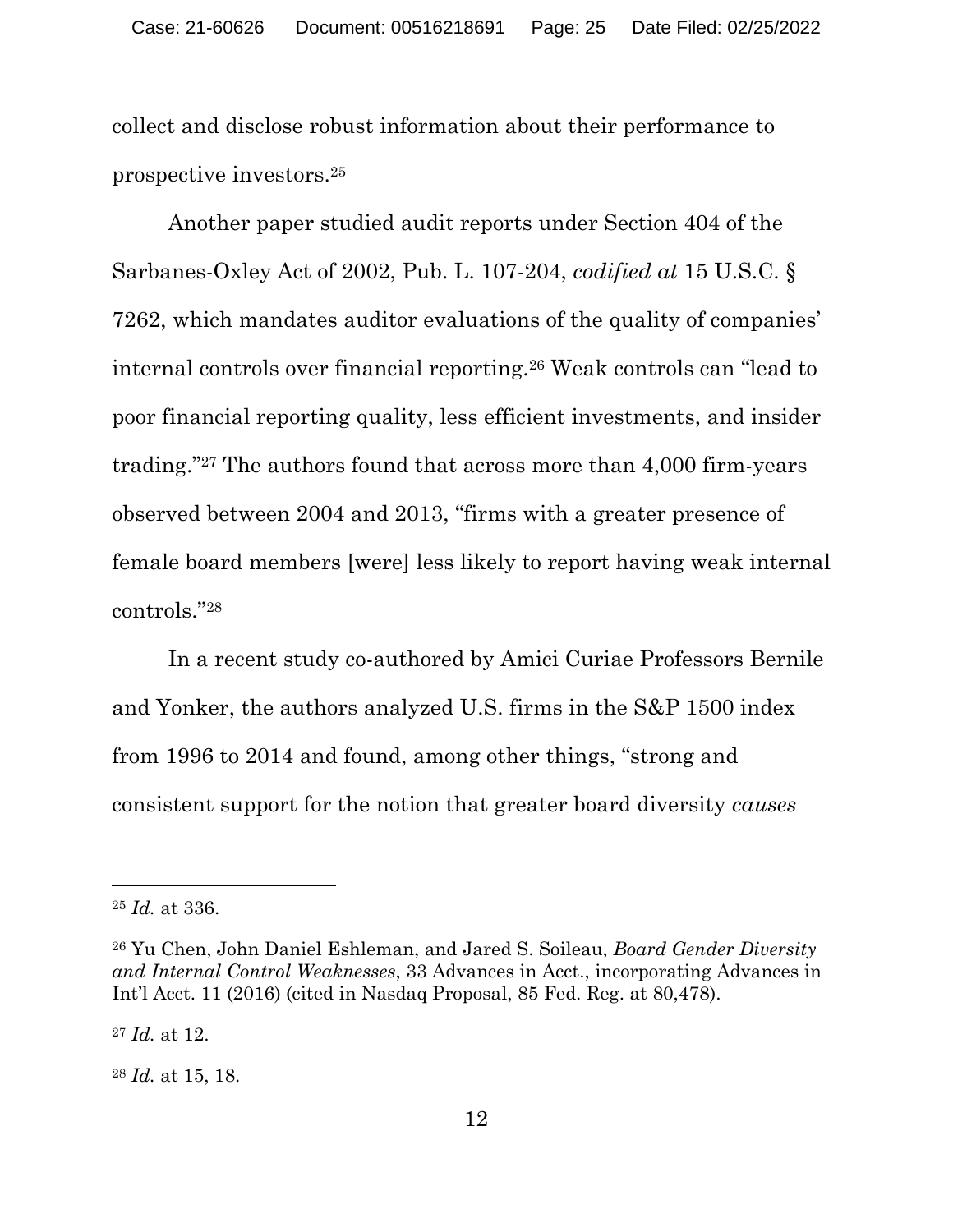lower firm risk," using what is called an instrumental variable in its analysis to attempt to prove causation rather than simple correlation.<sup>29</sup> "[F]irms with greater board diversity adopt less risky financial policies," leading to lower volatility in their returns; further, these firms rely less on debt capital and maintain greater dividend payouts, all while "invest[ing] more aggressively in research and development."<sup>30</sup> As a result, not only did more diverse firms perform better financially and provide more security to investors, but they also saw "greater innovation output (in absolute and per dollar invested) that is more impactful and original, as measured by firms' patenting activity."<sup>31</sup>

Another study used a different methodology to examine the same link between diversity and financial restatements that Professor Wahid examined.32 This study created 278 pairs of American firms, in which one firm was recorded by the U.S. General Accounting Office as having restated their annual financial statements (either due to error or fraud,

<sup>29</sup> Gennaro Bernile, Vineet Bhagwat, and Scott Yonker, *Board Diversity, Firm Risk, and Corporate Policies*, 127 J. of Fin. Econ. 588, 590 (2018) (cited in the SEC Order at 32).

<sup>30</sup> *Id.*

<sup>31</sup> *Id.*

<sup>32</sup> *See* Wahid, *supra* note 20.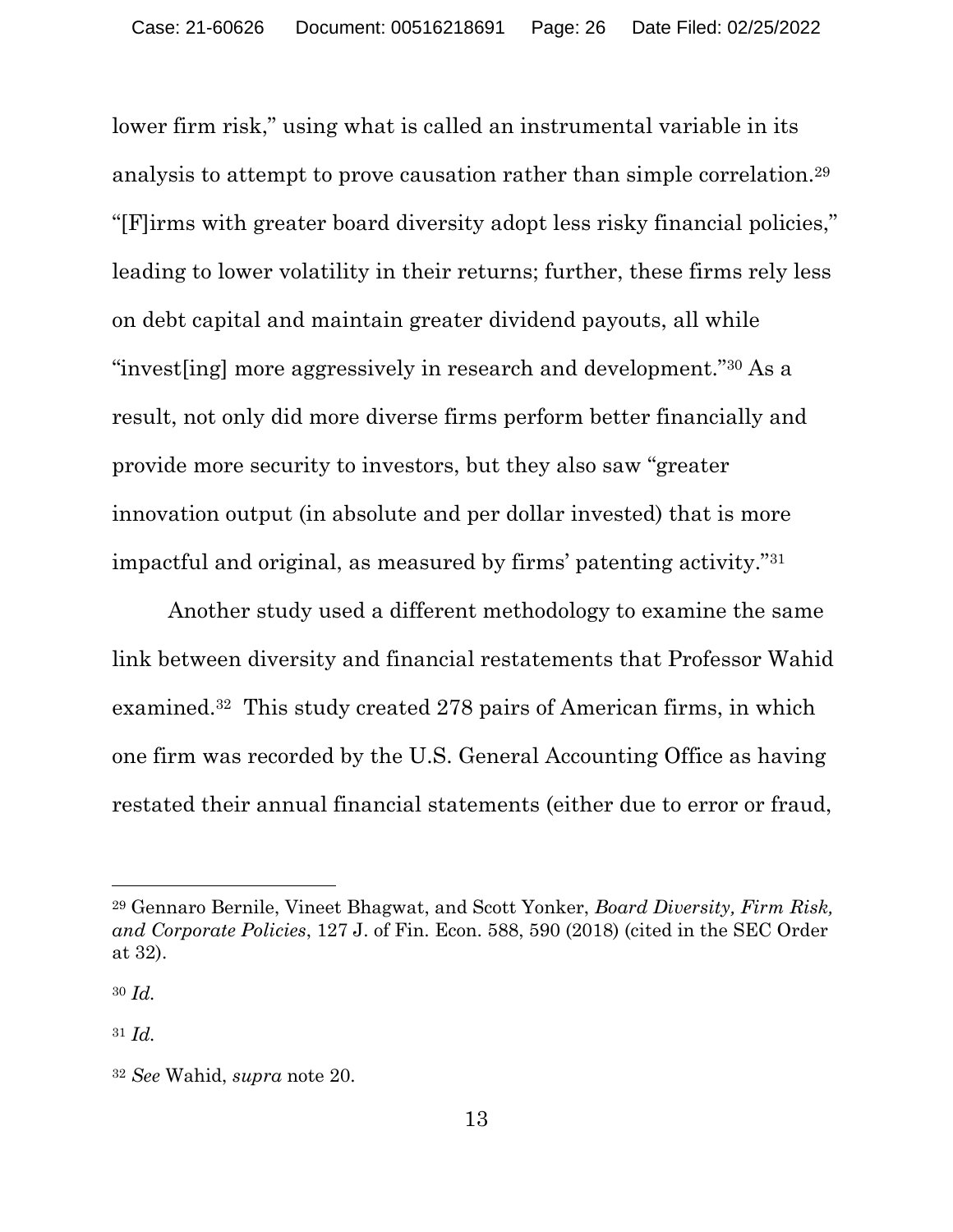in either case demonstrating a failure of internal controls), and the other 278 had not (and were of similar size, date, auditor, and industry).<sup>33</sup> The study found "a significant reduction in the likelihood of financial restatement" in firms governed by boards with at least one female board director.<sup>34</sup>

Amicus Professor Cumming, along with two colleagues, studied 742 pairs of similar companies in China, where one company in each pair had been subject to securities fraud enforcement actions between 2001 and 2010 and the other had not.<sup>35</sup> The study utilized two different econometric tools, known as two-stage estimates and propensity score matching, to seek to show a causal relationship rather than merely a correlation in its data.<sup>36</sup> The authors found "strong evidence of a negative and diminishing effect" of the presence of women on boards

<sup>33</sup> Lawrence J. Abbott et al., *Female Board Presence and the Likelihood of Financial Restatement*¸ 26 Acct. Horizons 607, 608, 613 (2012) (cited in Nasdaq Proposal, 85 Fed. Reg. at 80,478).

<sup>34</sup> *Id.* at 626.

<sup>35</sup> Douglas Cumming et al., *Gender Diversity and Securities Fraud*, 58 Acad. of Mgmt. J. 1572, 1576 (Feb. 2015) (cited in Nasdaq Proposal, 85 Fed. Reg. at 80,478).

<sup>36</sup> *Id.* at 1584. *See also* Jeffrey M. Woolridge, Introductory Econometrics: A Modern Approach 512-51 (South-Western, Cenage Learning, 5th ed. 2013) (explaining twostage estimates); Shenyang Guo and Mark W. Fraser, Propensity Score Analysis: Statistical Methods and Applications (Sage Publishing, 2d ed. 2014) (explaining propensity score matching).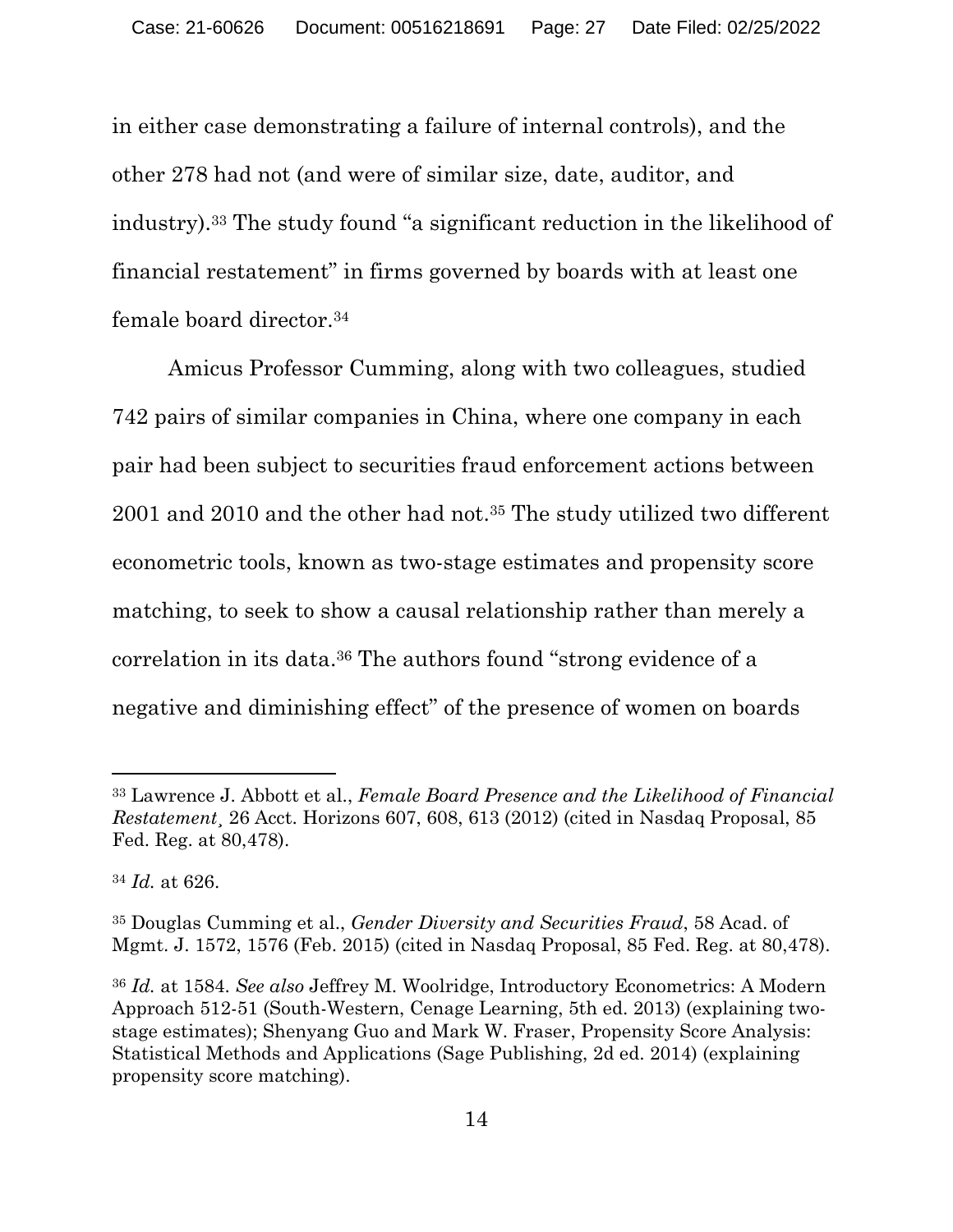and on the probability of being the subject of a fraud enforcement action (i.e., the presence of women on boards made such an action less likely), and that the presence of women on boards "reduce[d] the severity of fraud" (in terms of the magnitude of negative share price reaction experienced by the company from the disclosure of enforcement) within the sample of companies studied.<sup>37</sup>

Two studies of Spanish firms made similar findings. In one study of 920 firm-years of observations of non-financial firms listed on the Madrid Stock Exchange, the authors concluded that "having a high proportion of female directors and independent female directors" on corporate boards' audit committees, and "having an [audit committee] chairperson who is a female" have the effect of "enhanc[ing] financial reporting quality."<sup>38</sup> Those results support the conclusion that "gender diversity in corporate governance is likely to be useful in creating value … by improving the reliability of financial reporting."<sup>39</sup>

<sup>37</sup> Cumming, *supra* note 35, at 1573, 1589. These findings were mirrored in a recent study of U.S. firms, see *infra* Section IV.

<sup>38</sup> María Consuelo Pucheta-Martínez et al., *Corporate governance, female directors and quality of financial information*, 25 Bus. Ethics: A European Rev. 363, 364 (Oct. 2016) (cited in Nasdaq Proposal, 85 Fed. Reg. at 80,478).

<sup>39</sup> *Id.*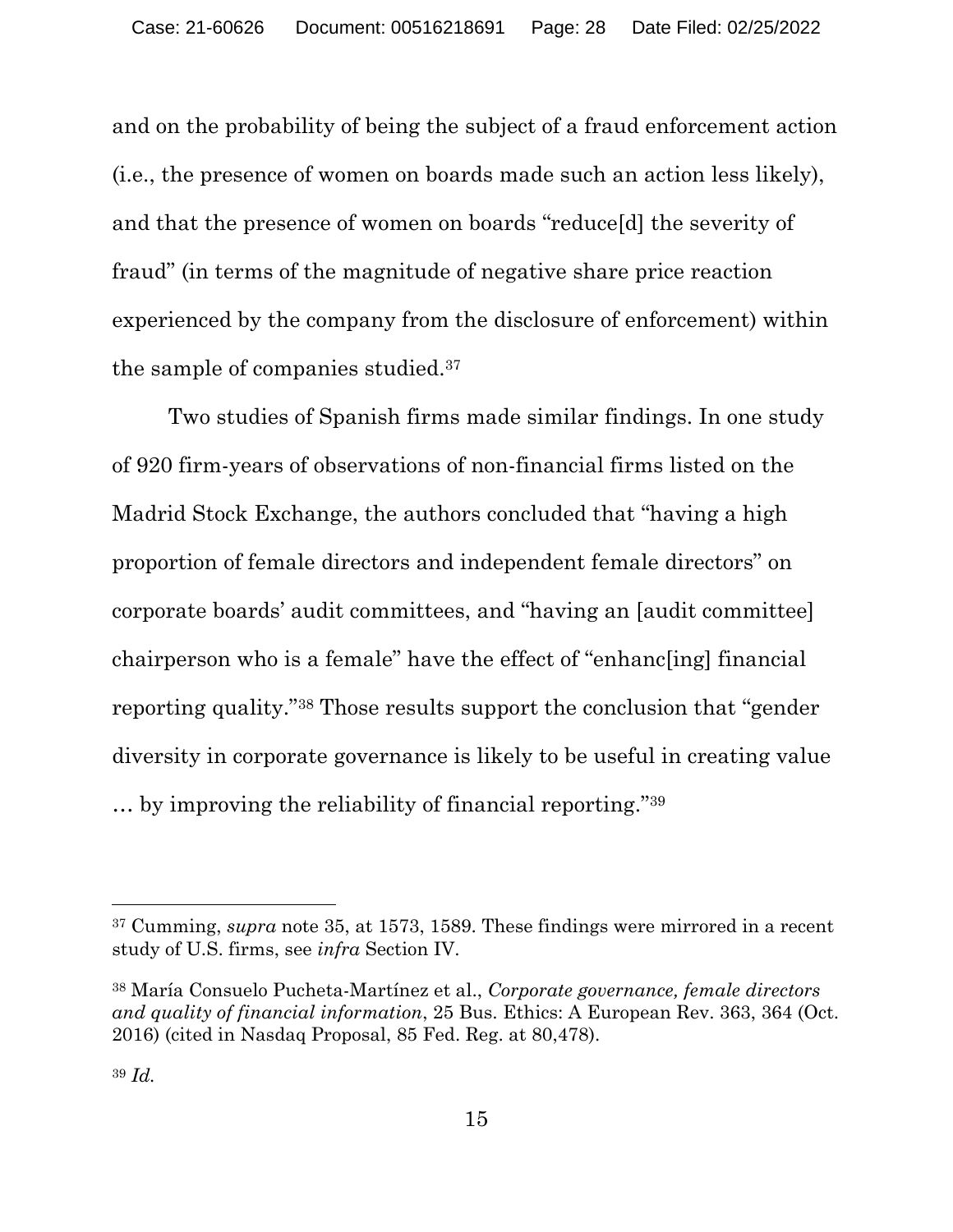Another study of over 500 firms in Spain found that gender diversity on corporate boards was associated with reduced "information asymmetry"—that is, the trading behavior of informed vs. uninformed traders was more similar for companies whose boards were more gender diverse. <sup>40</sup> This finding suggests that firms with more diverse boards were either more transparent in their disclosures to the public or were less prone to insider trading, because less sophisticated traders were more able to arrive at similar evaluations of firm value as more sophisticated ones. 41

In sum, a substantial body of research on the links between corporate board diversity and various firm outcomes exists and was considered by Nasdaq and the SEC, particularly with regard to gender diversity. The results of this research strongly suggest that diversity enhances corporate board decision-making in ways that advance the goals of the Exchange Act, by promoting transparency, protecting investors, and reducing fraud. *See* 15 U.S.C. § 78f(b)(5). Taken together, these findings are consistent with, and to some extent may help explain,

<sup>40</sup> David Abad et al., *Does gender diversity on corporate boards reduce information asymmetry in equity markets?*, 20 Bus. Rsh. Q. 192, 193 (Apr. 2017) (cited in Nasdaq Proposal, 85 Fed. Reg. at 80,478–79).

<sup>41</sup> *Id.* at 193, 201–02.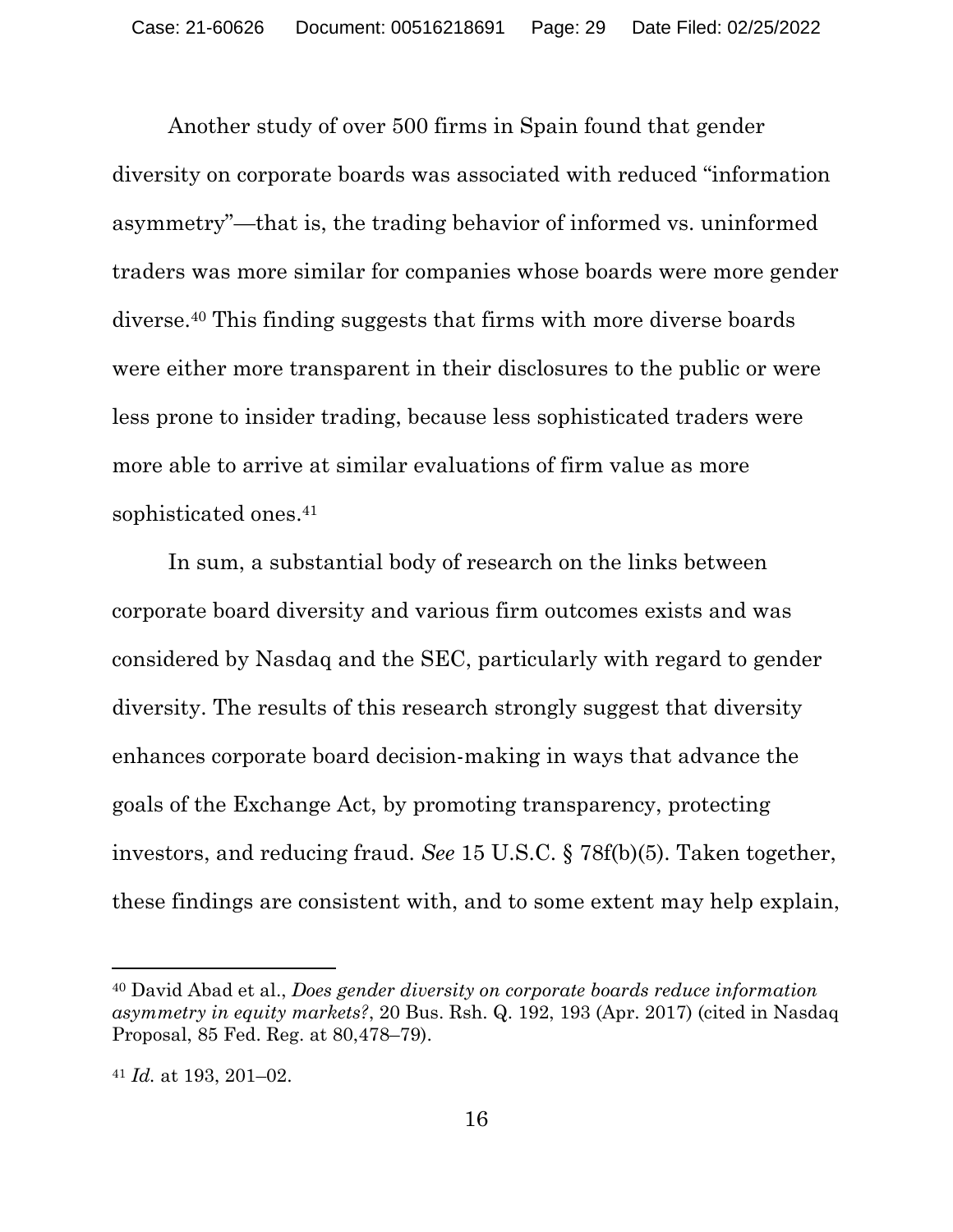the broader linkages identified by studies in the following section—i.e., that diversity enhances firm performance. But they also stand independently as demonstrating meaningful board- and firm-level outcomes of diversity consistent with the Exchange Act's purpose.

#### **II. Substantial record evidence supports a link between diversity and firm financial performance**

In addition to the record evidence captured above showing strong linkages between board diversity and broad outcomes of corporate governance, Nasdaq presented, and the SEC captured in its record, substantial evidence of a link between board diversity and narrower financial measures of corporate performance and shareholder returns.

For instance, in one recent "meta-analysis" attempting to aggregate and interpret the varying results of 140 different studies of gender diversity on corporate boards, the authors concluded that "firms with greater female board representation tend to have higher accounting returns," (i.e., profitability) and that those effects were more pronounced "in countries with stronger shareholder protections" like the United States.<sup>42</sup> The same study concluded that in countries with

<sup>42</sup> Corinne Post & Kris Byron, *Women on Boards and Firm Financial Performance: A Meta Analysis*, 58 Acad. of Mgmt. J. 1546, 1552, 1555, 1557 (Oct. 2015) (cited in Nasdaq Proposal, 85 Fed. Reg. at 80,476–77.)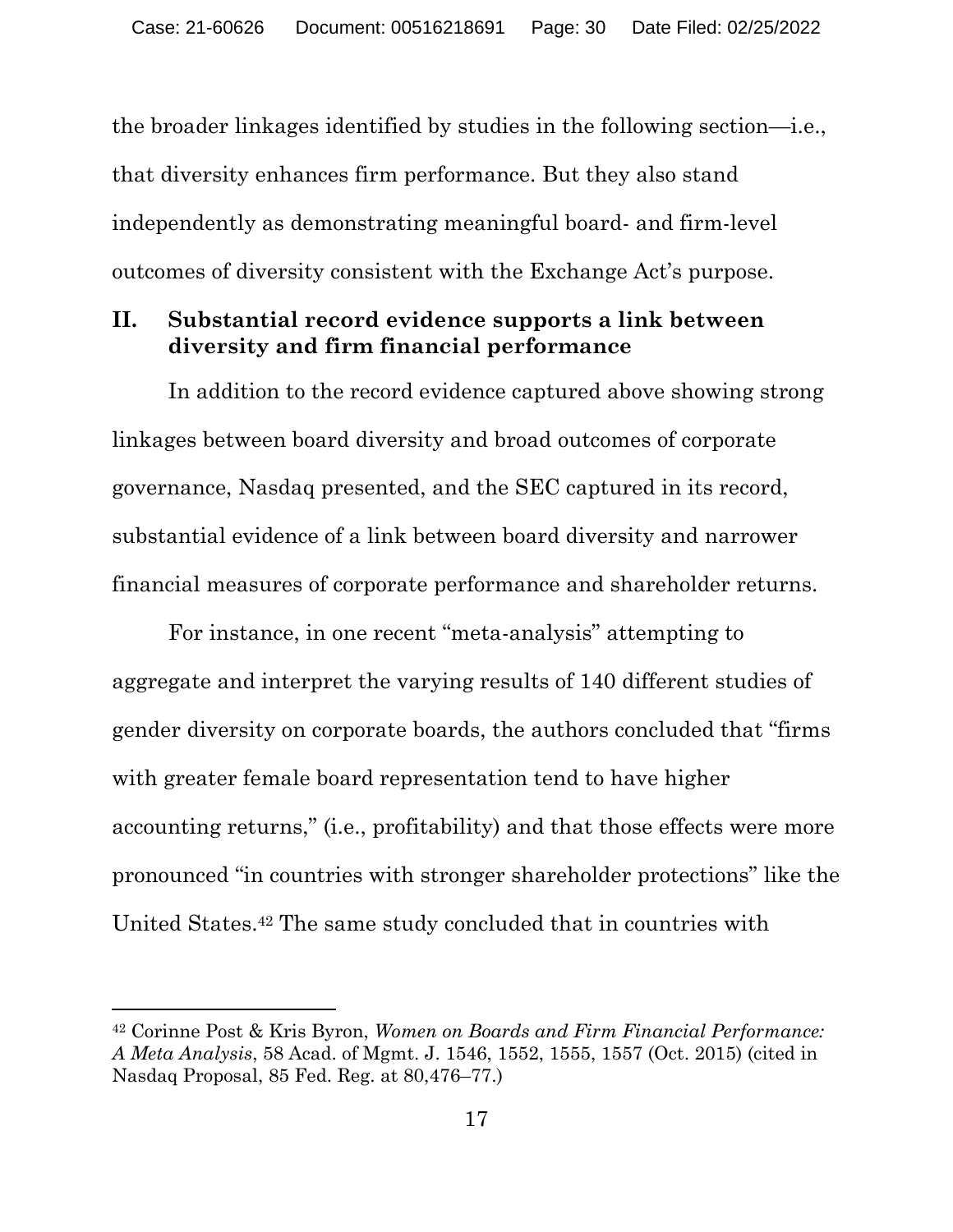higher levels of societal gender parity, like the United States, "female board representation is positively related to market performance."<sup>43</sup>

Another study in 2010 examined approximately 5,500 directors on boards of S&P 500 firms to study the effects of both gender and racial diversity and found "a positive and significant relationship between both the number of women on the board and the number of ethnic minorities on the board and the [Return on Assets]" of a firm, 44 although it also noted that the relationship it found was a correlation rather than a causal relationship.<sup>45</sup> The study also found "no evidence of a negative link between board diversity and financial performance."<sup>46</sup>

In the recent study of U.S. firms in the S&P 1500 index by Amici Curiae Professors Bernile and Yonker discussed in the prior section, the

<sup>46</sup> *Id.* at 411.

<sup>43</sup> *Id.* at 1558. Gender parity was estimated using the World Economic Forum's Global Gender Gap score, "a measure of each country's gender equality in terms of economic participation, educational attainment, health and survival, and political empowerment." *Id.* at 1556.

<sup>44</sup> David A. Carter et al., *The Gender and Ethnic Diversity of US Boards and Board Committees and Firm Financial Performance*, 18 Corp. Governance: An Int'l. Rev. 396, 401, 410 (2010) (cited in the SEC Order at 32; cited in Nasdaq Proposal, 85 Fed. Reg. at 80,477).

<sup>45</sup> *Id.* at 412. Because director selection is correlated with many other firm-level characteristics, identifying a causal relationship of board composition on firm outcomes is notoriously difficult.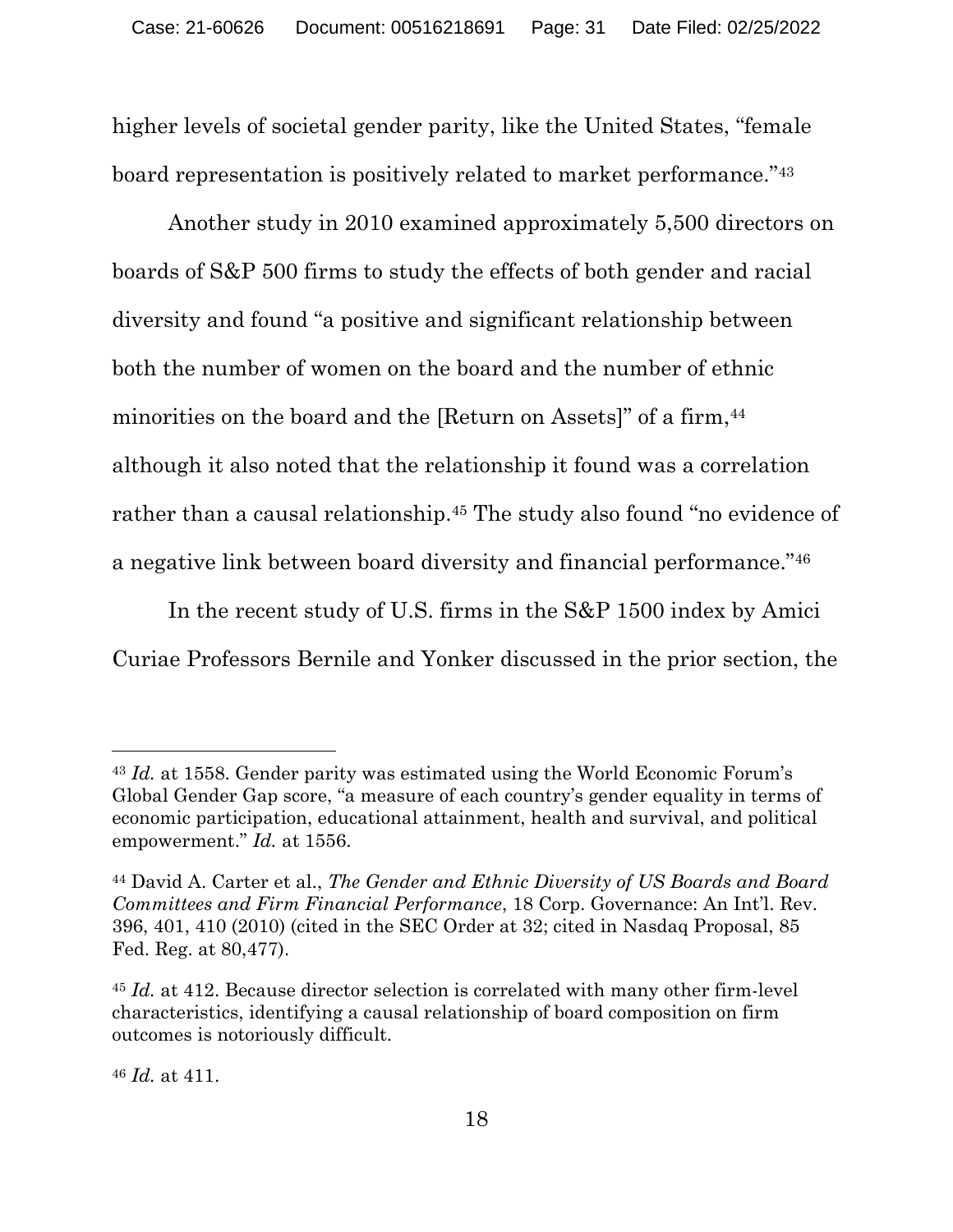authors found that "on average, both operating performance and asset valuation multiples increase with board diversity" and that the relationship between diversity and these performance metrics was causal.<sup>47</sup>

The conclusions of these empirically rigorous studies, published in highly selective, peer-reviewed academic journals, are also echoed by a wide variety of studies undertaken by financial and management firms and industry research organizations that have found positive links between firm financial performance and board diversity.<sup>48</sup>

https://www.mckinsey.com/insights/organization/~/media/2497d4ae4b534ee89d929c c6e3aea485.ashx; Credit Suisse, *The CS Gender 3000: Women in Senior Management* 16 (Sept. 2014), *available at* https://www.credit-

<sup>47</sup> Bernile et al., *supra* note 29, at 590.

<sup>48</sup> *See*, *e.g.*, Nasdaq Proposal, 85 Fed. Reg. at 80,475–76 (collecting private sector analyses showing financial benefits to shareholders from diverse boards, citing Jason M. Thomas and Megan Starr, *Global Insights: From Impact Investing to Investing for Impact*, The Carlyle Group 5 (Feb. 24, 2020), *available at https://www.carlyle.com/sites/default/files/2020-*

*<sup>02/</sup>From%20Impact%20Investing%20to%20Investing%20for%20Impact\_022420.pdf)* ; FCLTGlobal, *The Long-term Habits of a Highly Effective Corporate Board* 11 (Mar. 2019), *available at* https://www.fcltglobal.org/wp-content/uploads/long-term-habitsof-highly-effective-corporate-boards.pdf; Vivian Hunt et al., *Diversity Matters*, McKinsey & Company (Feb. 2, 2015), *available at*

suisse.com/media/assets/corporate/docs/about-us/research/publications/the-csgender-3000-women-in-senior-management.pdf; Meggin Thwing Eastman et al., *The tipping point: Women on boards and financial performance*, MSCI 3 (Dec. 2016), *available at* https://www.msci.com/documents/%2010199/fd1f8228-cc07-4789-acee-3f9ed97ee8bb; Credit Suisse ESG Research, *LGBT: The value of diversity* 1 (Apr. 15, 2016), *available at* https://research-doc.credit-

suisse.com/docView?language=ENG&source=emfromsendlink&format=PDF&docu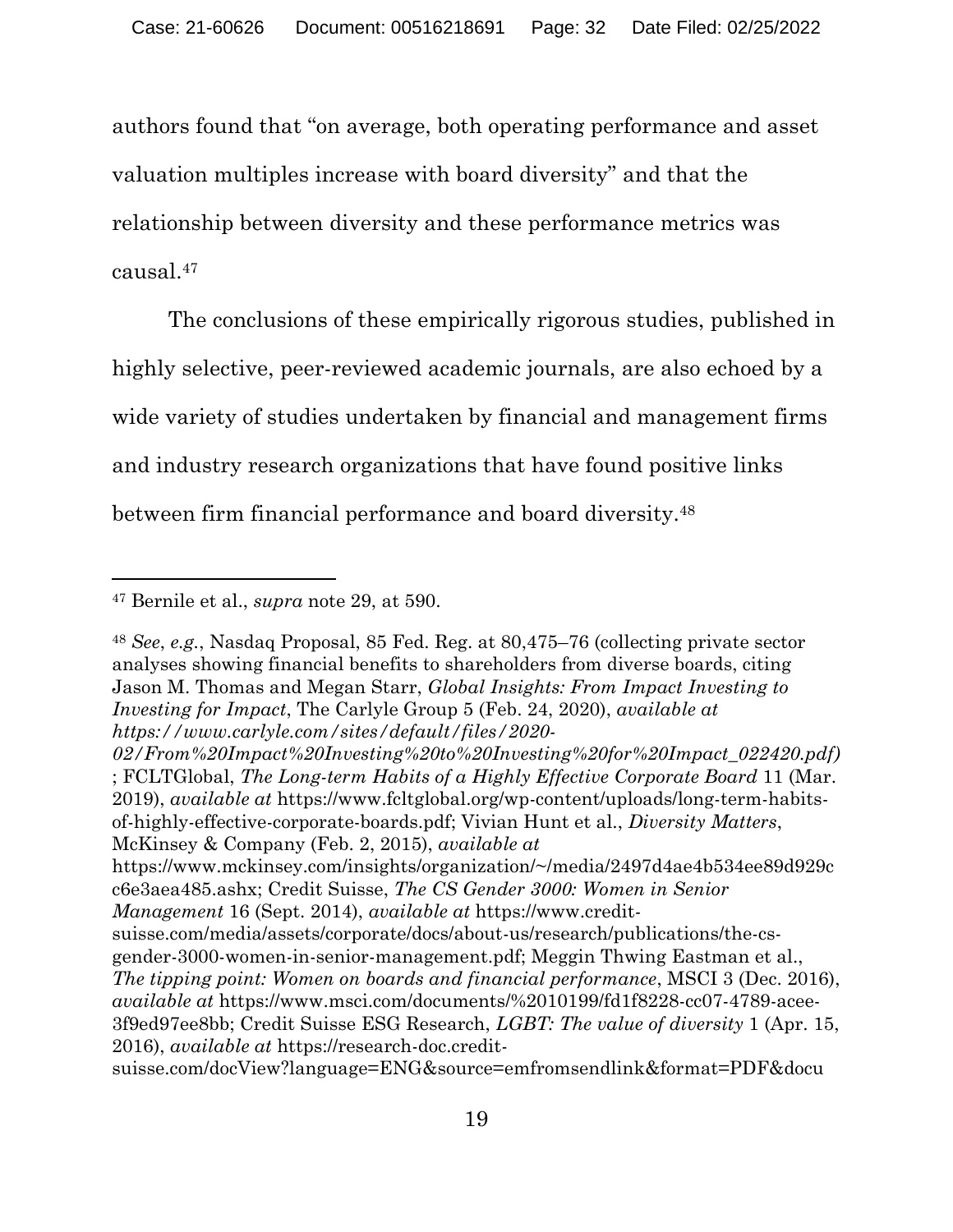Petitioners place substantial weight on Nasdaq's and the SEC's acknowledgment that there are both studies that support and studies that call into question a link between board diversity and financial performance. *See* AFBR Br. at 55–56 (describing the SEC's evaluation of the evidence); Nasdaq Proposal, 85 Fed. Reg. at 80,476–77 (collecting and acknowledging "studies drawing different conclusions" from the one Nasdaq reached). Amici agree with the SEC that there is "reasonable debate among researchers about the value of board diversity," SEC Br. at 29 (internal quotation omitted), particularly with regards to the link between board diversity and narrow measures of firm financial performance. <sup>49</sup> But the studies that support such a link, summarized

ment id=807075590&extdocid=807075590\_1\_eng\_pdf&serialid=evu4wNcHexx7kus NLaZQphUkT9naxi1PvptZQvPjr1k%3d; McKinsey & Company, *Diversity wins: How inclusion matters* 13 (May 2020), *available at*

<sup>49</sup> *See*, *e.g.*, Kenneth R. Ahern & Amy K. Dittmar, *The Changing of the Boards: The Impact of Firm Valuation of Mandated Female Board Representation*, 127 Q. J. Econ. 137, 137-97 (2012) (cited in SEC Order at 33, note 123) (finding that Norway's 2003 board gender quota law negatively affected firm performance); *but see* B. Espen Eckbo et al., *Valuation Effects of Norway's Board Gender-Quota Law*, Mgmt. Sci, at 1-23 (Aug. 2021) (finding no negative effect on firm performance from the gender quota). Norway's board diversity requirement has been a subject of extensive study, with mixed conclusions about the effects on firm performance. Notably, Norway's law required 40% of board directors to be female, requiring larger changes to existing boards than would be expected from the Nasdaq Proposal for boards to either include one female director or provide an explanation for why that target is impractical for a given firm. *See also* Vicki L. Bogan, Katya

https://www.mckinsey.com/featured-insights/diversity-and-inclusion/diversity-winshow-inclusion-matters.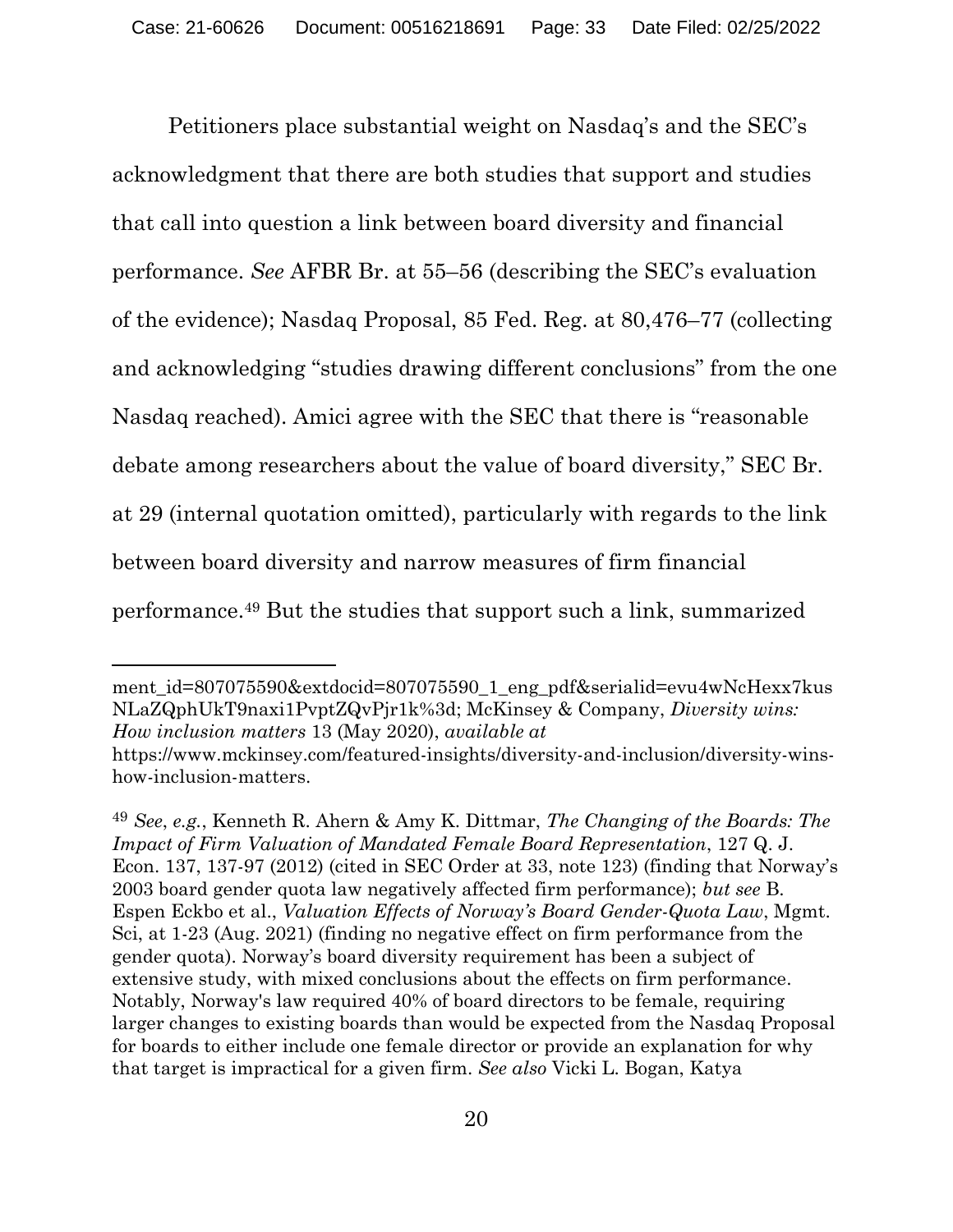above, are high-quality, robust works linking board diversity to financial performance, and they belie Petitioners' contention that there was "no substantial evidence" for Nasdaq or the SEC to find such a link. *See* AFBR Br. at 60. This body of work provides ample basis to reasonably conclude that strengthened board diversity could improve firm financial performance.

Further, as described more fully in the previous section, despite Petitioners' attempts to focus scrutiny of the Nasdaq Proposal on "quantitative considerations like profit, loss, and revenue," AFBR Br. at 60–61 (internal quotations and citations omitted), a narrow focus on these financial indicators ignores other important aspects of the rule, including expected effects of board diversity on corporate governance, where the evidence is even stronger and the expected effects would clearly advance the Exchange Act's goals. Petitioners' limited focus also ignores the benefits of a disclosure-based regime, as discussed further below.

Potemkina, and Scott Yonker, *What Drives Racial Diversity on U.S. Corporate Boards?*, Harvard L. Sch. F. on Corp. Governance (Oct. 29, 2021), *available at* https://ssrn.com/abstract=3952897 (recent study by Amicus Scott Yonker and others showing that 82% of Nasdaq firms already had at least one woman on their board prior to the announcement of the Nasdaq Proposal).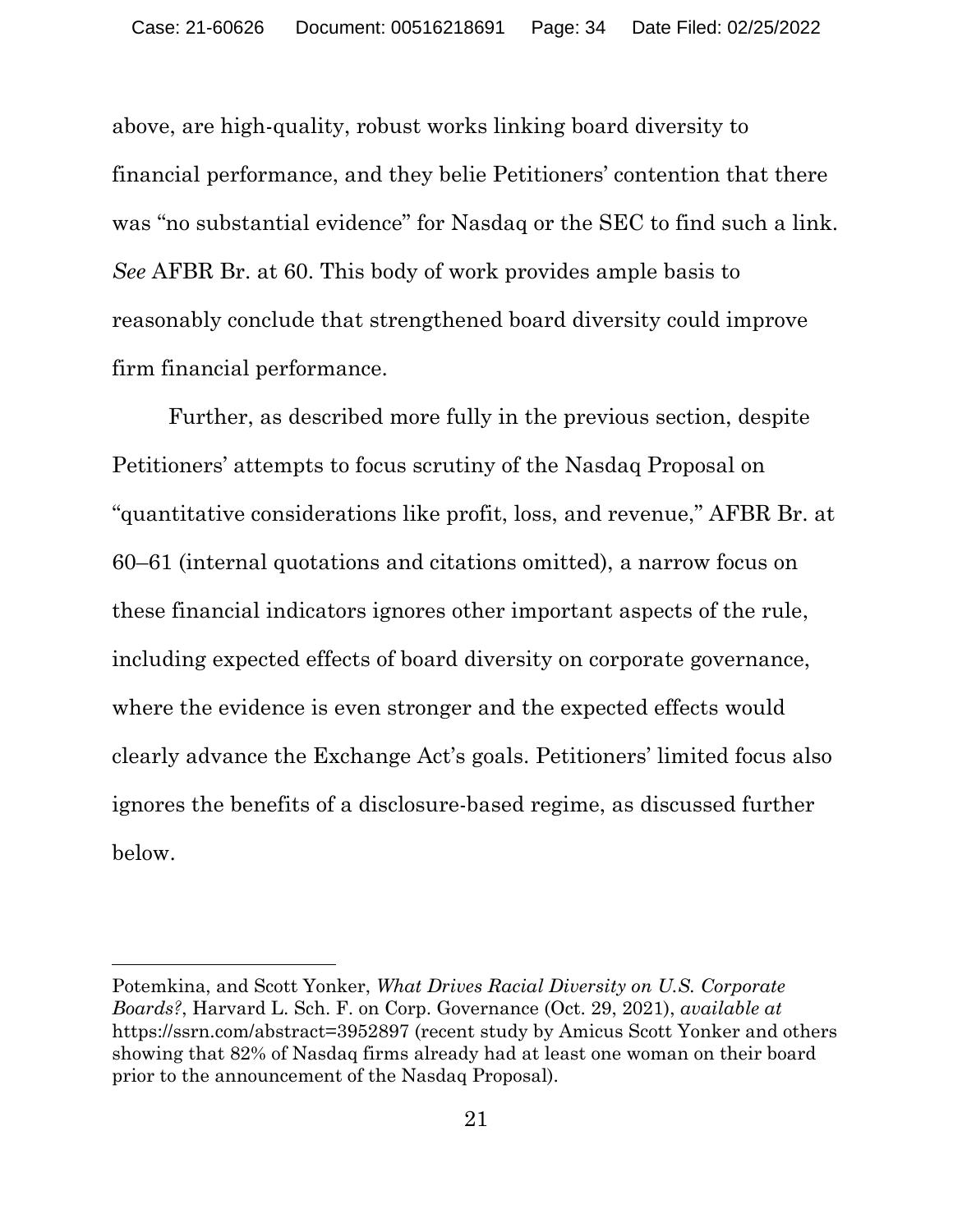### **III. The Nasdaq Proposal has the added benefit of facilitating transparency and further rigorous study of board dynamics and effects**

In its approval, the SEC noted that the design of the Nasdaq Proposal as a disclosure-based regime would need to be evaluated differently from if it were a set of mandatory diversity requirements,<sup>50</sup> and that the transparency into corporate boards facilitated by the Nasdaq Proposal may be an additional benefit in itself. *See* SEC Order at 34–35 (noting the various paths to compliance by companies on Nasdaq's exchange and emphasizing "the disclosure benefits that the Board Diversity Proposal would provide").<sup>51</sup>

Amici note that such disclosure is also likely to facilitate even more robust analyses of the effects of board diversity in the future. As experts seeking to undertake empirical research in this area, one of the most substantial challenges is collecting and preparing a uniform data

<sup>50</sup> Indeed, while some studies have suggested a *negative* link between gender diversity and shareholder wealth, it is worth noting that these were studies of the effects of mandatory policies and did not allow companies to continue to tailor the makeup of their boards and simply provide transparency into their boards' makeups. *See* SEC Order at 33 note 123, note 124 (collecting studies linking diversity to declining shareholder wealth after the implementation of mandatory quota policies in Norway and California).

<sup>51</sup> As the SEC noted, there is some evidence to suggest that disclosure-based regimes have uniquely positive effects. *See* Larry Fauver et al., *Board Reforms and Firm Value: Worldwide Evidence*, 125 J. Fin. Econ. 120, 121 (2017) (cited in SEC Order at 34).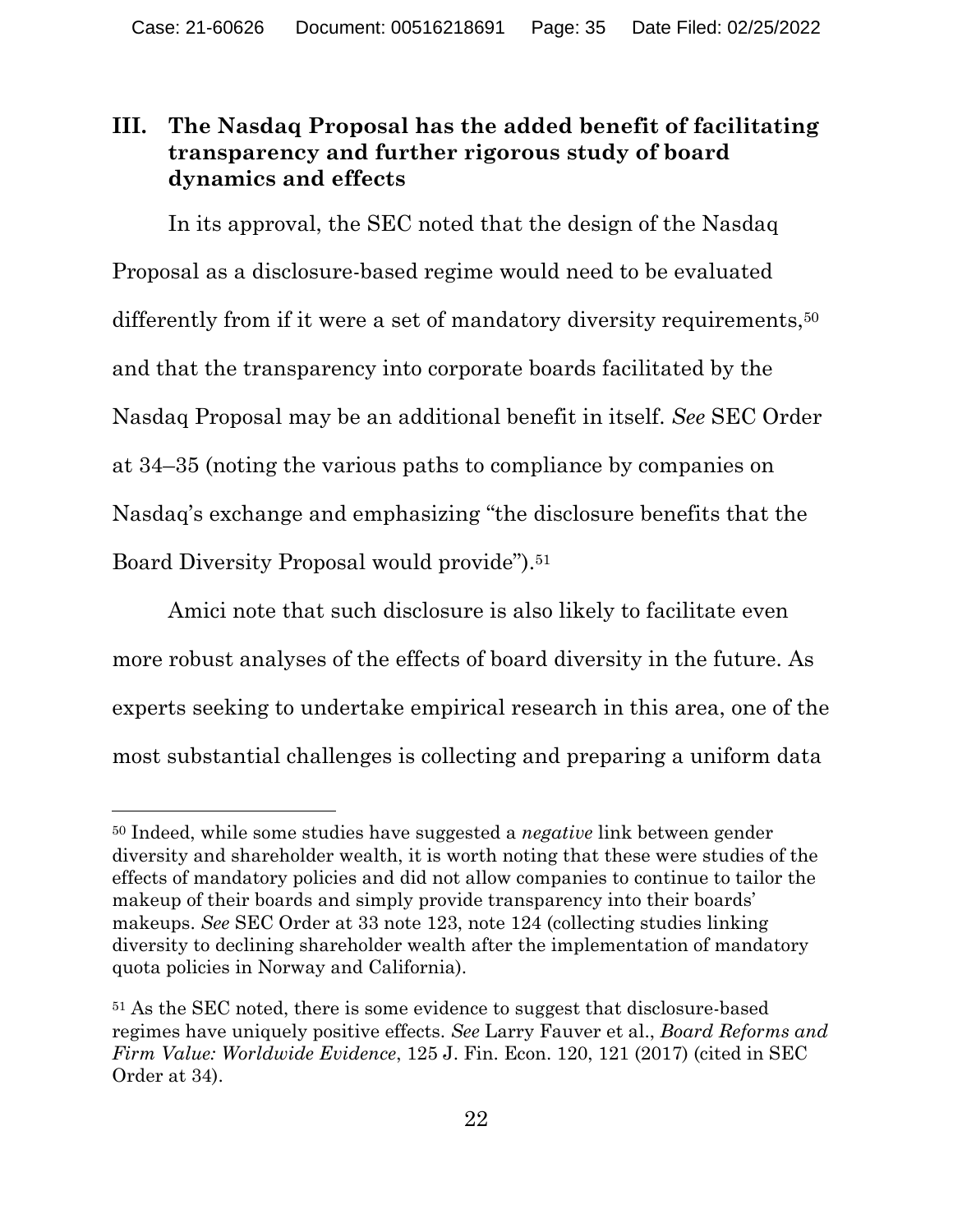set concerning board diversity; indeed, Amici believe that data availability is one of the reasons that research into the effects of gender diversity on corporate boards is more extensive than into other forms of diversity, such as racial or sexual orientation diversity. Implementation of the Nasdaq Proposal will be of tremendous value in facilitating the rigorous study of corporate performance and allow investors to make more informed decisions, both through the provision of thorough and uniform disclosures, as well as by providing an opportunity to evaluate changes in the performance of firms listed on the Nasdaq exchange measured against firms listed on other exchanges that have not implemented policies similar to the Nasdaq Proposal.

#### **IV. Further evidence continues to emerge since the Nasdaq Proposal, reinforcing the positive links between diversity and performance**

As Amici noted above, the study of corporate board composition and its effects on corporate performance is dynamic and ongoing, and it has continued to produce compelling research even after the Nasdaq Proposal and subsequent SEC Order.

For example, a recent working paper examined the link between the racial diversity of the boards of regional Federal Reserve Banks and the Community Reinvestment Act (CRA) scores of the member banks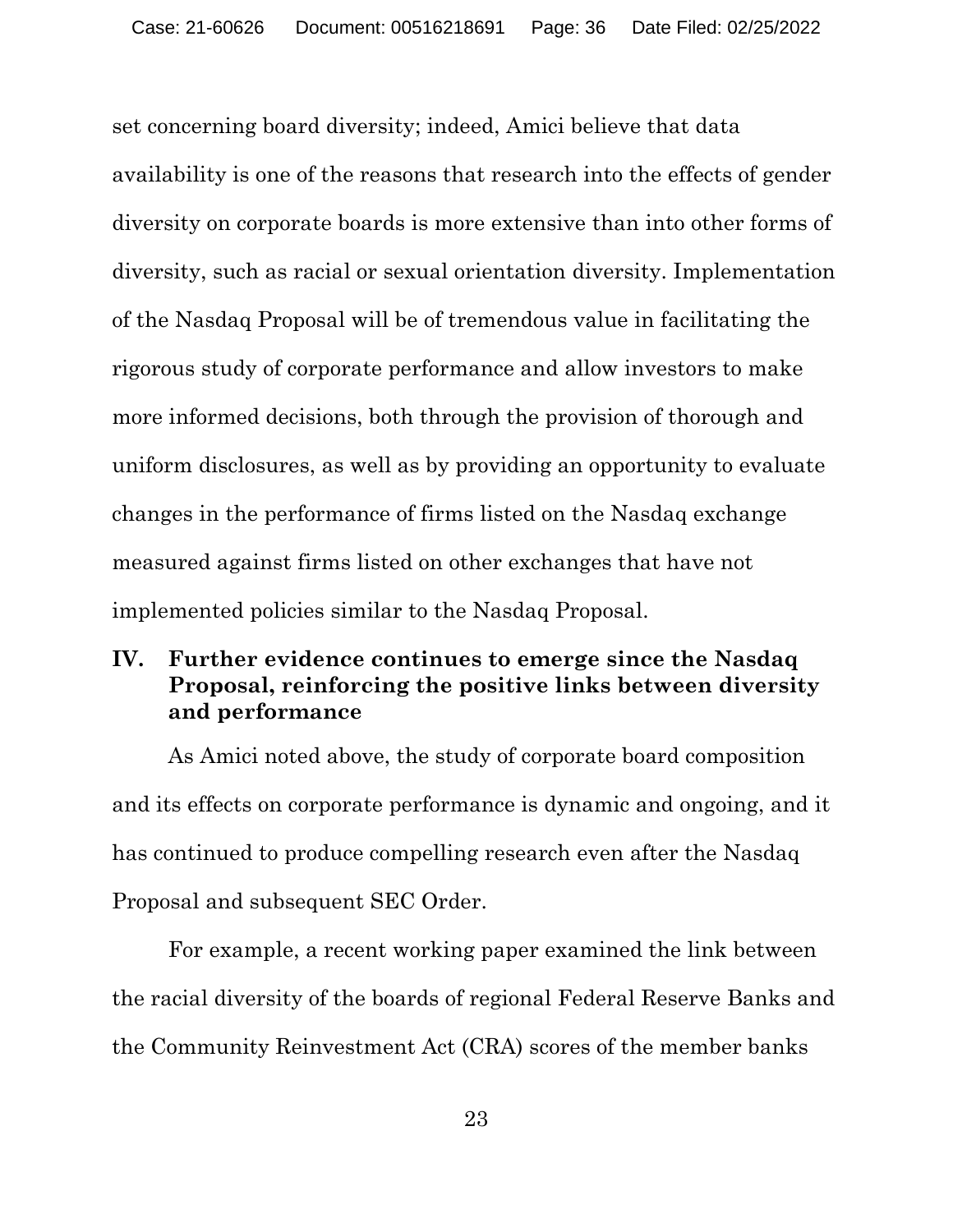that those boards supervise.<sup>52</sup> The study found that the presence of Black and Hispanic directors on regional Federal Reserve Boards correlated positively with the CRA scores of the member banks they supervised, meaning that those banks were achieving superior results in reaching underbanked communities, even when comparing Reserve Boards that served the same states.<sup>53</sup>

Additionally, a recent, as-yet-unpublished paper by Amicus Professor Yonker and two other colleagues examined recent trends in increasing racial diversity on corporate boards.<sup>54</sup> Among other things, they found that the nationwide introspection concerning racism in America triggered by the George Floyd murder in 2020 appeared to trigger substantial increases in Black representation on corporate boards, and, notably, that the qualifications of these newly appointed directors were similar to those who had previously been serving on boards. These findings suggest that lower levels of Black representation on boards prior to 2020 were not driven by a lack of a qualified

<sup>52</sup> Brian Feinstein at al., *Board Diversity Matters: An Empirical Assessment of Community Lending at Federal Reserve-Regulated Banks* (Jan. 5, 2022), *available at* https://papers.ssrn.com/sol3/papers.cfm?abstract\_id=4000110.

<sup>53</sup> *Id.* at 12–13, 25.

<sup>54</sup> Bogan, Potemkina, and Yonker, *supra* note 49.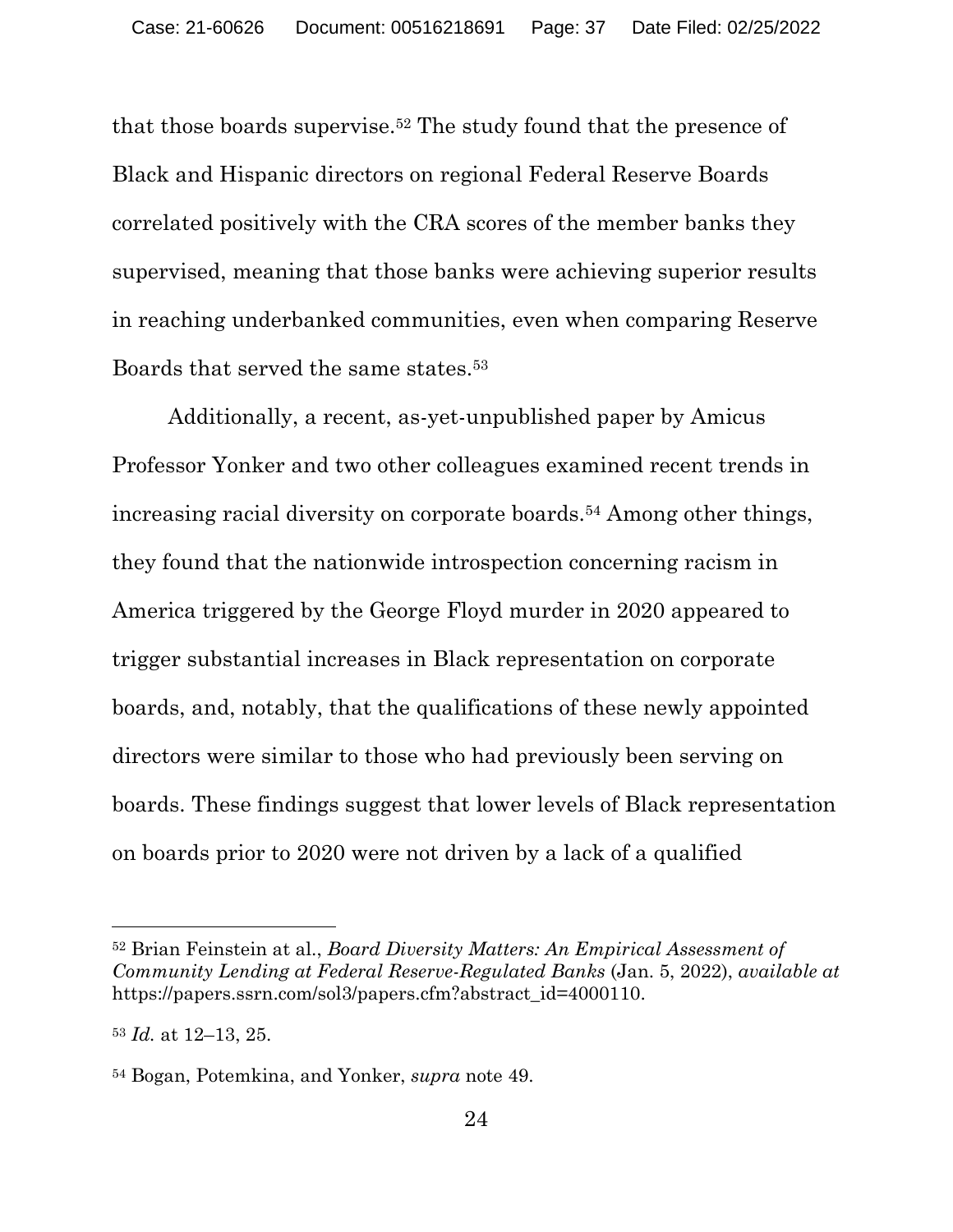candidate pool and call into question the degree to which current board composition should be presumed to simply be the outcome of efficient labor market forces. 55

Another recent study analyzed firms that face securities litigation, which often results in substantial settlement costs and can directly impact a firm's finances (by affecting things like liquidity, investment policies, or credit-worthiness) as well as extract "hidden" costs by damaging a firm's image and harming its relationships with suppliers and customers.<sup>56</sup> The authors studied securities litigation data from S&P 1500 firms between 1998 and 2017, and found that "the presence of female independent directors on a firm's board reduces the risk of securities litigation," and that this effect held true even after using a variety of econometric methods designed to better identify causal relationships.<sup>57</sup>

Another as-yet-unpublished study examined board diversity policies across seven European countries to understand the effects of

<sup>55</sup> *Id.* at 8–9, 21–22.

<sup>56</sup> Mohammad Hashemi Joo et al., *Securities litigation risk and board gender diversity*, 71 J. Corp. Fin. 102102, 102102 (2021).

<sup>57</sup> *Id.* at 102104.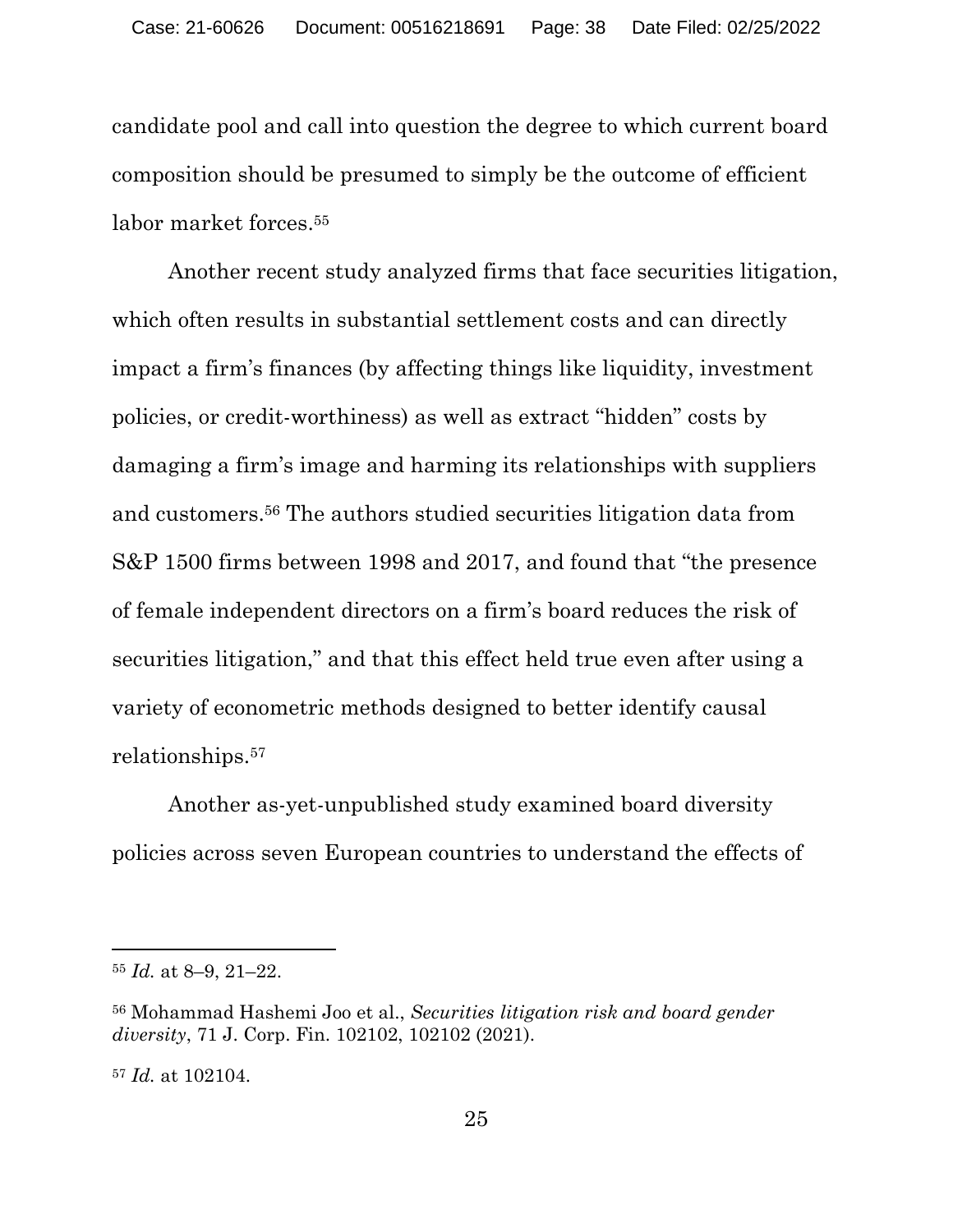expanded female representation on boards on corporate performance in the context of mandatory diversity requirements. It found "positive effects on the value of the firm" from growing shares of women, and importantly also "no negative effect on value, and boards do not become any less competent with more women on boards."<sup>58</sup>

A recent study of misconduct fines issued to European banks by U.S. financial regulators between 2008 and 2018 found that "a greater presence of women on the board of directors is associated with fewer misconduct fines, and the effect is economically significant," with the benefits of greater gender diversity estimated as "equivalent to saving approximately \$7.48 million per year" in fines alone.<sup>59</sup> These findings in many ways echo, in an American regulatory context, the findings of Amicus Professor Cumming's work, cited in the Nasdaq Proposal, which found a link between board gender diversity and reduced incidence of fraud among Chinese firms.<sup>60</sup>

<sup>58</sup> Olga Kuzmina & Valentina Melentyeva, *Gender diversity in corporate boards: Evidence from quota-implied discontinuities* 1, 37–38 (Nov. 1, 2021), *available at* https://papers.ssrn.com/sol3/papers.cfm?abstract\_id=3976227 (earlier version cited in SEC Order at 32, note 119).

<sup>59</sup> F. Arnaboldi et al., *Gender diversity and bank misconduct,* 71 J. Corp. Fin. 101834, 101835 (2021).

<sup>60</sup> *See* Cumming et al., *supra* note 35.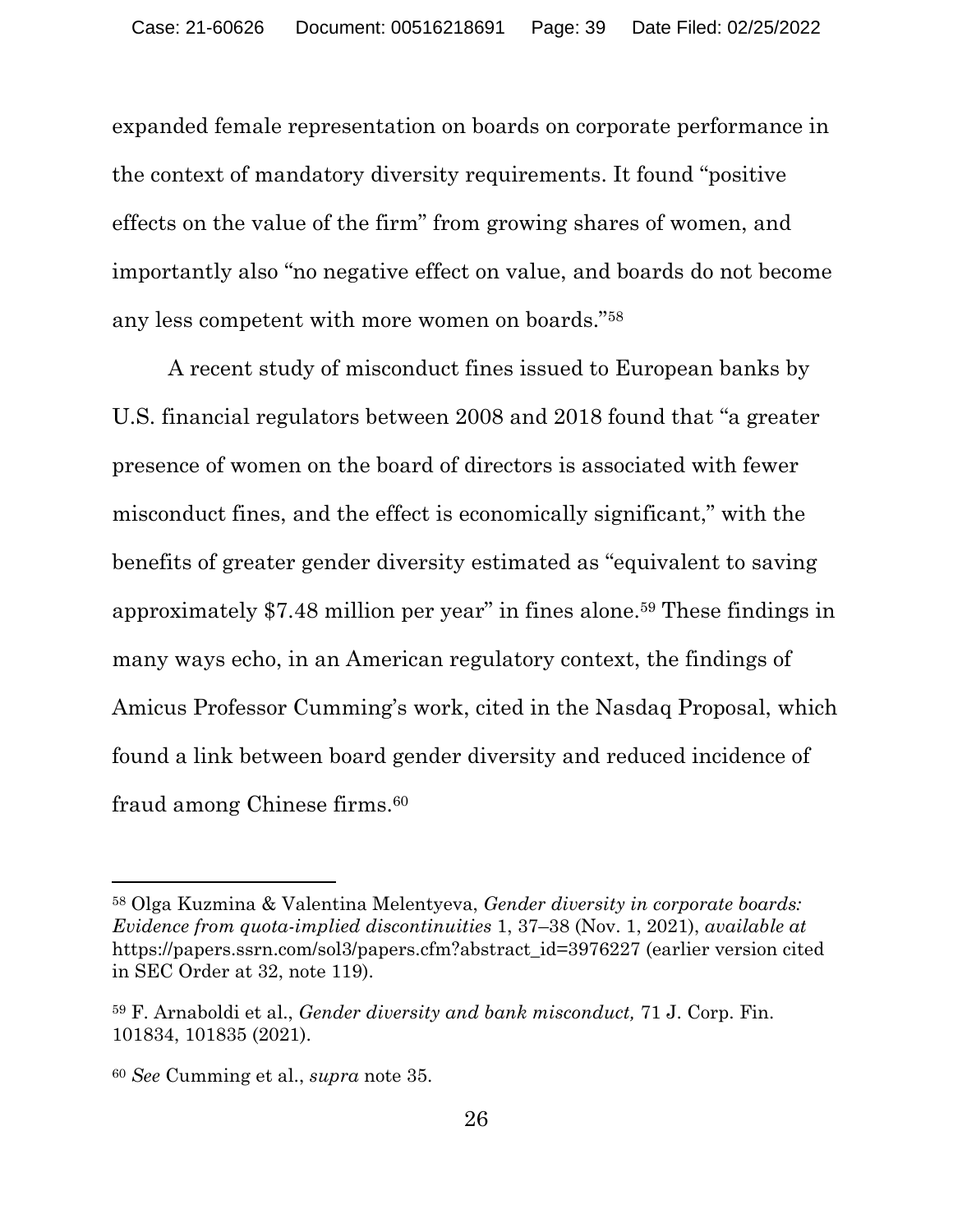Another body of literature emphasizes the role that "good" or "quality shareholders" have to play in firm performance. <sup>61</sup> It argues that investments by quality shareholders (those investors who make concentrated investments of their portfolio in companies that are intended to be long-term investments rather than short-term profit opportunities) are beneficial to firms because they provide firm managers longer-term stability to execute strategy, cast more informed shareholder votes, and engage with managers in ways that are productive and patient and can provide an additional "brain trust" for managers to draw upon.<sup>62</sup> In studying the tools companies have available to attract quality shareholders, one recent study found that quality shareholders were more common in firms with more racially and gender-diverse boards, positing that "[c]ompared to the short-term view of transient shareholders, [quality shareholders] benefit more from the multiple viewpoints on boards that come from diversity."<sup>63</sup>

<sup>61</sup> *See*, *e.g.*, Edward B. Rock, *Shareholder Eugenics in the Public Corporation*, 97 Cornell L. Rev. 849 (2012).

<sup>62</sup> Lawrence A. Cunningham, *Lessons from Quality Shareholders on Corporate Governance Practice, Research and Scholarship*, 5 George Washington Bus. & Fin. L. Rev. 1, 5–10 (2021).

<sup>63</sup> *Id.* at 42.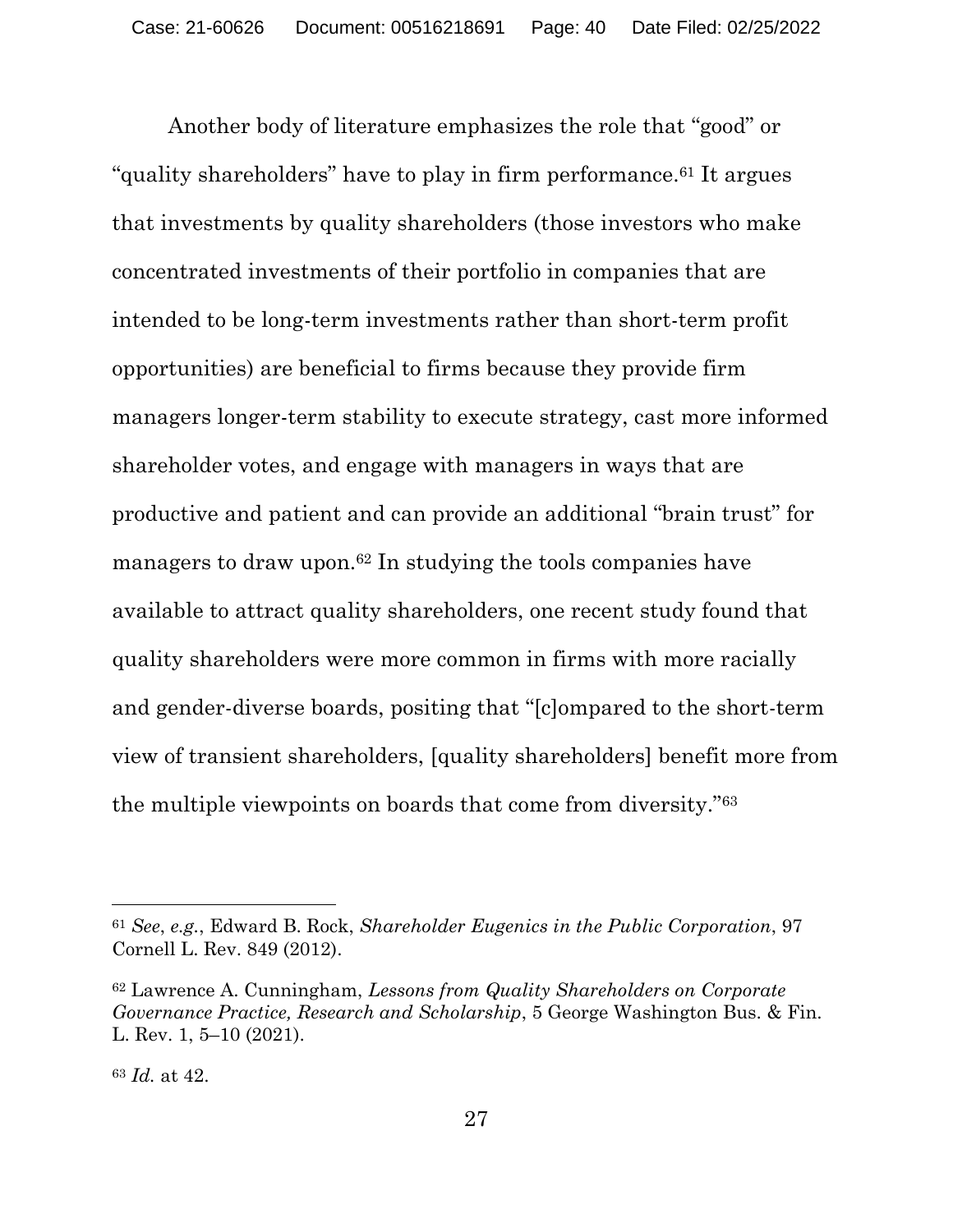#### **CONCLUSION**

Taken as a whole, the record contained substantial evidence supporting the proposition that the Nasdaq Proposal is designed to advance the goals of the Exchange Act, and the SEC's Order rested on a solid foundation of empirical research.

Dated: February 25, 2022 Respectfully submitted,

# */s/ Jeffrey Dubner*

Jeffrey Dubner Aman T. George Democracy Forward Foundation P.O. Box 34553 Washington, D.C. 20043 (202) 448-9090

Peter C. Renn Lambda Legal Defense and Education Fund, Inc. 4221 Wilshire Blvd., Suite 280 Los Angeles, CA 90010 (213) 382-7600

Karen L. Loewy Lambda Legal Defense and Education Fund, Inc. 1776 K Street NW, 8th Floor Washington, D.C. 20006 (202) 809-8585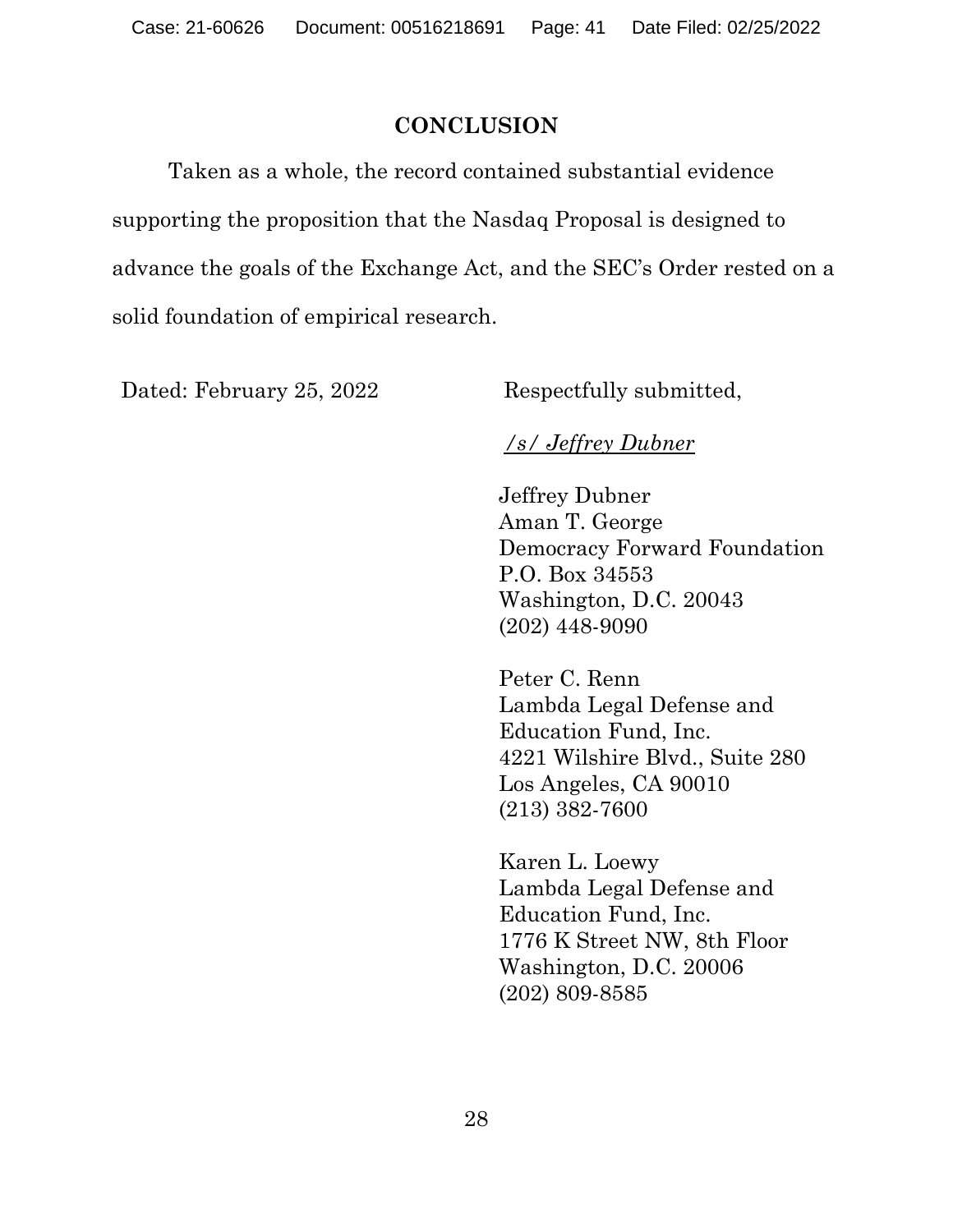### **APPENDIX: LIST OF AMICI NONPARTISAN GROUP OF ACADEMICS AND PRACTITIONERS IN THE FIELD OF CORPORATE GOVERNANCE**

Amici are listed in alphabetical order below. Institutional affiliations are provided for identification purposes only. The views expressed in this brief are those of individual amici and do not represent the views or positions of their affiliated institutions.

- 1. Luis A. Aguilar, Director, Donnelley Financial Solutions, Inc.; Director, Envestnet, Inc.; Partner, Falcon Cyber Investments LLC; Former Commissioner, U.S. Securities and Exchange Commission
- 2. Frederick H. Alexander, CEO, The Shareholder Commons; Former Partner, Morris, Nichols, Arsht & Tunnell LLP; Fellow, American College of Governance Counsel; Member and Former Chair, Council of the Delaware State Bar Association Corporation Law Section
- 3. Harvey Anderson, Chief Legal Officer and Corporate Secretary, HP Inc.
- 4. Michelle Banks, Senior Advisor, BarkerGilmore; Former Executive Vice President, Global General Counsel, Gap Inc.
- 5. Michal Barzuza, Professor of Law, University of Virginia School of Law
- 6. Lucian A. Bebchuk, James Barr Ames Professor of Law, Economics, and Finance; Director, Program on Corporate Governance, Harvard Law School
- 7. Carolyn Berger, Former Justice, Delaware Supreme Court; Former Vice Chancellor, Delaware Court of Chancery
- 8. David J. Berger, Partner, Wilson Sonsini Goodrich & Rosati; Senior Fellow, NYU Institute of Corporate Governance and Finance; Fellow, American College of Corporate Governance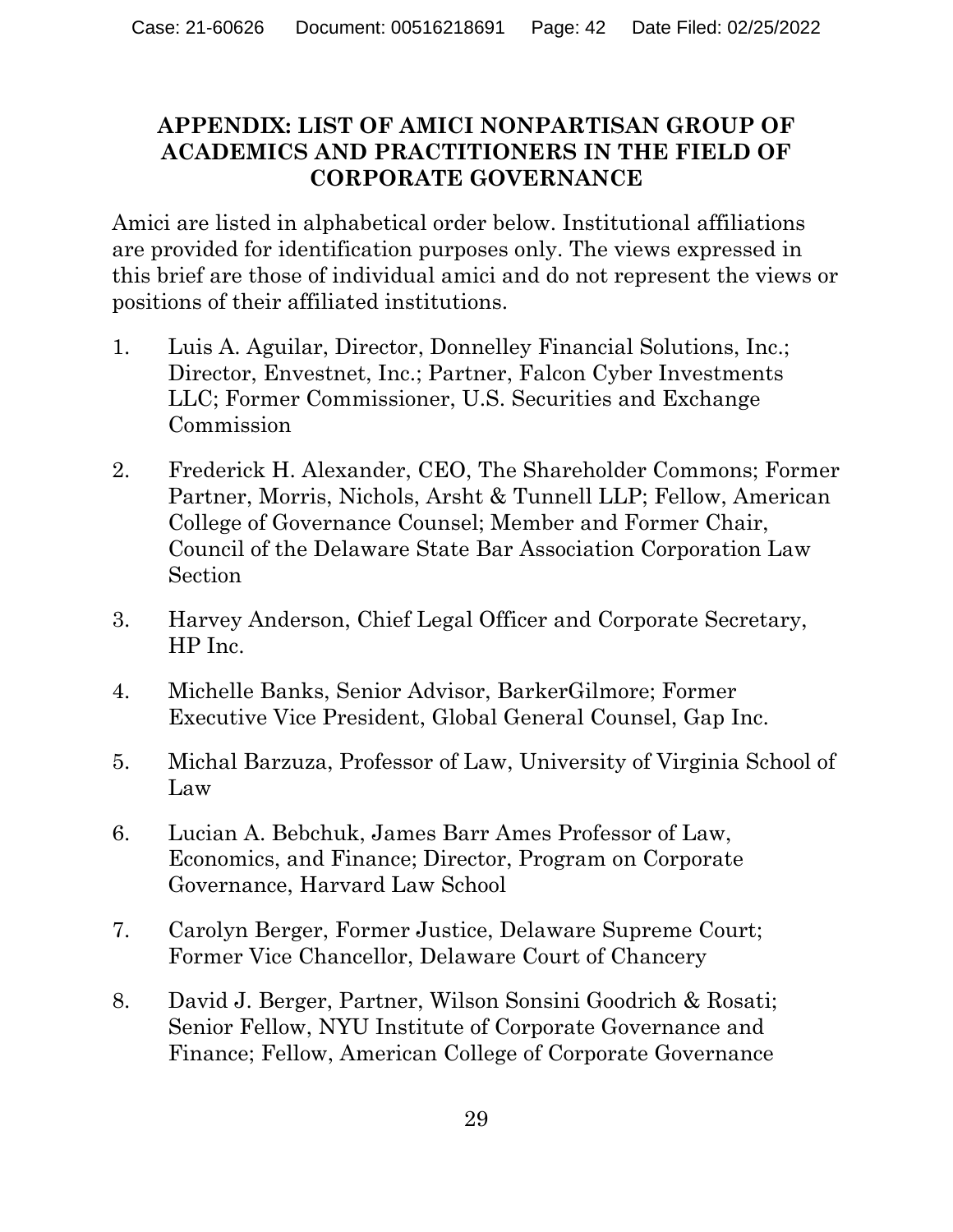- 9. Margaret Mendenhall Blair, Professor of Law, Emerita, Vanderbilt University Law School, and Milton R. Underwood Chair in Free Enterprise, Emerita
- 10. Matthew T. Bodie, Co-Director, William C. Wefel Center for Employment Law, Callis Family Professor of Law, Saint Louis University
- 11. April Miller Boise, Executive Vice President and Chief Legal Officer, Eaton Corporation
- 12. Amelia H. Boss, Trustee Professor of Law, Thomas R. Kline School of Law, Drexel University, Former Chair, American Bar Association, Business Law Section
- 13. Andre G. Bouchard, Partner, Paul, Weiss, Rifkind, Wharton & Garrison LLP Former Chancellor, Delaware Court of Chancery
- 14. William Wilson Bratton, Nicholas F. Gallicchio Professor of Law, Emeritus, University of Pennsylvania Carey Law School; de la Cruz/Mentschikoff Chair in Law and Economics and Senior Lecturer, University of Miami School of Law
- 15. Brian V. Breheny, Partner, Skadden, Arps, Slate, Meagher & Flom LLP and Affiliates; Former Deputy Director, Division of Corporation Finance, U.S. Securities and Exchange Commission; Former Member, Board of Directors, The Society for Corporate Governance
- 16. Chris Brummer, Agnes N. Williams Research Professor, Georgetown University Law Center; Faculty Director, Institute of International Economic Law
- 17. Mercer Bullard, Butler Snow Lecturer and Professor of Law, The University of Mississippi School of Law
- 18. Mary Ann Carlson, Co-Founder, DirectWomen; Former Chair, Global Corporate Practice, Squire Patton Boggs; Former Chair, American Bar Association, Business Law Section, Corporate Laws Committee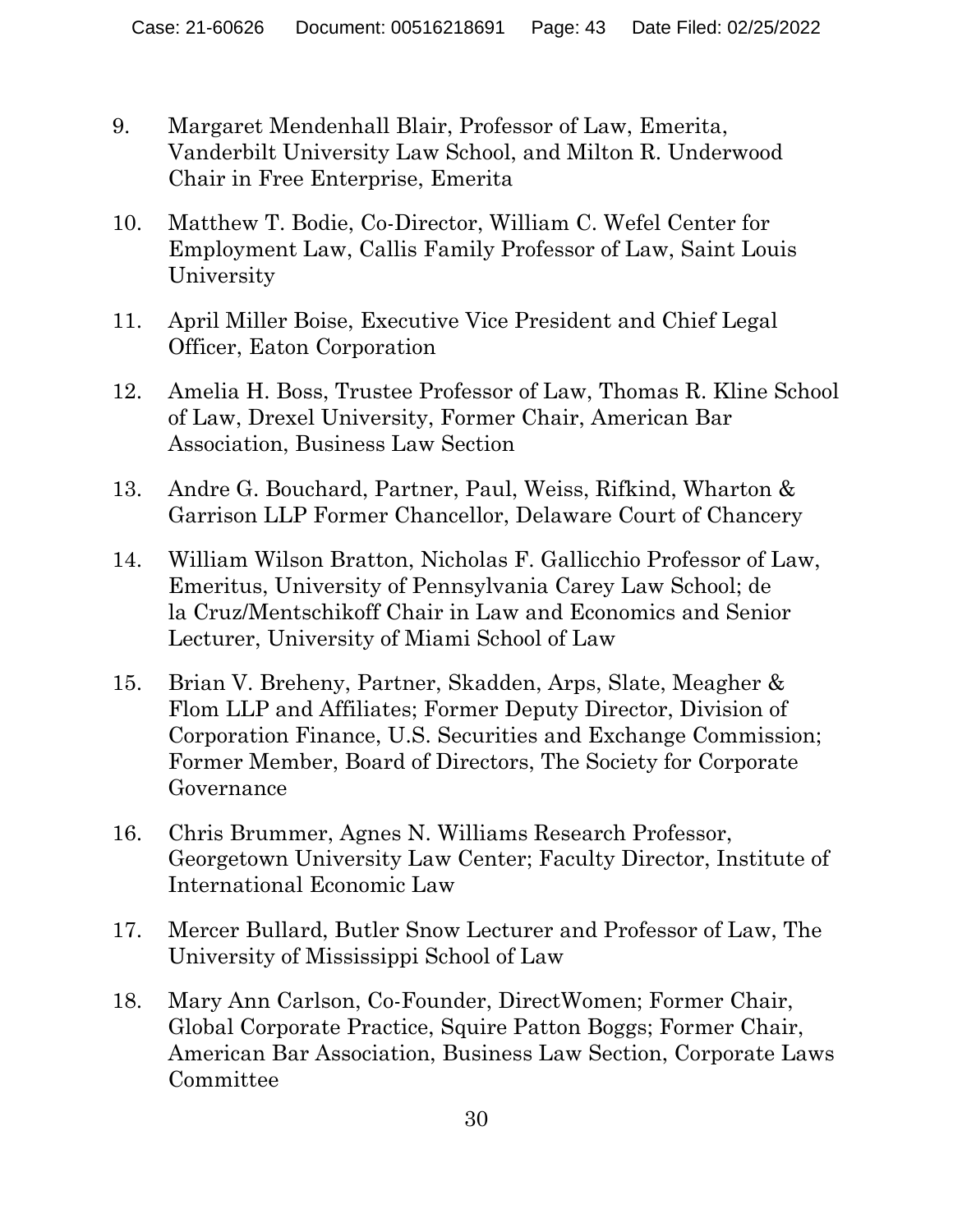- 19. William B. Chandler, III, Partner, Wilson Sonsini Goodrich & Rosati; Former Chancellor, Delaware Court of Chancery
- 20. Yen D. Chu, Executive Vice President, Chief Legal Officer, Equinox Group; Member of the Board of Directors, DirectWomen
- 21. Robert C. Clark, Austin Wakeman Scott Professor of Law, Emeritus, Harvard Law School; Former Dean, Harvard Law School
- 22. Patrick T. Clendenen, Clendenen & Shea LLC; Former Chair, American Bar Association, Business Law Section
- 23. John C. Coffee, Jr., Adolf A. Berle Professor of Law, Director of Corporate Governance, Columbia Law School; *Reporter to American Law Institute for Principles of Corporate Governance: Analysis and Recommendations (1982)*
- 24. Marcy Sharon Cohen, General Counsel and Managing Director, ING Financial Holdings Corp.
- 25. James D. Cox, Brainerd Currie Professor of Law, Duke University School of Law; Member, American Law Institute; Former Member, American Bar Association, Corporate Laws Committee; Former Member, New York Stock Exchange Legal Advisory Committee
- 26. Jens Christian Dammann, Ben H. and Kitty King Powell Chair in Business and Commercial Law, The University of Texas at Austin School of Law
- 27. Barbara Daniele, Former General Counsel, GE Capital Americas; prior GE Legal General Counsel roles and Head of Litigation for GE Capital
- 28. Deneen L. Donnley, Senior Vice President and General Counsel, Con Edison, Inc.
- 29. Karl John Ege, Senior Counsel, Perkins Coie LLP; Former Chair, American Bar Association, Business Law Section; Former Chair, American Bar Association, Corporate Laws Committee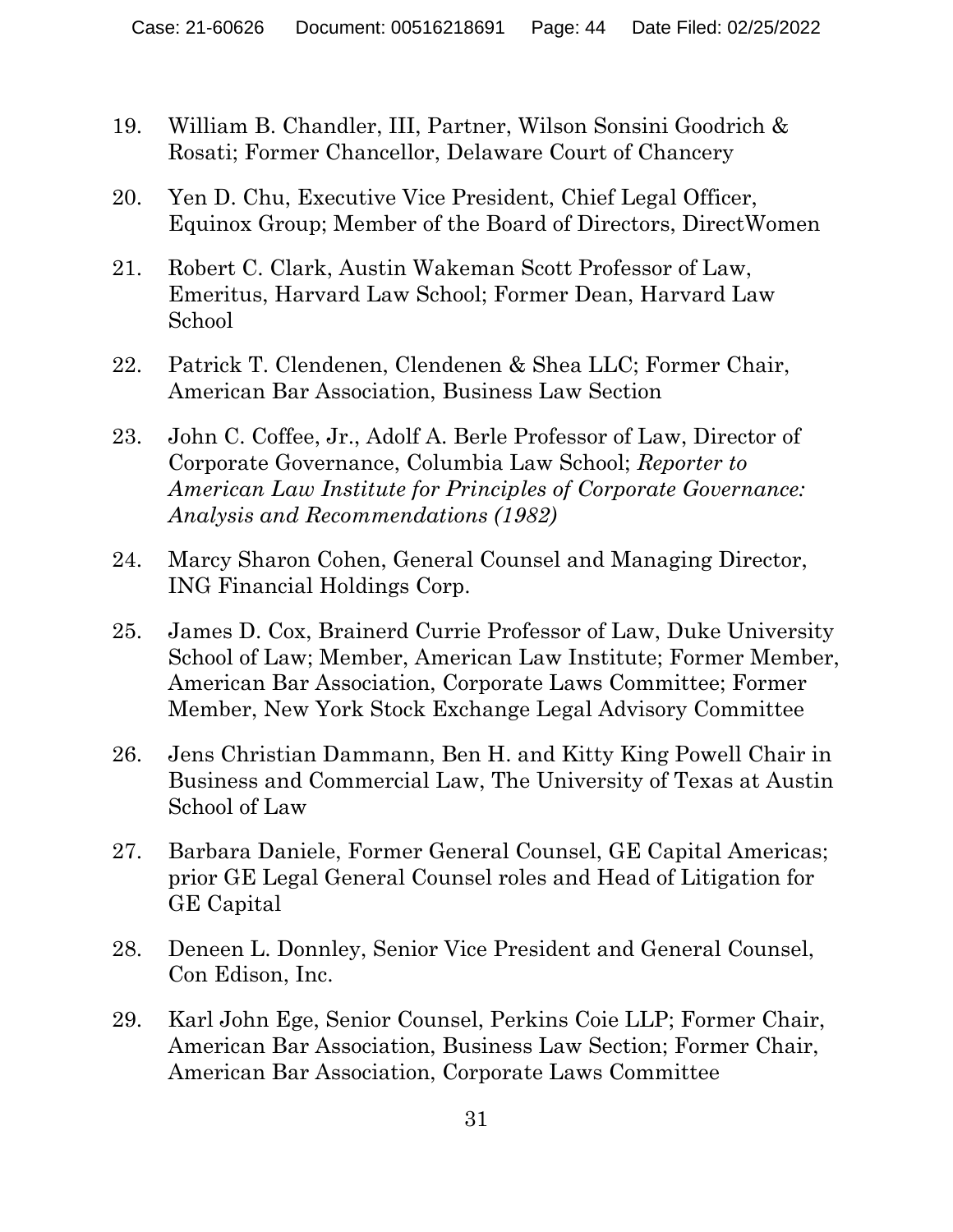- 30. Lisa M. Fairfax, Presidential Professor, Co-Director, Institute for Law and Economics, The University of Pennsylvania Carey Law School; Former Member, Investor Advisory Committee, U.S. Securities and Exchange Commission
- 31. Robert Falk, General Counsel, Truth Initiative
- 32. Celeste Ferber, Vice President, Corporate Legal, Zymergen, Inc.
- 33. Gina-Gail S. Fletcher, Professor of Law, Duke University School of Law
- 34. Michael E. Flowers, Member, Steptoe & Johnson PLLC; Former Chair, American Bar Association, Business Law Section
- 35. Raquel L. Fox, Partner, Skadden, Arps, Slate, Meagher & Flom LLP and Affiliates; Former Director, Office of International Affairs, Former Senior Advisor to SEC Chairman, U.S. Securities and Exchange Commission
- 36. Jeannie Carmedelle Frey, Former Chair, American Bar Association, Business Law Section
- 37. Vijaya Gadde, Chief Legal Officer, Twitter, Inc.
- 38. Henry E. Gallagher, Jr., Partner, Connolly Gallagher LLP; Former Chair, Council of the Delaware State Bar Association Corporation Law Section
- 39. Elisa D. Garcia, Chief Legal Officer, Macy's, Inc.
- 40. Craig B. Glidden, Executive Vice President, Global Public Policy, General Counsel, and Corporate Secretary, General Motors Co.
- 41. Jeffrey N. Gordon, Richard Paul Richman Professor of Law, Columbia Law School
- 42. Holly J. Gregory, Partner, Sidley Austin LLP; President and Founding Trustee, American College of Governance Counsel; Former Chair, American Bar Association, Business Law Section, Corporate Governance Committee; Former Member, American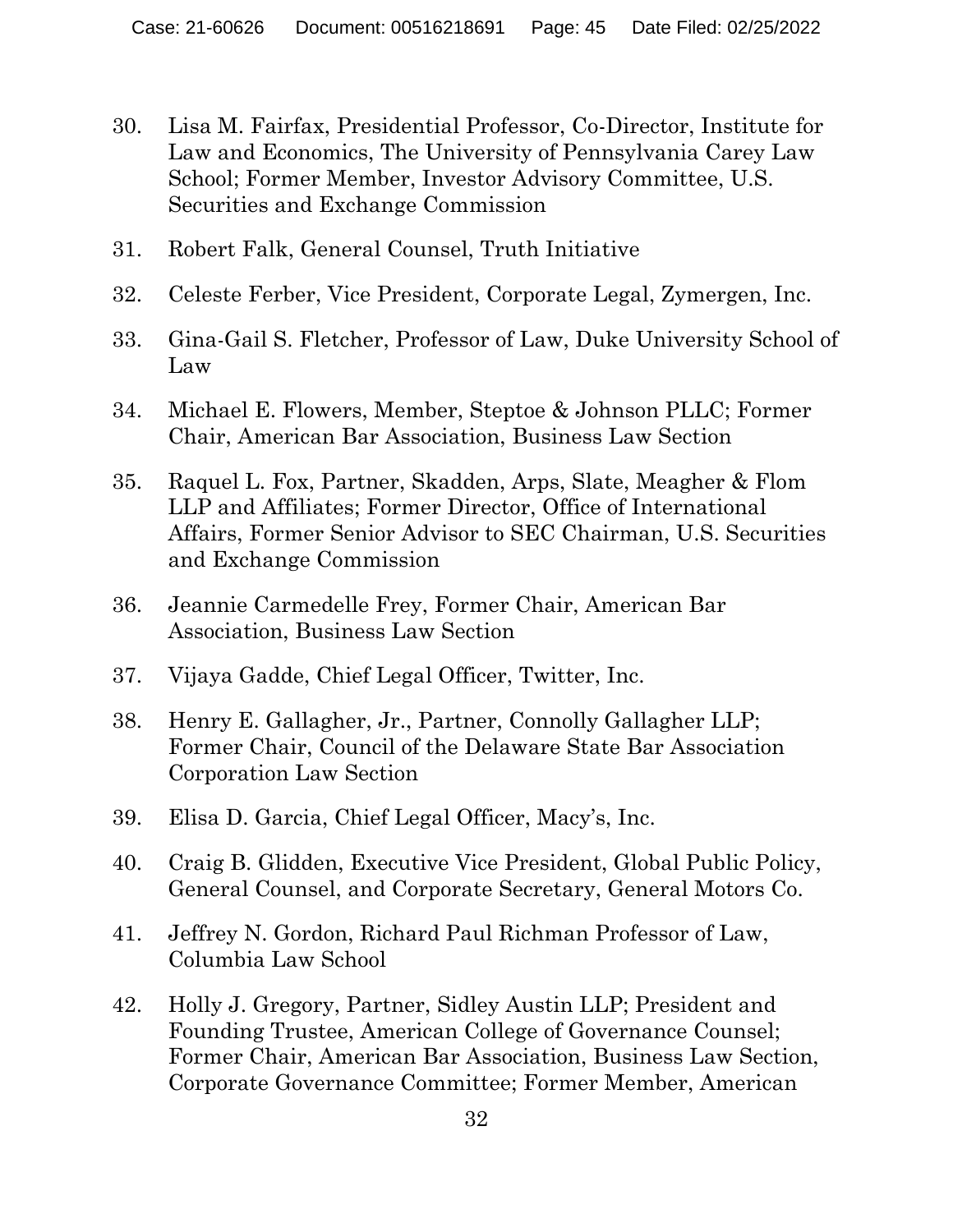Bar Association, Business Law Section, Corporate Laws Committee; Member, American Law Institute

- 43. Joseph A. Grundfest, W. A. Franke Professor of Law and Business, Stanford Law School; Former Commissioner, U.S. Securities and Exchange Commission
- 44. Mitu Gulati, John V. Ray Research Professor of Law, University of Virginia School of Law
- 45. Keir D. Gumbs, Chief Legal Officer, Broadridge Financial Systems, Inc.; Former Counsel to Commissioner Roel C. Campos, Former Special Counsel in the Office of Chief Counsel, U.S. Securities and Exchange Commission
- 46. Lawrence A. Hamermesh, Emeritus Professor, Widener University Delaware Law School; Executive Director, Institute for Law and Economics, University of Pennsylvania Carey Law School; Former Special Counsel, U.S. Securities and Exchange Commission; Member and Former Chair, Council of the Delaware State Bar Association Corporation Law Section
- 47. Grant M. Hayden, Professor of Law, Southern Methodist University Dedman School of Law
- 48. Keith F. Higgins, Retired Partner, Ropes & Gray LLP; Former Director, Corporation Finance, U.S. Securities and Exchange Commission
- 49. Shannon Higginson, General Counsel and Chief Compliance Officer, lululemon athletica inc.
- 50. Randy J. Holland, Senior Of Counsel, Wilson Sonsini Goodrich & Rosati; Former Justice, Delaware Supreme Court
- 51. Erik T. Hoover, Senior Vice President and General Counsel, DuPont de Nemours, Inc.
- 52. Cathy Hwang, Barron F. Black Research Professor of Law, University of Virginia School of Law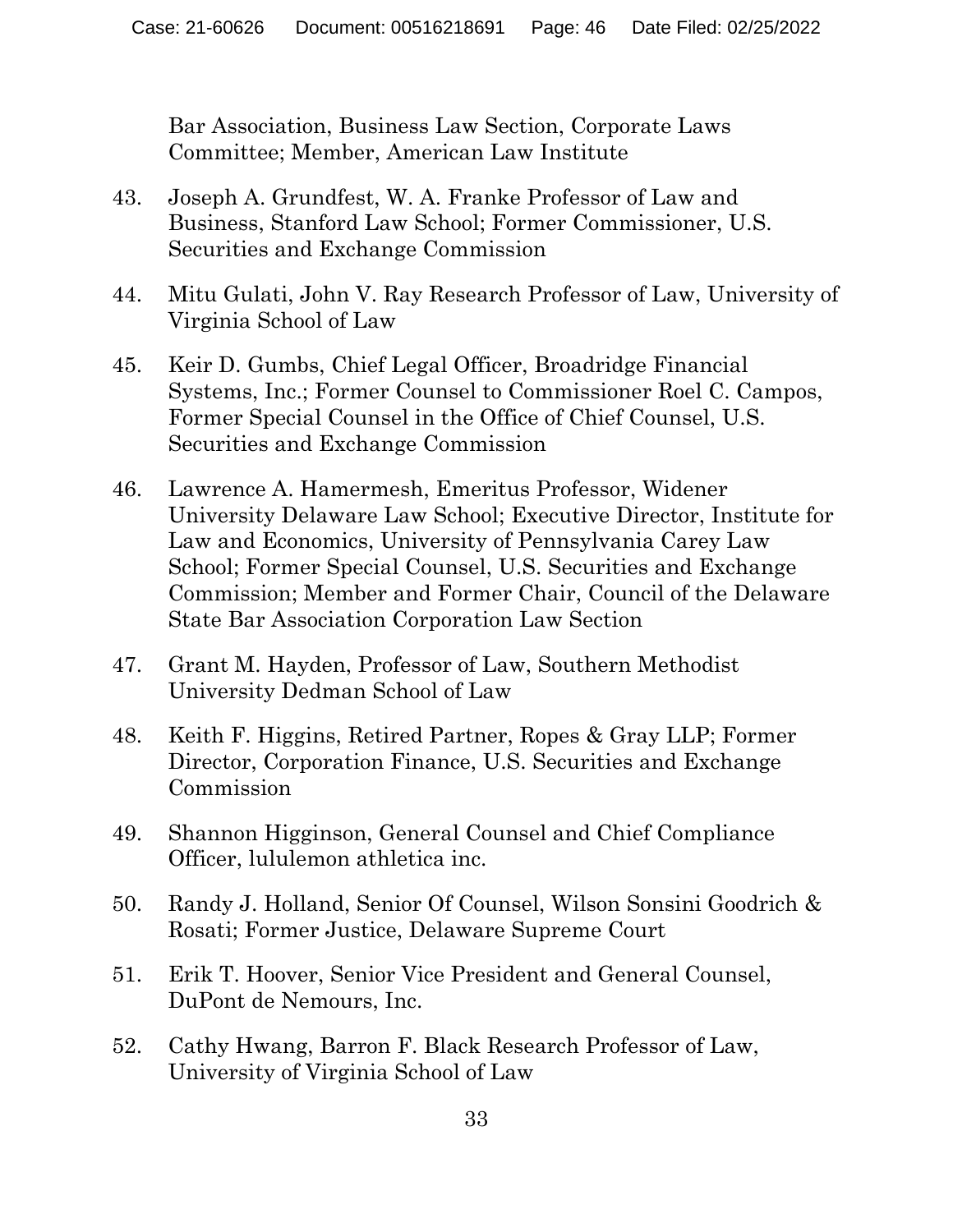- 53. Howell E. Jackson, James S. Reid, Jr., Professor of Law, Harvard Law School
- 54. Robert J. Jackson, Jr., Pierrepont Family Professor of Law, Co-Director of the Institute for Corporate Governance and Finance, Director of the Program on Corporate Law and Policy, NYU School of Law; Former Commissioner, U.S. Securities and Exchange Commission
- 55. Matthew Jennejohn, Professor of Law, Brigham Young University Law School
- 56. Cherée Haswell Johnson, Chief Legal Officer, General Counsel and Secretary, Dentsply Sirona Inc.
- 57. Roberta Karmel, Distinguished Research Professor of Law, Brooklyn Law School; Former Commissioner, U.S. Securities and Exchange Commission
- 58. Denise Keane, Former General Counsel, Altria Group, Inc.
- 59. Stanley Keller, Senior Partner, Locke Lord LLP; Former Chair, Committee on Federal Regulation of Securities, American Bar Association, Corporate Laws Committee
- 60. Richard G. Ketchum, Former Chair, Board of Governors; Former Chair and CEO, Financial Industry Regulatory Authority; Former CEO, New York Stock Exchange Regulation; Former Chief Regulatory Officer, New York Stock Exchange; Former President, Nasdaq Stock Market
- 61. Sung Eun (Summer) Kim, Professor of Law, University of California, Irvine, School of Law
- 62. Sung Hui Kim, Professor of Law, UCLA School of Law
- 63. William M. Lafferty, Partner, Morris, Nichols, Arsht & Tunnell LLP; Chair, Delaware Court of Chancery Rules Committee; Advisory Board Member, John L. Weinberg Center for Corporate Governance; Advisory Board, New York University School of Law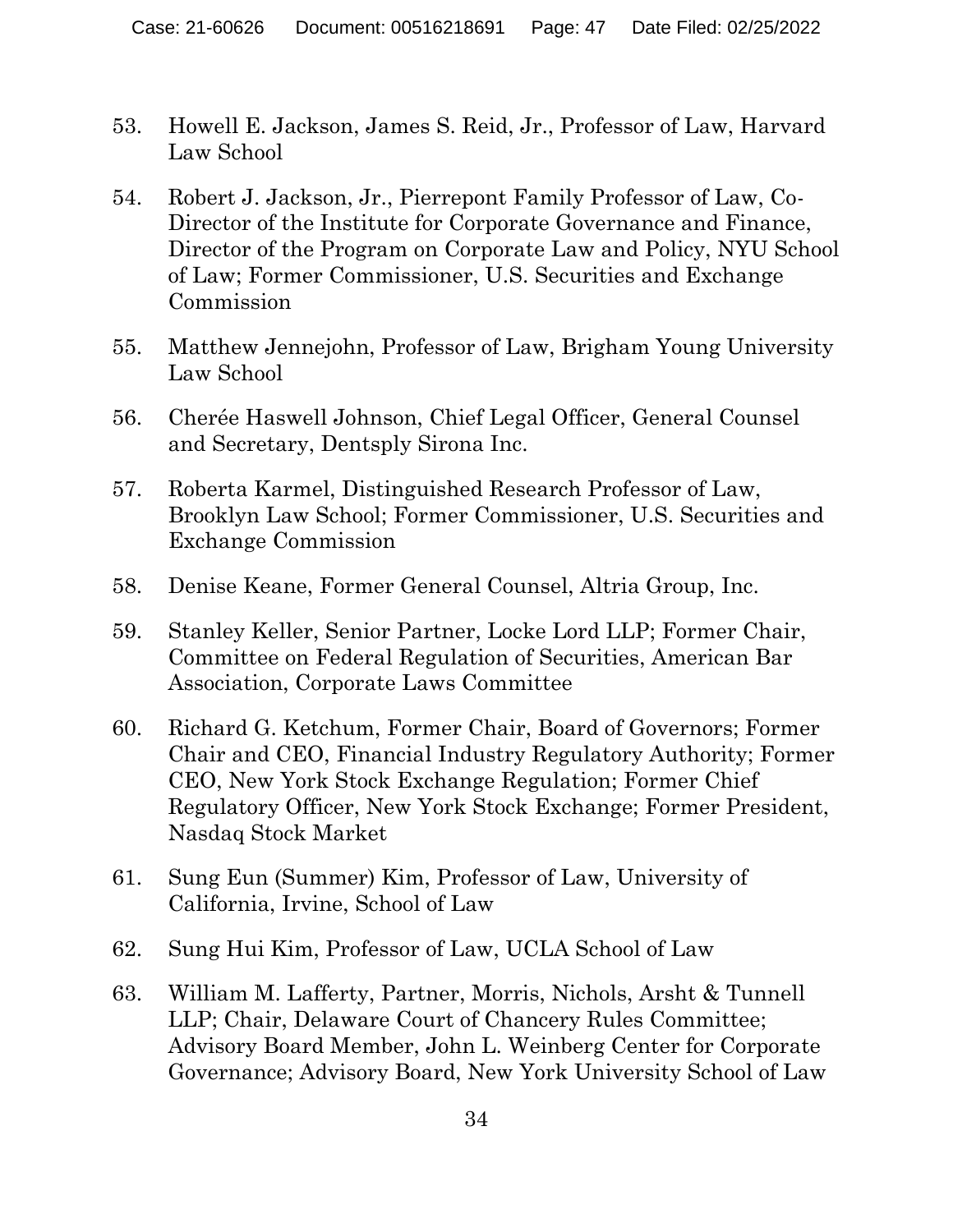Institute for Corporate Governance and Finance; Fellow, American College of Trial Lawyers

- 64. Stephen P. Lamb, Of Counsel, Paul, Weiss, Rifkind, Wharton & Garrison LLP Former Vice Chancellor, Delaware Court of **Chancery**
- 65. Don Langevoort, Thomas Aquinas Reynolds Professor of Law, Georgetown University Law Center, Former Special Counsel, U.S. Securities and Exchange Commission
- 66. Jannie K. Lau, Former Executive Vice President, General Counsel and Corporate Secretary, InterDigital, Inc.
- 67. Susan Lindberg, Former Executive Vice President and General Counsel, SemGroup Corporation
- 68. Paul L. Lion, III, Partner, Morrison & Foerster LLP; Former Chair, American Bar Association, Business Law Section
- 69. Martin Lipton, Founding Partner, Wachtell, Lipton, Rosen & Katz; Member of and Counsel to New York Stock Exchange; Corporate Accountability and Listing Standards Committee, 2002; Honorary Fellow, American College of Governance Counsel
- 70. Lindsay Llewellyn, General Counsel, Lyft, Inc.
- 71. Dorothy S. Lund, Associate Professor of Law, University of Southern California Gould School of Law
- 72. Jonathan Macey, Sam Harris Professor of Corporate Law, Corporate Finance, and Securities Law, Yale Law School
- 73. David B.H. Martin, Senior Counsel, Covington & Burling LLP; Former Chair, Corporate Laws Committee, Business Law Section, American Bar Association
- 74. Veronica Root Martinez, Professor of Law, Robert & Marion Short Scholar, Director, Program on Ethics, Compliance & Inclusion, Notre Dame Law School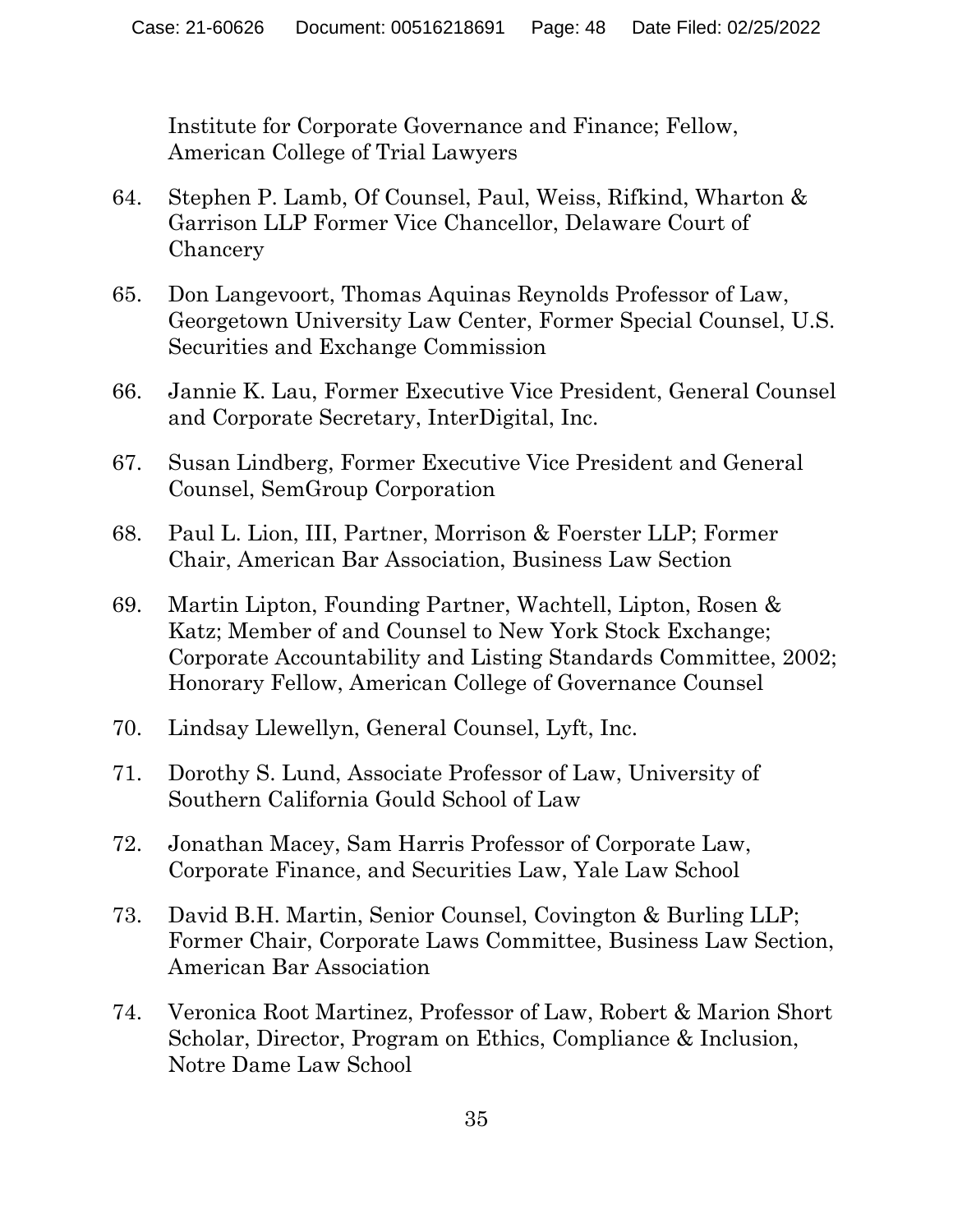- 75. David C. McBride, Partner, Young Conaway Stargatt & Taylor, LLP; Member, Corporate Laws Committee, Business Law Section, American Bar Association; Former Chair, Council of the Delaware State Bar Association Corporation Law Section
- 76. Brett McDonnell, Dorsey and Whitney Chair in Law, University of Minnesota Law School
- 77. Norman M. Monhait, Of Counsel, Reid Collins & Tsai; Former Partner, Rosenthal Monhait & Goddess P.A.; Former Chair of the Council of the Delaware State Bar Association Corporation Law Section; Former Member, Delaware Court of Chancery Rules Committee
- 78. Yaron Nili, Associate Professor of Law and Smith-Rowe Faculty Fellow in Business Law, The University of Wisconsin Law School
- 79. John W. Noble, Partner, Morris James; Former Vice Chancellor, Delaware Court of Chancery
- 80. Richard W. Painter, S. Walter Richey Professor of Corporate Law, University of Minnesota Law School; Former Associate Counsel to the President and Chief White House Ethics Lawyer
- 81. Donald F. Parsons, Retired Partner, Morris, Nichols, Arsht & Tunnell; Former Vice Chancellor, Delaware Court of Chancery
- 82. Frank Partnoy, Adrian A. Kragen Professor of Law, University of California, Berkeley School of Law
- 83. Robert K. Rasmussen, J. Thomas McCarthy Trustee Chair in Law and Political Science, University of Southern California Gould School of Law; Former Dean, University of Southern California Gould School of Law
- 84. Anne E. Robinson, Managing Director, General Counsel and Corporate Secretary, The Vanguard Group, Inc.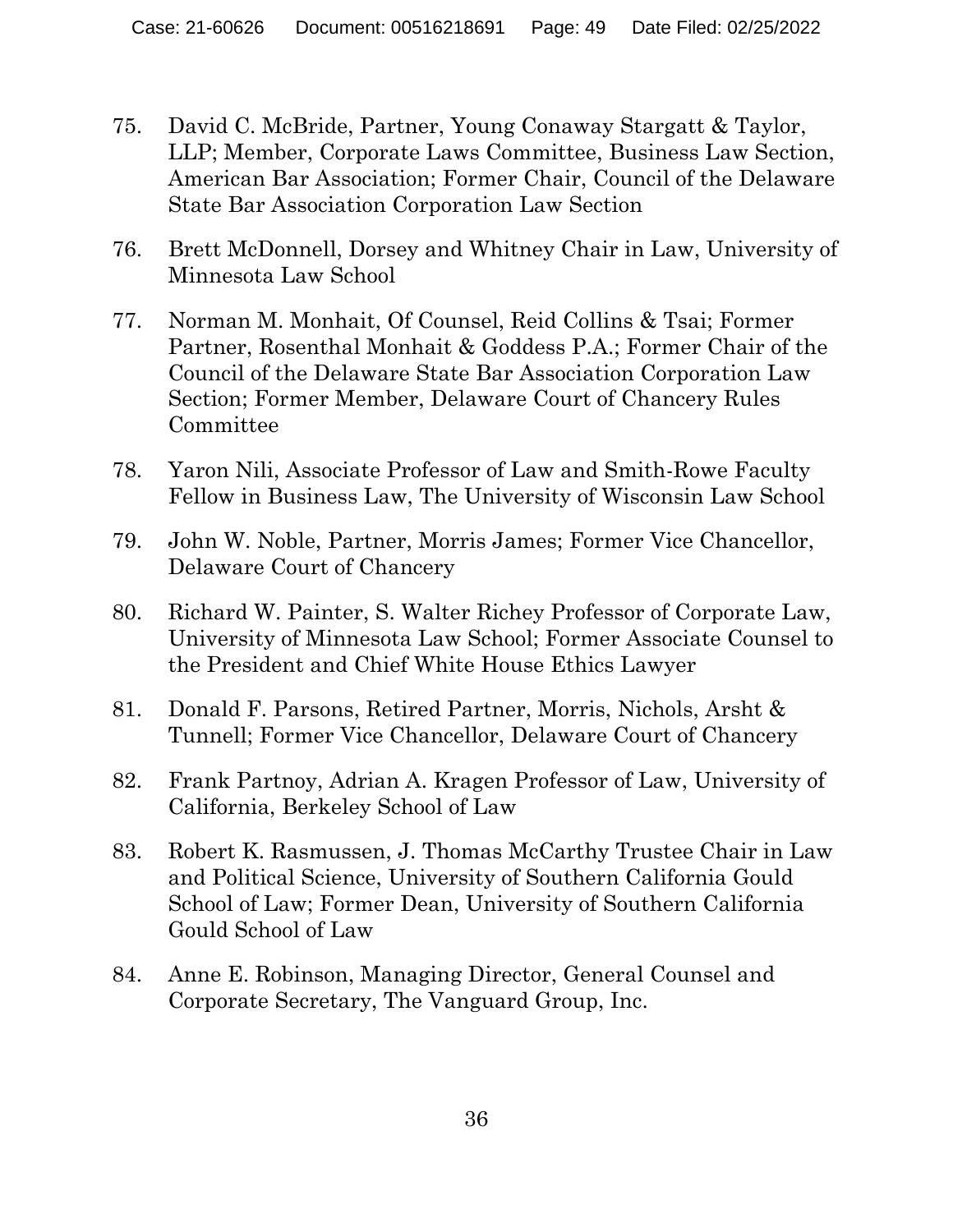- 85. Edward Rock, Martin Lipton Professor of Law, Co-Director, Institute for Corporate Governance and Finance, New York University School of Law
- 86. Kim K.W. Rucker, Former Executive Vice President, General Counsel and Secretary of Andeavor (f.k.a., Tesoro Corporation); Former Executive Vice President, Corporate and Legal Affairs, General Counsel and Secretary of Kraft Food Group, Inc.; Former Senior Vice President, General Counsel, Corporate Secretary and Chief Compliance Officer of Avon Products, Inc.; Former Senior Vice President, Secretary and Chief Governance Officer of Energy Future Holdings, Corp. (f.k.a., TXU Corporation); Member of American College of Governance Counsel; Former Member, American Bar Association, Corporate Laws Committee
- 87. Kathryn H. Ruemmler, Chief Legal Officer and General Counsel, The Goldman Sachs Group, Inc.
- 88. Hillary A. Sale, Associate Dean for Strategy, Agnes Williams Sesquicentennial Professor of Law, Professor of Management, Georgetown University
- 89. Christina M. Sautter, Cynthia Felder Fayard Professor of Law, Byron R. Kantrow Professor of Law, and Vinson & Elkins Professorship, Professor of Law, Louisiana State University Paul M. Hebert Law Center
- 90. Mary L. Schapiro, Former Chair, U.S. Securities and Exchange Commission; Former CEO, Financial Industry Regulatory Authority; Former Chair, U.S. Commodity Futures Trading Commission
- 91. Larry P. Scriggins, Retired Partner, DLA Piper; Former Chair, American Bar Association, Business Law Section; Senior Advisor and Former Chair of the Corporate Laws Committee of the Business Law Section; Life Member, American Law Institute; Honorary Member, American College of Corporate Governance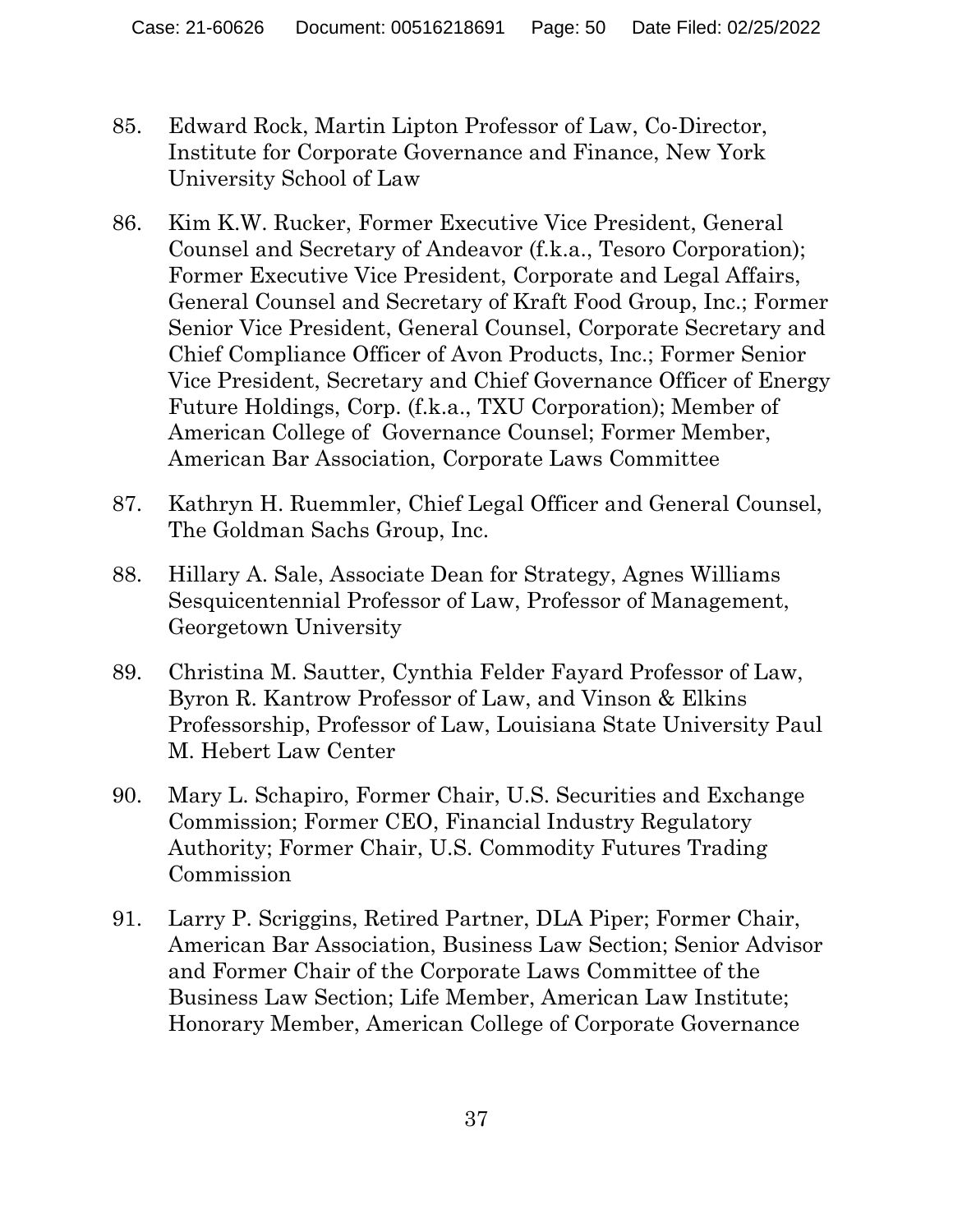- 92. Joel Seligman, Professor of Law, Washington University in St. Louis School of Law; President Emeritus and University Professor, University of Rochester; Dean Emeritus and Professor, Washington University; Former Dean and Samuel M. Fegtly Professor Law, University of Arizona
- 93. Kevin R. Shannon, Partner, Potter Anderson & Corroon LLP; Member, Delaware Supreme Court Rules Committee; Member, Delaware Court of Chancery Rules Committee; Fellow, American College of Trial Lawyers
- 94. Nicola Sharpe, Professor of Law, University of Illinois College of Law; Director, Chicago Business Law Program; Associate Academic Director, Center for Professional Responsibility in Business and Society, Gies College of Business
- 95. David C. Shelton, Senior Vice President, General Counsel, and Corporate Secretary, The Chemours Company
- 96. Omari Scott Simmons, Howard L. Oleck Professor of Business Law, Wake Forest University School of Law
- 97. Laurie A. Smiley, Chair, Corporate Laws Committee, Business Law Section, American Bar Association; Former CEO, TAK Advisory Limited; Former General Counsel, Cascade Investment LLC
- 98. D. Gordon Smith, Dean and Ira A. Fulton Chair, BYU Law School
- 99. Larry Sonsini, Founding and Senior Partner, Wilson Sonsini Goodrich & Rosati; Former Member of the New York Stock Exchange Board of Directors, Chair of the NYSE Regulation, Enforcement and Listing Standards Committee, and Chair of the NYSE Commission on Corporate Governance; Chair of the American College of Governance Counsel; Former Member of Nasdaq Legal Advisory Committee
- 100. Holger Spamann, Lawrence R. Grove Professor of Law, Harvard Law School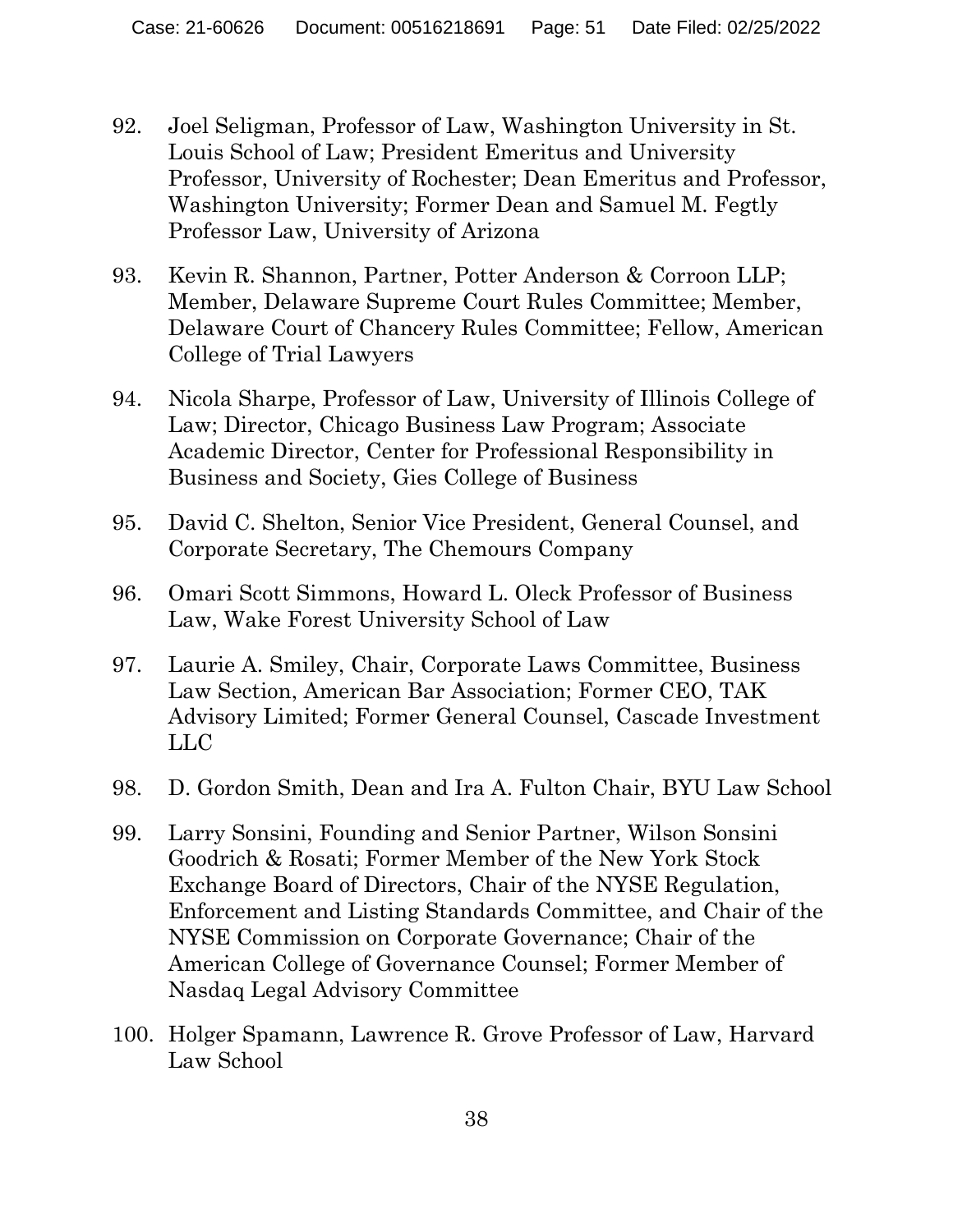- 101. Gilchrist Sparks, III, Of Counsel, Morris, Nichols, Arsht & Tunnell LLP; Former Chair, Council of the Delaware State Bar Association Corporation Law Section; Former Chair, Corporate Laws Committee, Business Law Section, American Bar Association
- 102. James C. Spindler, Mark L. Hart, Jr. Endowed Chair in Corporate and Securities Law, University of Texas Law School; Professor, University of Texas McCombs School of Business
- 103. Dev Stahlkopf, Executive Vice President and Chief Legal Officer, Cisco Systems, Inc.
- 104. Robert Stebbins, Partner, Willkie Farr & Gallagher LLP; Former General Counsel, U.S. Securities and Exchange Commission
- 105. Myron T. Steele, Partner, Potter Anderson & Corroon LLP; Former Chief Justice of the Delaware Supreme Court; Former Vice Chancellor, Delaware Court of Chancery
- 106. Marc I. Steinberg, Rupert and Lillian Radford Chair in Law and Professor of Law, Southern Methodist University Dedman School of Law; Former Member, National Adjudicatory Council, Financial Industry Regulatory Authority; Former Attorney, Division of Enforcement and Office of the General Counsel, U.S. Securities and Exchange Commission
- 107. Joseph A. Stern, Managing Director and Senior Counsel, The Goldman Sachs & Co. LLC
- 108. Rachel Stern, Executive Vice President, Chief Legal Officer and Global Head of Strategic Resources, FactSet Research Systems Inc.
- 109. Leo E. Strine, Jr., Of Counsel, Wachtell, Lipton, Rosen & Katz; Former Chief Justice of the Delaware Supreme Court; Former Chancellor of the Delaware Court of Chancery; Former Vice Chancellor of the Delaware Court of Chancery; Michael L. Wachter Distinguished Fellow in Law and Policy, University of Pennsylvania Carey Law School; Senior Fellow, Harvard Program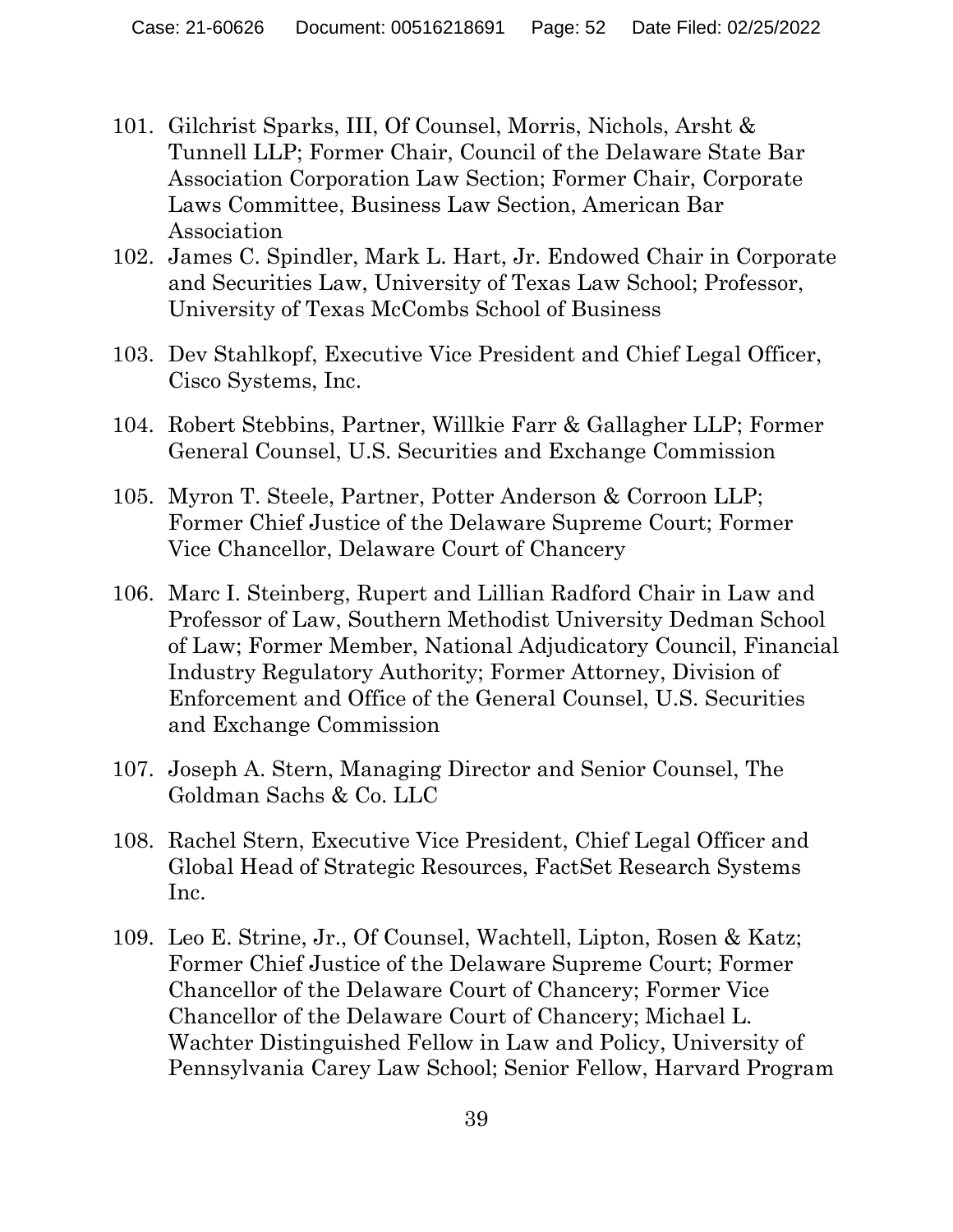on Corporate Governance; Former Special Judicial Advisor to the American Bar Association's Committee on Corporate Laws

- 110. Kristin Sverchek, President of Business Affairs, Lyft, Inc.; Former General Counsel, Lyft, Inc.
- 111. Eric Talley, Isidor and Seville Sulzbacher Professor of Law, Columbia Law School; Co-director, Ira M. Millstein Center for Global Markets and Corporate Ownership; Immediate Past Chair, Society for Empirical Legal Studies
- 112. Vicki O. Tucker, Former Chair, American Bar Association, Business Law Section
- 113. E. Norman Veasey, Special Counsel, Gordon, Fournaris & Mammarella; Former Chief Justice, Delaware Supreme Court; Honorary Fellow and Founding Chair, American College of Governance Counsel; Former Chair, American Bar Association, Business Law Section
- 114. Cheryl L. Wade, Harold F. McNiece Professor of Law, St. John's University School of Law
- 115. Elisse B. Walter, Former Chair, U.S. Securities and Exchange Commission; Former Director, Occidental Petroleum; Former Member, Sustainability Accounting Standards Board
- 116. David H. Webber, Professor of Law and Paul M. Siskind Scholar, Boston University School of Law
- 117. Cynthia A. Williams, Professor Emerita of Law, University of Illinois College of Law
- 118. Gregory P. Williams, Director, Richards, Layton & Finger; Former Chair, Litigation Rules Committee of the Delaware Supreme Court; Former Chair, Delaware Court of Chancery Rules Committee; Former Chair, Delaware Supreme Court Rules Committee; Former Chair, Corporate and Securities Law Subcommittee, United States Law Firm Group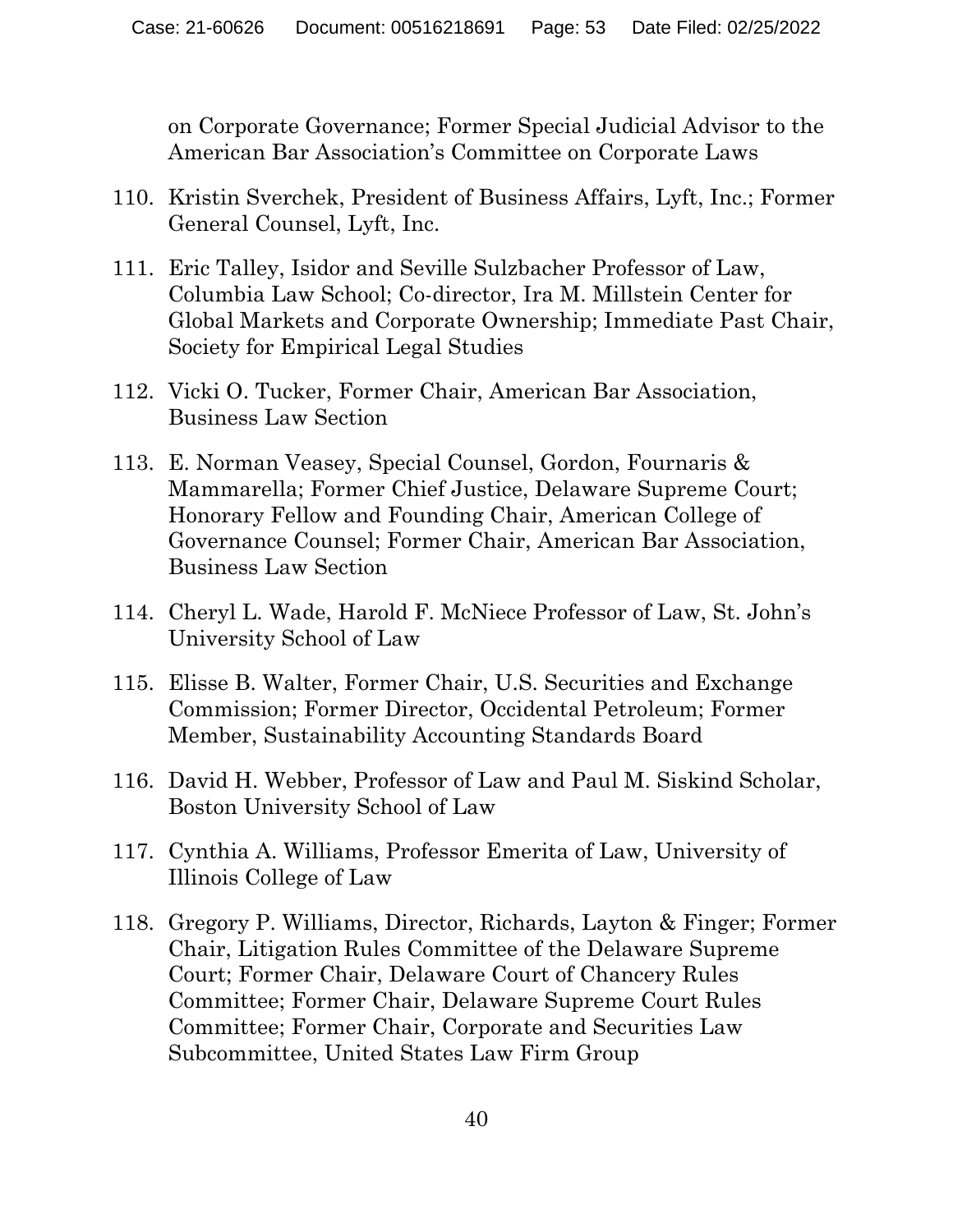#### **CERTIFICATE OF SERVICE**

I, Jeffrey Dubner, counsel for Proposed Amici¸ certify that all counsel of record who have consented to electronic service are being served today with a copy of the foregoing brief via filing with the Clerk of the Court through the appellate CM/ECF. All parties in this case are represented by counsel consenting to electronic service.

> */s/ Jeffrey Dubner* JEFFREY DUBNER

February 25, 2022